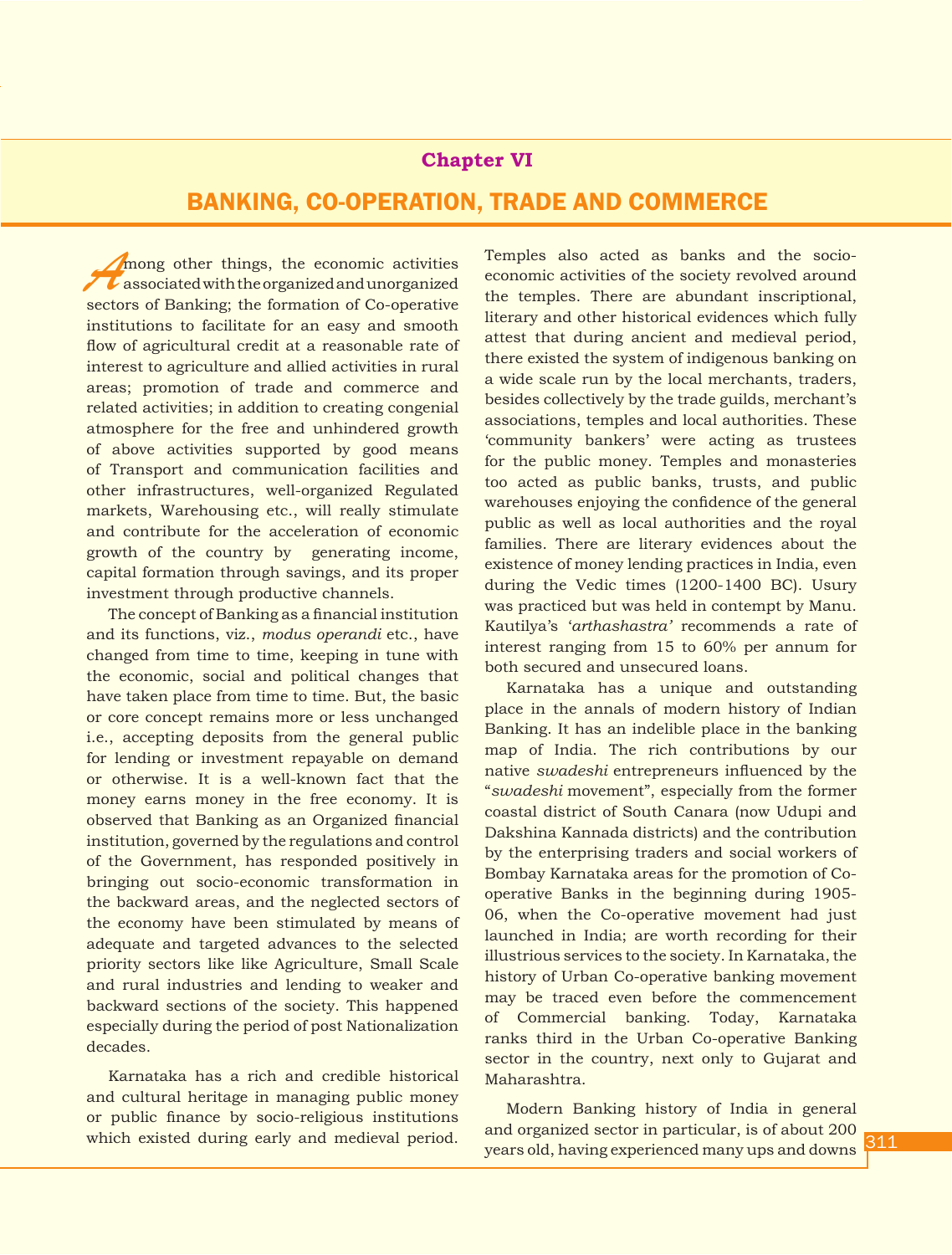during the course of time. The establishment of three Presidency Banks in the then Presidency towns with the financial and administrative participation by the East India Co., viz., the Bank of Bengal in Calcutta (1806), the Bank of Bombay (1840) and the Bank of Madras (1843), heralded the beginning of modern banking practices during the British rule. Even earlier to this, there were sporadic efforts for establishing Banks in private sector by the Joint Stock Companies formed by the British Agency Houses, but the lifespan of these institutions was limited due to various reasons. In course of time, these Presidency Banks were allowed to open branches and permitted to issue notes etc., within their jurisdiction.

Our present day banking practice is much more influenced by the Bank of England, established on 27th July 1694, formerly called the Governor and Company of the Bank of England, was the Central Bank of the United Kingdom and the model on which most modern central banks have been designed.



*An old photograph of Bank of England*



In India the modern banking system was initiated with the establishment of the Presidency Bank of Bengal at Kolkata (formerly called Calcutta) in 1806. In course of time, a branch opened by the Bombay Presidency Bank at Dharwad, as early as in 1863, is considered to be the earliest organized public sector bank branch in Karnataka; followed by a branch of Madras Presidency Bank, established at Bangalore Cantonment (the present Regional Office of SBI) during 1864. In course of time, many more branches were opened by the Bombay and Madras Presidency Banks to cater the financial needs of European traders and Business Houses engaged in the export of Indian goods. Later, Bombay Presidency Bank opened its branches at Belgaum (1867), Hubli (1870), and Kumta (1872). Dharwad and Kumta branches were opened mainly to facilitate cotton traders during the cotton boom caused by American Civil War (1862-65). Madras Bank opened its branch at Mangaluru (1867) to facilitate the coastal traders and missionaries engaged in industries. Later in 1921, Imperial Bank of India was constituted as a result of the merger of these three Presidency Banks which consolidated and strengthened the Banking activities in India. After independence, in order to have strong capital base and to serve larger sections of the society, the then Imperial Bank was reconstituted as State Bank India in 1955 July, with the merger of seven state owned banks founded by the princely states, now called Associates of SBI group, which is the leading Commercial Bank in India with largest number of branches and volume of Banking business in India.

### **Unorganized Banking Sector**

As elsewhere in the country, in Karnataka also, in the absence of adequate number of agencies or Financial Institutions to cater to the growing needs for credit in the public or Co-operative sector, the Private Money-lenders, the Pawn Brokers, Finance Co-operatives, Chit funds and the like, categorized as indigenous bankers have dominated the rural agrarian economy, especially in meeting the credit requirements of agriculturists, land labourers, artisans, rural craft-men, land less agriculturists, small and marginal farmers, petty traders, etc., These private money-lenders are called by different names in different parts of the country viz., *sahukars, zamindars, baniyas, chettiyars, mahajans, sheroffs, shets, marwadis, etc.,*

Since the beginning, the money lending practice is considered as a profitable business and easy means to earn. It can be practiced by all communities who ever had surplus funds of their own. Even though, Co-operatives, commercial banks and government agencies were extending agricultural credit liberally, it is very meager about 20 to 30% only, compared to the growing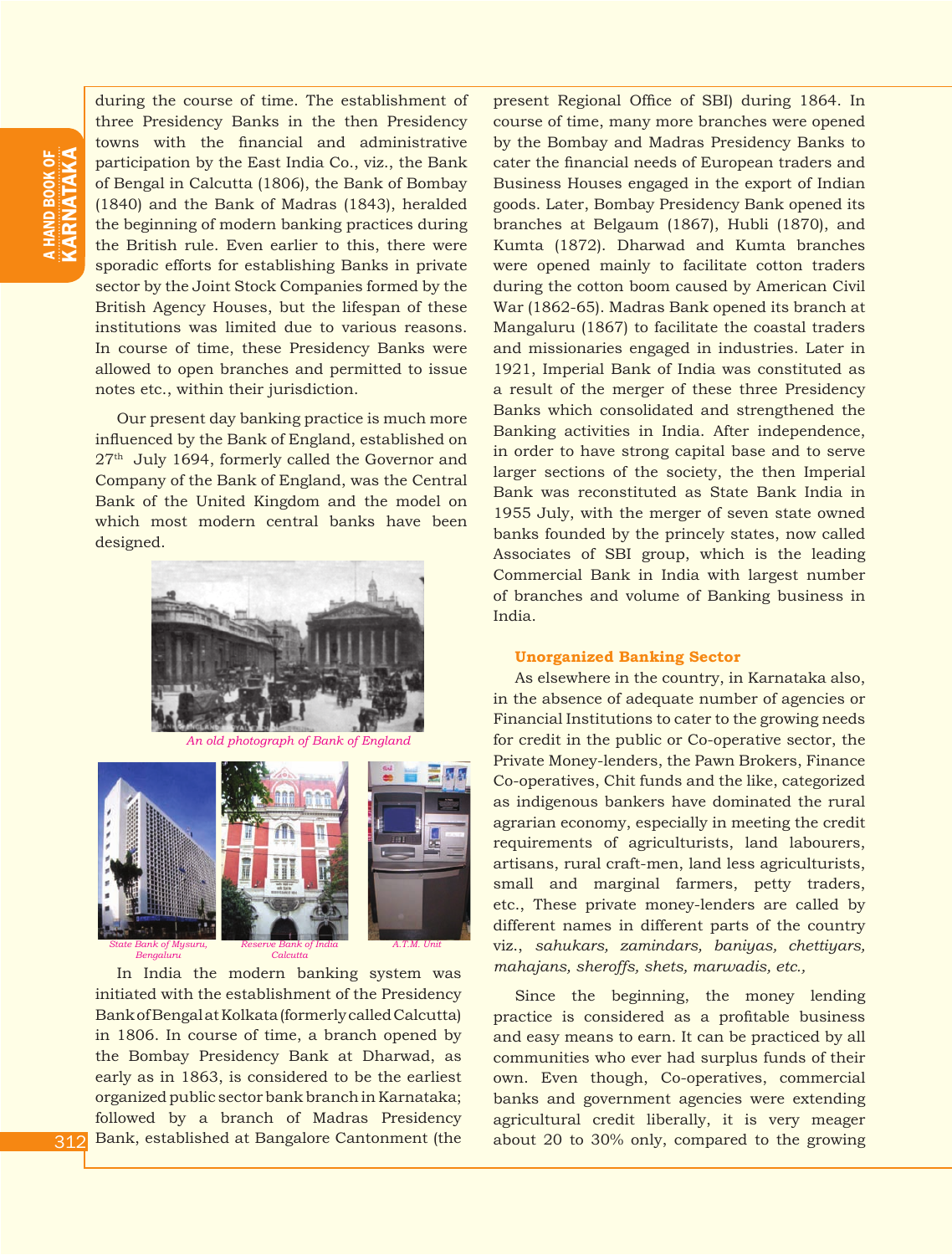demand for agricultural credit and for other allied operations to support agriculture. There was a wide miss match between the demand and supply of rural credit. The business, communities from north India like *marwadis, gujaratis, jains, multhani and other bankers, and chettiyars* from Tamil Nadu came and settled in important trading centres of Karnataka, with the fall of Tipu in 1799, they flourished well. These migrated money lenders joined the local fraternity. They combined both banking and trading including Pawn brokering, and were also engaged in *hundi (*bill of exchange) business.

There are number of instances wherein some of these powerful and rich money lenders used to finance the local rulers or royal families and in turn used to enjoy the rights and privileges of collection of local land revenue or tolls etc., and some of them even used to manage royal mints, and exchange of currencies. There are records to attest the existence of very rich money-lenders in Bangalore during 18th century. Hyder Ali while serving in the Mysuru army borrowed a huge sum of  $\bar{\tau}$  Four lakh from the bankers' of Bangalore in 1760, in order to carry out his military operations. It is also recorded that Hyder Ali himself was engaged in some kind of financing or money lending, "if he happens to advance money to any one of his servants, the third part of his pay was to be stopped, until the borrowed amount was refunded".

It is also recorded that Asaf Zahi rulers (Nazam of Hyderabad) in 1820 during resident Charles Metcalf's tenure, had borrowed a huge sum on exorbitant rate of interest (60%) p.a. from PAMAR & CO., Calcutta, to clear the debt of East India Co., Further in 1851, the Nizam had to surrender or assign the income of Raichur and other areas to East India Co., for his inability to clear the debt.

## **Bangalore (Cantonment) the Hub of Money Lending**

After the fall of Tipu in 1799, during the British rule, Bangalore Cantonment was formed in 1809 and it was well known for its money lending business on large scale by the European money-lenders, including the widows of many deceased British army officers'. There were also a good number of Native Bankers known as "*hindu sahukars*".

The flourishing rampant money-lending business without any effective legal control measures naturally enhanced the scope for the legal disputes among the debtors and creditors. In order to redress the legal disputes and early settlement of cases, special "Small Cause" courts to deal with monetary transactions up to  $\bar{\tau}$  500/were established in 1863, mainly to facilitate, the European women engaged in money lending, "because respectable ladies found it inconvenient to attend the courts meant for commoners".

The *modus operandi* of the native money lenders of Bangalore cantonment and their special character features were of much interesting to observe, as illustrated by the British Prime Minister Winston Churchill, who was stationed at Bangalore in 1895 as an army officer; According to his memoirs the rate of interest charged by the native money lenders was two percent per month and they made quite good living out of it. He describes them as "gentlemen and found them most agreeable, very fat, very urbane, quite honest and mercilessly rapacious. They hardly ever had bad debts"

"A Guide to Bangalore-1905" remarks that the *sahukar* is quite an institution in Bangalore and every regiment had its own *sahukars* through whose hands a large sum of government money passes. He is veritable blood Sucker and soon amasses a fortune. Besides being a banker he is a Pawn Broker. They are to be found ever willing to accommodate on security or otherwise the needs of all classes". They are described as Hindu Bankers and *sahukars.*

**Regulations:** Once totally free from any regulations, money lending business amounted to various types of abuses and exploitations of the poor, helpless, and unorganized sections of the society in addition to usurious practices. Subsequently, as a preventive measure, moneylending profession came under the regulatory control by the State Government from time to time by enacting series of legislations in order to prevent, various types of exploitations, abuses by some of the unscrupulous money lenders. The earliest legislation in this respect was enacted in 1939 and the latest being in 1961 and several amendments have been incorporated to suit the changes that have taken place from time to time. By the end of March 2011, there were 2,744 money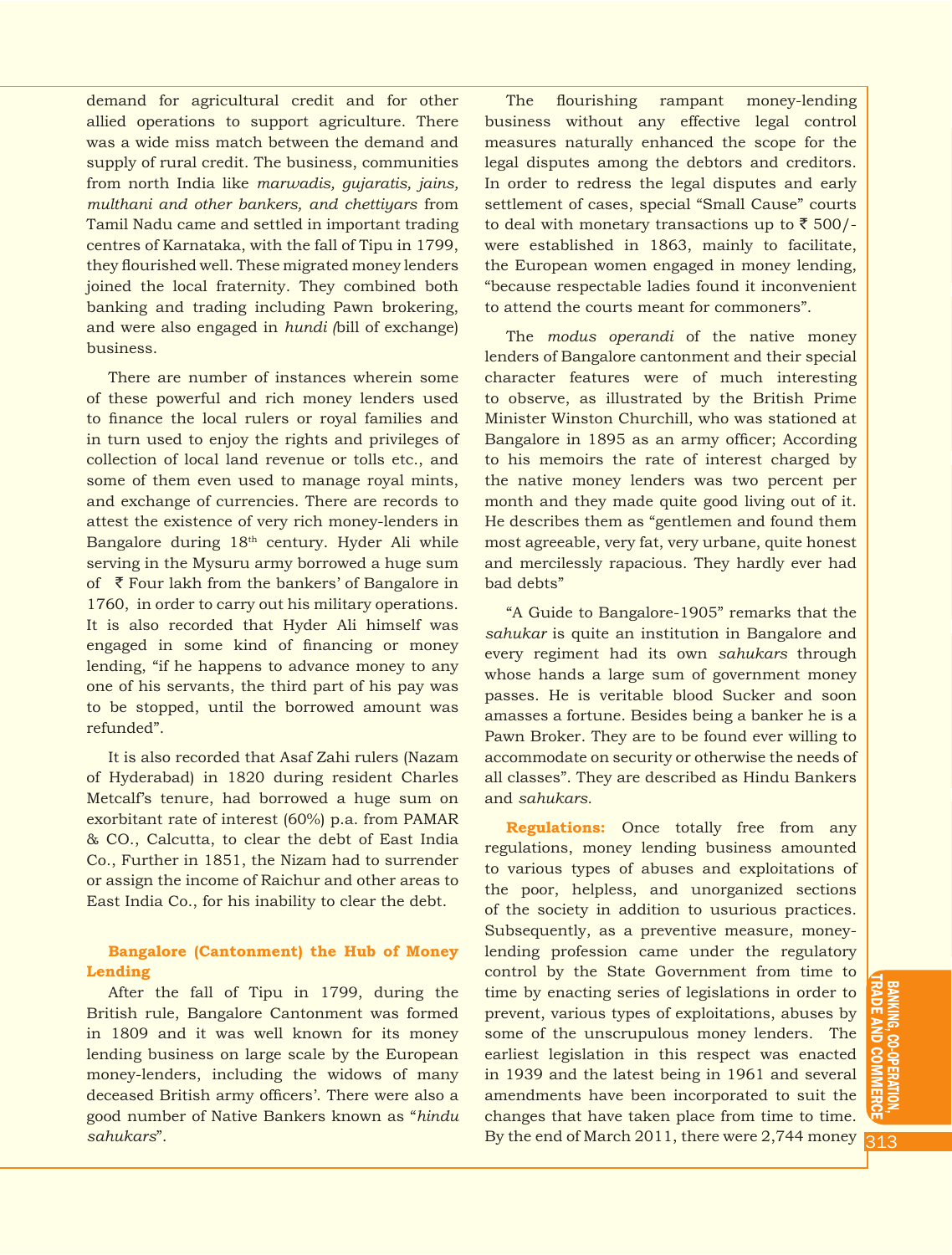lenders, 8146 pawn brokers and 7,722 finance corporations working in the State. The License Fees paid by the above institutions for 2010-2011 was  $\bar{\tau}$  387.67 lakh and the security deposit paid for 2010-11 was  $\bar{\tau}$  2,899.14 lakhs. The maximum rate of interest chargeable by these institutions is 14% for secured and 16% for unsecured loans from 28-8-2003, as reported by the Department of Co-operation, Government of Karnataka. At present, all money lending, Pawn Brokering, Chit funds including finance corporations, N.B.F.I.S. and the like are fully controlled and regulated. State Government is empowered to fix the lending rates by the money lenders both on secured and unsecured loans from time to time. In spite of several regulatory measures, money lending is widely practiced both in Rural and Urban areas with or without licenses and regulations. It is mainly based on mutual consent and confidence.

#### **Mushroom Growth of Banking**

Prior to independence, in the absence of strict regulatory measures there was a mushroom growth of Banking Companies without adequate capital base, expertization, professionalism, enterprising skill and trained human resources etc., the enactment of Banking Regulation Act 1949, and earlier to this, the establishment of the Central Banking Institution (Apex) for the country i.e., Reserve Bank of India in 1935; subsequent legislations and measures like the establishment of Deposit Insurance Corporation of India in 1961 to safeguard the interests of the depositors and to infuse confidence in them; the Social Control Orders in 1968, followed by historic events of Nationalization of major commercial banks in 1969 (first phase) and its second phase in 1980; besides the liberal policy adopted by RBI regarding the merger and amalgamation of smaller banks into the fold of big banks and other measures consolidated and strengthened the banking structure of the country financially, and large scale geographical expansion and networking of branches was made possible. In 1976, the policy of launching of Regional Rural Banks reduced the wide gap of banking services between the urban and rural areas; there by the policy and program of integrated rural development was streamlined and banking became an effective institution in bringing out the Socio-economic transformation in the rural areas by adopting Lead Bank Scheme, priority sector advances and many other community development oriented schemes. Both the Micro and Macro level of development was emphasized during the period immediately followed by the Nationalization (1969).

According to available sources, nearly half of the total numbers of banks in the state were founded during 1930-1940s. Earlier to this, the *swadeshi* movement (1906) had also contributed much, locally among the native entrepreneurs, comprising of lawyers, doctors, *zamindars*, merchants, civil servants, missionaries, social workers, industrialists etc., to promote their own banks mainly to serve their own communities. In those days community based banks were promoted, with impressive names, emotionally attracting people under the banners of caste, community, region, language, religion etc., Many a times, the local community spirit and sentiments contributed much for the speedy growth of these banks in the initial years; these banks also provided employment opportunities to the educated youths of that community. It was much evident and keen in coastal Karnataka, especially in Mangaluru and Udupi region.

Urban Co-operative Banks and Credit Societies too did follow the same *modus operandi* in the promotion of their own community banks. Many a times, this tendency had made way for an unhealthy competition among the banks working in the same locality. It is also observed that the life span of the most of these banking companies promoted before independence was very much limited due to one or the other reasons. Most of the banks promoted in Karnataka, during early 1920-30s were to be closed before the re-organization of the State. Most of the banks could not face the challenges of economic depression of 1929-30 and the earlier crisis of 1914-18 during the First World War. Prior to the re-organization of the State, the number of banks of different sizes promoted in different parts of integrated Karnataka together was about 75 and of them by the end of December 1955, the year before reorganization, the number of banks was reduced to 38. It was also due to large scale merger and amalgamation policy adopted by the Reserve Bank of India. The undivided Dakshina Kannada district, which is said to be the cradle and crèche in nursing the banking industry in the country, had given birth to as many as 22 banks of different sizes promoted during period from 1906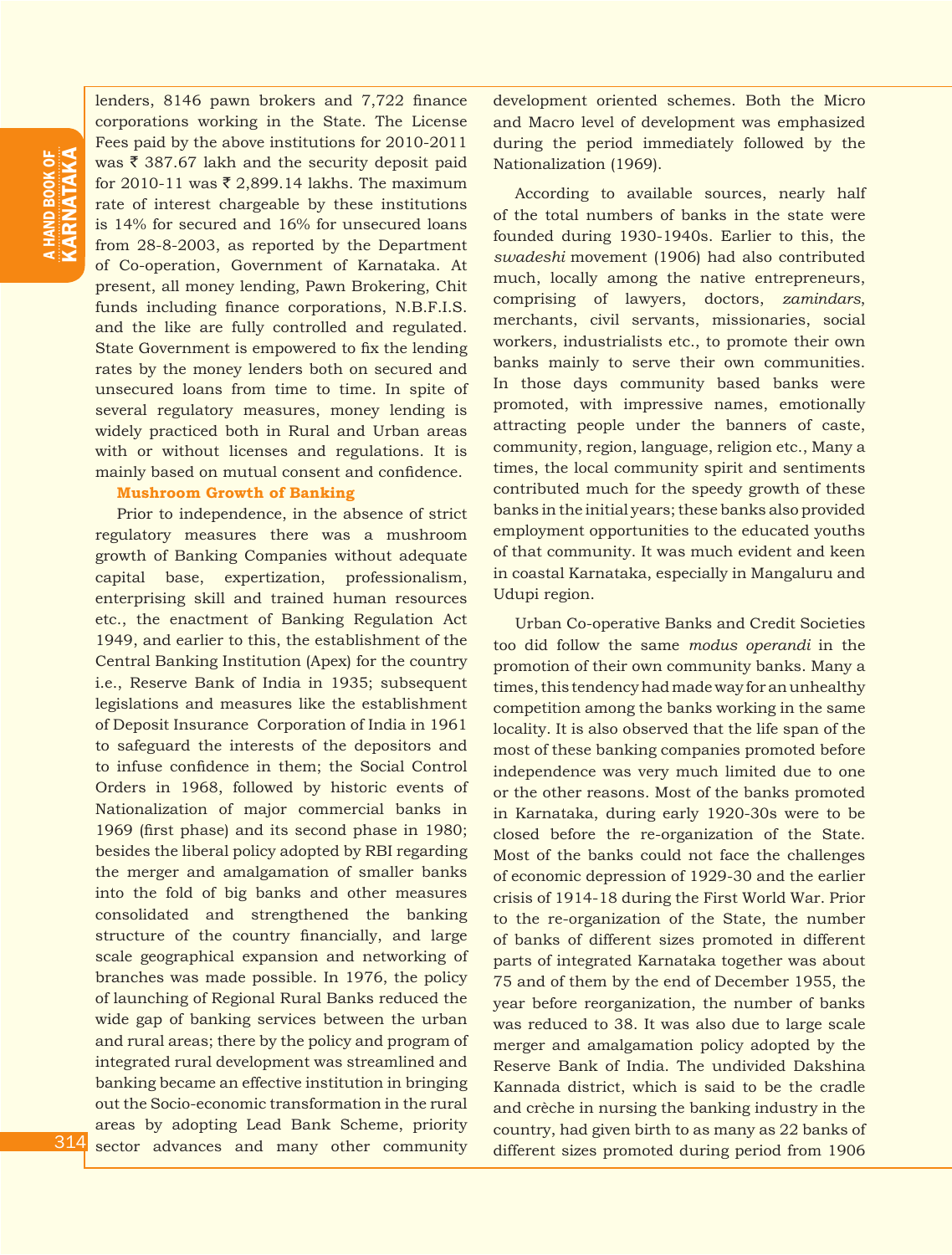to 1945, and of them today, like *pancha pandavas*  only five are in the field. The surviving banks are Corporation Bank, Canara Bank, Syndicate Bank & the Vijaya Bank; all nationalized and Karnataka Bank a leading private Sector Bank in the State. The branch banking system was experimented here as early as in 1923 by availing the sevices of local school Head masters on commission basis by Syndicate Bank. It also introduced the collection of small deposits known as Pigmy account for the first time in the Country.

In Bangalore city itself, from 1866 to 1949 there were nearly 36 Banking Companies working with fascinating names associated with religion, caste, personality, cult etc., the cantonment area alone had about six banking companies and of them five were in U(A)lasur. There were some banks specially to finance social commitments like Marriages and other religious ceremonies. The present surviving banks of Bangalore base are State Bank of Mysuru (1913) and the Vysya (1930), the present INGVYSYA (in private sector). In Karnataka, there are a few instances wherein locally promoted private banks have served more than 80 years with several branches and finally they lost their identity either by the process of merger, amalgamation or liquidation etc., The examples are:-Chitradurga Bank founded in 1870, after serving for nearly 91 years merged with Karnataka Bank in 1961, Srikanteshwar Bank founded in the temple town Nanjanagudu (Mysuru district) in 1885 after serving for nearly eight decades was liquidated in 1965. Similarly, Sringeri Sharada Bank (Chikmagalur district) founded in 1914, after serving for nearly 48 year merged with Karnataka Bank in 1962.

In the Princely Mysuru State, the period of Commissioner's rule (1831-1881) was of great significance ushered in an era of modernization by adopting the British system of administration in all spheres including Banking. The establishment of Bangalore Cantonment in 1809 and shifting of State administrative secretariat from Mysuru to Bangalore city in 1831 gave a fillip to commercial and industrial activities in Bangalore. It brought large-scale urbanization, modernization, promotion of business and industrial activities; both in the public and private sector etc., and accelerated the growth of organized banking industry in Bengaluru.

#### **Joint Stock Banks in the Princely Mysuru**

The first joint stock banks to be promoted in the Princely Mysuru State were Bangalore based (1) Bangalore Bank Ltd., Bangalore and (2) Mysuru Bank Corporation Ltd. Bangalore, both registered in 1868 with a share capital of  $\bar{\tau}$  seven lakh and two lakhs respectively. From among the Bangalore based old generation banks, the Bangalore Union Bank founded in 1890 had the longest service of 50 years, before its liquidation in 1940. The royal capital 'Mysuru' did not lag behind in the race of promoting banks. In the royal capital in 1874 (six years later than Bangalore), two banking Companies were promoted viz., the 'Rajadhani Bank' and the 'Town Bank' of Mysuru; and seem continued to function not beyond 1913. During the period of 25 years i.e., from 1884 to 1908, as many as 17 joint stock banks were promoted in the historical city of Palaces.

Bijapur, another historic city, the capital of Adil Shahis had promoted a bank known as Union Bank of Bijapur and Sholapur on 3-10-1908, which served for 56 years before its merger with Maharashtra based Sangli Bank in 1964. Another important northern Karnataka district, Belgaum had also promoted a bank from Belgaum city known as Belgaum Bank in 1930, which served for 45 years before its merges with Union Bank of India in 1975. There are evidences to mark the existence of local banks in smaller towns and semi-urban areas in the districts of Tumakuru, Kolar etc., a backward district like Kolar had promoted more than 20 banks of different sizes by about 1870s. There are evidences of serving small banks for a limited period in different parts of Karnataka; but details not available.

It is observed that a year before the reorganization of the State (1955) the number of banking Companies had declined to 38, and of them 10 were considered as Big banks and of them seven originated from Dakshina Kannada, and of the seven, five had taken their birth in Mangaluru and two in Udupi; of the remaining three banks, Bangalore had sponsored two and the remaining one from Belgaum, as reported. By mid-1930, Mangaloew was emerging as an important banking and financial centre. Hence, in 1936 a Clearing House was established. At that time, there were only 13 Clearing Houses located in important urban centres of British India.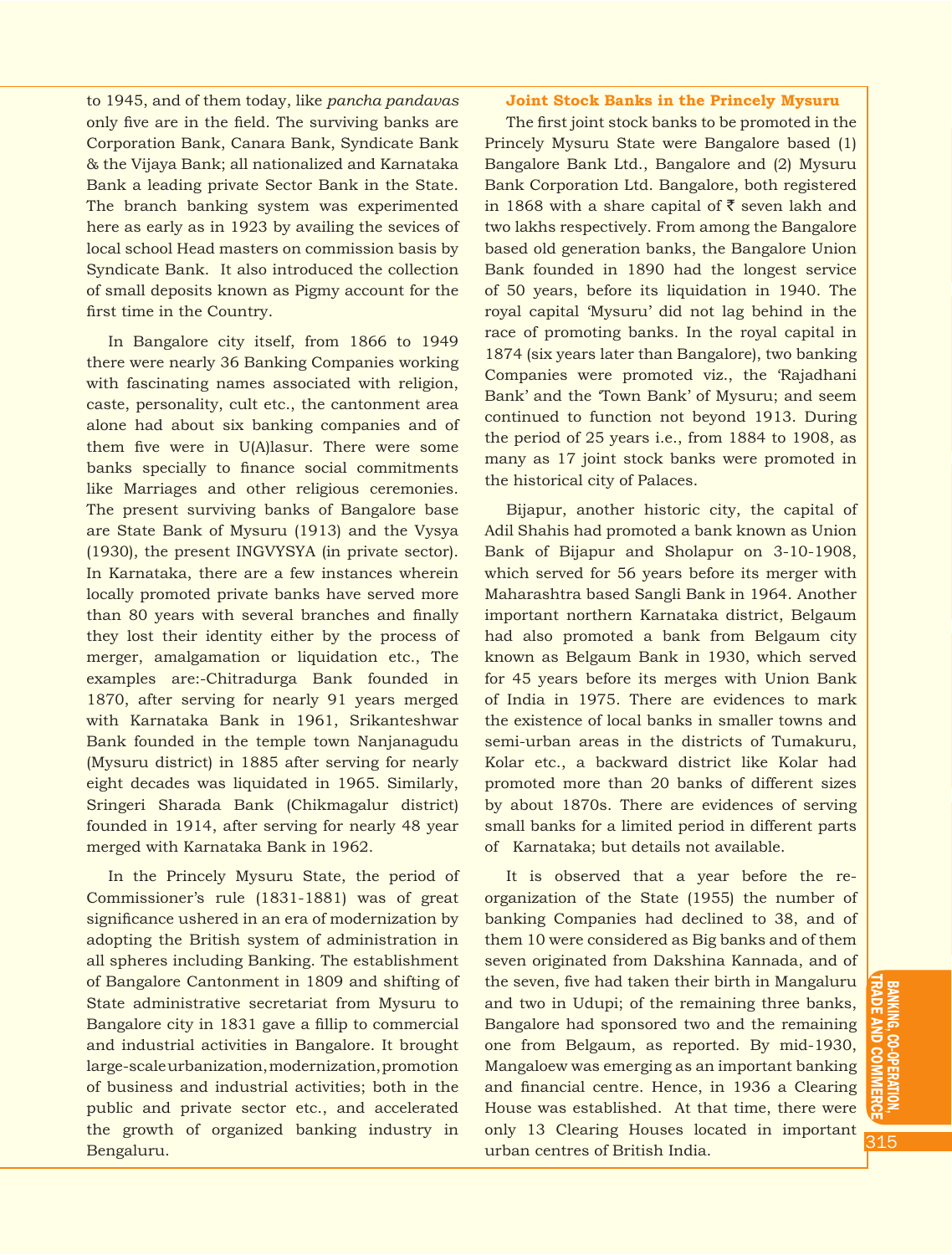In course of time, the banking companies originated outside the state, made an entry into the banking business of the state. The prominent banks among them were Imperial Bank of India (Now SBI), Central Bank of India, Punjab National Bank, Bank of Maharashtra, Indian Bank etc., The number of Banks from outside Karnataka and foreign banks increased during post decades of Nationalization. Imperial Bank of India (1921) had opened its pay office in 1936 at Bangalore, which became a regular branch in 1943.

In the former Bombay Karnataka region, where the Urban Co-operative Bank's Movement was strong enough, the ventures for promotion of local commercial banks was very much limited and sporadic. However, some of the earliest efforts in this regard was the establishment of Union Bank of Bijapur and Sholapur in (1908), Bagalkot Commercial Bank (1922), Sri Lakshmi Bank, Hanagal (1929), in Haveri District, the Bank of Citizen (1939) Belgaum, etc., needs a special mention. The earliest commercial bank to be founded in Uttar Kannada district was the bank of Rural India founded at the Coastal town Karwar in 1940.

During 1930-40, the banks based from Bombay and Mangaluru, especially Canara, Syndicate, Corporation, Union Bank, State Bank of India and Central Bank of India, had opened their branches in the commercial towns of Bombay Karnataka area. In the erstwhile Hyderabad Karnataka region comprising of Gulbarga, Bidar and Raichur districts, till the establishment of State owned Hyderabad Bank in 1941 there were no remarkable ventures of opening of commercial banks on large scale. However, from Gulbarga district, the Saraswati Bank (1922), Gulbarga Banking Co.,(1930), and Commercial Banking Co., Yadgir (1938), were some of the earliest efforts. Raichur District had two banks; Sri Sharada Banking Co., (1937) and Osmania Aziz Bank (1933). Bidar had no such ventures till 1946. In the areas of farmer Madras state which included the present South Canara, Udupi, Coorg and Bellary districts; and Kollegal taluk of Chamrajnagar district, there were appreciable banking activities. Bellary district had the branches of Royal Seema Bank, originated from Andhra.

#### **Development of Banking**

Organized banking activities both in private and public sectors have been proved as catalyst in the promotion and development of industries, trade and commerce, and allied activities in the service sector. As elsewhere in the country, in Karnataka also, this has been proved fruitful especially during the era of post nationalization.

In Karnataka, during the first phase of nationalization in1969, out of 14 major banks then nationalized in the country, two were from Karnataka i.e., Canara Bank (1906) and Syndicate Bank (1925). These 14 banks contained 85 percent of bank deposits in the country. In the second phase of Nationalization in 1980, two more banks from Karnataka viz., Corporation Bank (1906) and Vijaya Bank (1930) were selected. With the second phase of nationalization, the Government of India controlled around 91% of the banking business of the Country. Among the private sector banks, the Vysya Bank Ltd., (1930), now ING VYSYA based from Bangalore and Karnataka Bank Ltd., (1930), based from Mangaluru, are the leading private sector banks of the state having branches outside the State.

In recognition of the growing banking business in the State and in order to have better coordination and administrative control over the banking activities in the state, the RBI opened its Bangalore Office in 1953. The opening of Bangalore Stock Exchange in 1963 and growing number of State and Central Government Organizations, departments, Central Government and State Government under-takings, public sector industries., multinational Companies, Development of industries in the tier two cities and District Head Quarters; starting of Special Economic Zones to boost industries, infrastructure development, encouragement to tourism, horticulture, sericulture, milk revolutions, animal husbandry, transportation, self-employment, massive housing schemes, industrial policy of the State Government etc., have stimulated the growth of banking industry in the State in general. Of late, more than 500 Information Technology Companies, B.P.Os, B.T. and other specialized organizations have stimulated the growth of banking industries in Karnataka in general and Bangalore in particular; in addition to regular ongoing developmental activities by the State and Central Governments, NGOs' infrastructures building activities, rapid urbanizations etc., have increased the demand for credit from service sector agencies; agriculture, sericulture, horticulture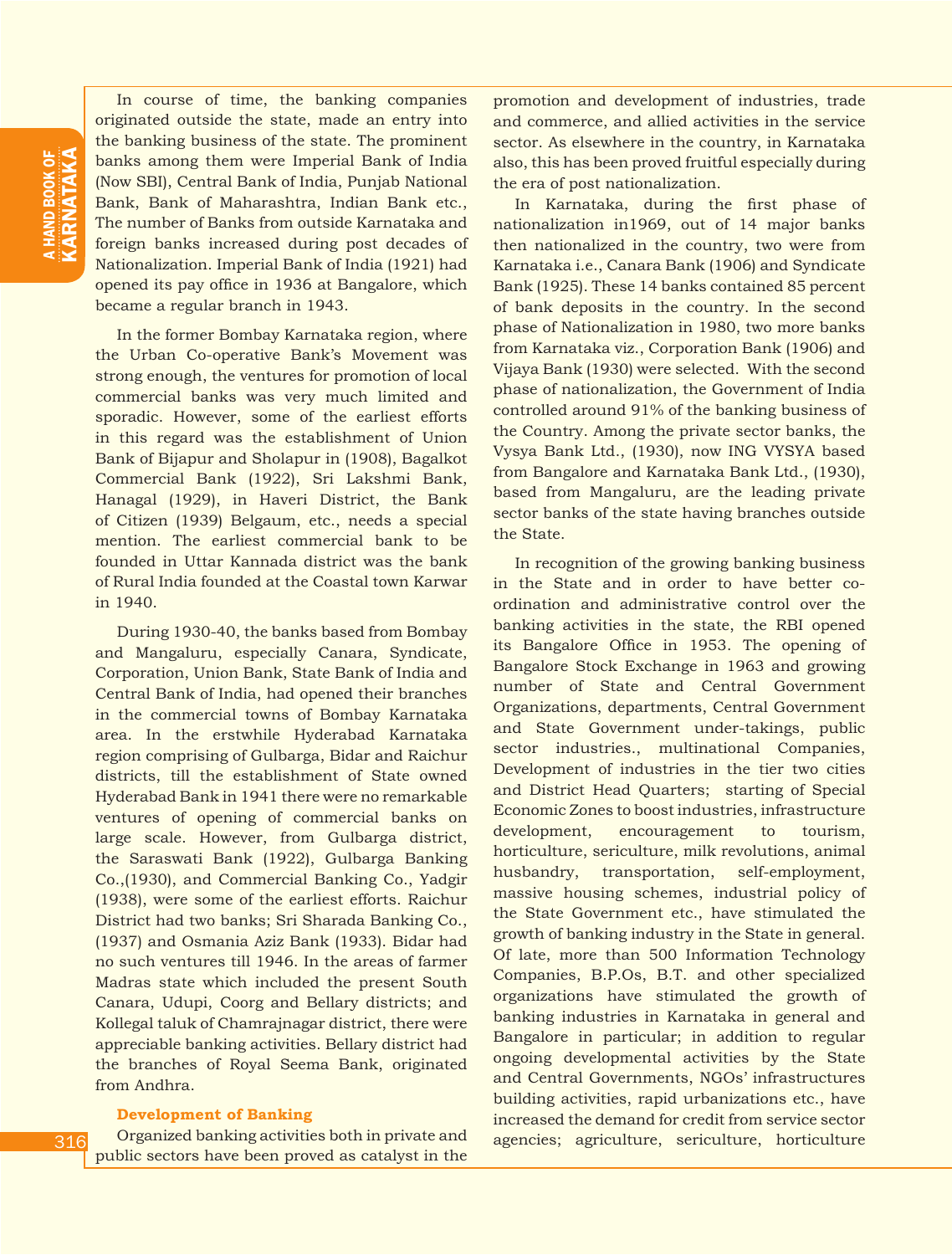and allied activities for generating income, growing marketing activities, both internal and external trade, rapid industrialization, urbanizations, and globalization etc., have also stimulated both vertical and horizontal growth of banking activities in the state.

During the last 45 years of post-Nationalization era (1969), the conspicuous changes have taken place in the banking scenario of the State. One can observe both qualitative and quantitative changes. Banking sector has provided and generated ample job opportunities directly and indirectly, especially for educated unemployed and professionals and others. The good-old concept of 'class' banking that had prevailed prior to independence and continued even in later decades, has now been replaced by 'mass' banking. Banks have become the real institutions to bring socio-economic transformations at the grass root level. The new breed of rural based banking institutions launched in 1976 known as Regional Rural Banks (R.R.Bs) have revolutionized and reduced the developmental gap between rural and urban areas. They have facilitated the cause of promotion of Integrated Rural Development and other allied rural development activities. Now, lending policy adopted by public sector banks is in tune and in harmony with Government Policies and programs according to plan priorities of the Central Government and was target and result oriented; much emphasis is given for the purpose of loan than the person, and priority in lending, is given for hither to neglected sections of the society and sectors of the economy especially for the weaker, backward, minorities, self-employed and released bonded labourers; women empowerment scheme, small and marginal farmers, self-help groups, rural and cottage industries, rural housing, urban poor, B.P.L. families etc., educational loans are granted on easy terms and conditions, besides subsidized lending is also entertained.

In the popular Loan Mela programs (what was popularly known as Pujari's loan mela named after the then Deputy Finance minister) during 1985-87, the banks of Karnataka did not lag behind. The promotion of Regional Rural Banks (*grameena* Bank), innovative banking programs and policies that followed immediately after the nationalization i.e., Lead Bank scheme, Credit plan, Adoption of villages and Co-operatives for

development, Loans under D.I.R, I.R.D.P. 20 point economic programs, *anthyodaya*, etc., Service area approach for lending in rural areas, social banking, community banking etc., have been fully implemented by the banks working in the State. Moreover, many commercial banks in the State have diversified their activities towards merchant banking, leasing, housing etc.,

Since 1976-77, after establishment of *grameena* banks with the financial participation by the Central Government (50%), sponsoring bank (35%), and the State Government (15%) have made it possible for good network of banking and better banking services in rural areas, when compared to prior Nationalization era. At present all the 30 districts of Karnataka are covered by the services of *grameena* banks and these banks have reduced the imbalanced economic growth between rural and urban to a certain extent. During the post nationalization decades, appreciable developments both in physical and financial, could be seen in the functioning, and *modus operandi* of banking services in the country including Karnataka.

In 1990, in terms of ratio of number of banks serving per lakh population, Karnataka stood fourth in the country having 9.5 number of bank offices per lakh population as against to 7.1 bank offices at the all India level. From among the then list of developed States, the rank of Karnataka was  $2<sup>nd</sup>$ . The geographical spread of banking in rural area was much better in Karnataka when compared to some other developed states within the Country.

The spread of number of branches in rural areas per lakh population was eight in the state next only to Punjab. The Credit- Deposit Ratio (C.D.R.) of rural banks in the State was highest among the States i.e., 107.4% in June 1990 as against all India C.D.R of 62.5%. The C.D.R. of semi urban branches was also highest in Karnataka (76.9%) compared to national ratio of 50.9%. The lending by commercial banks to the priority sector including weaker sections exceeded the stipulated target of 40% fixed by the RBI. It was 45%. Karnataka was in eighth rank among the major states in per capita deposits and advances being  $\bar{\tau}$  2362 and  $\overline{\xi}$ 1844 respectively which was higher than the national average of  $\text{\texttt{[1570]}}$ . However, it was lower than Maharashtra ( $\bar{z}$  3,801), Punjab ( $\bar{z}$  2,201), and Tamil Nadu ( $\bar{z}$  2,438). The deployment of credit was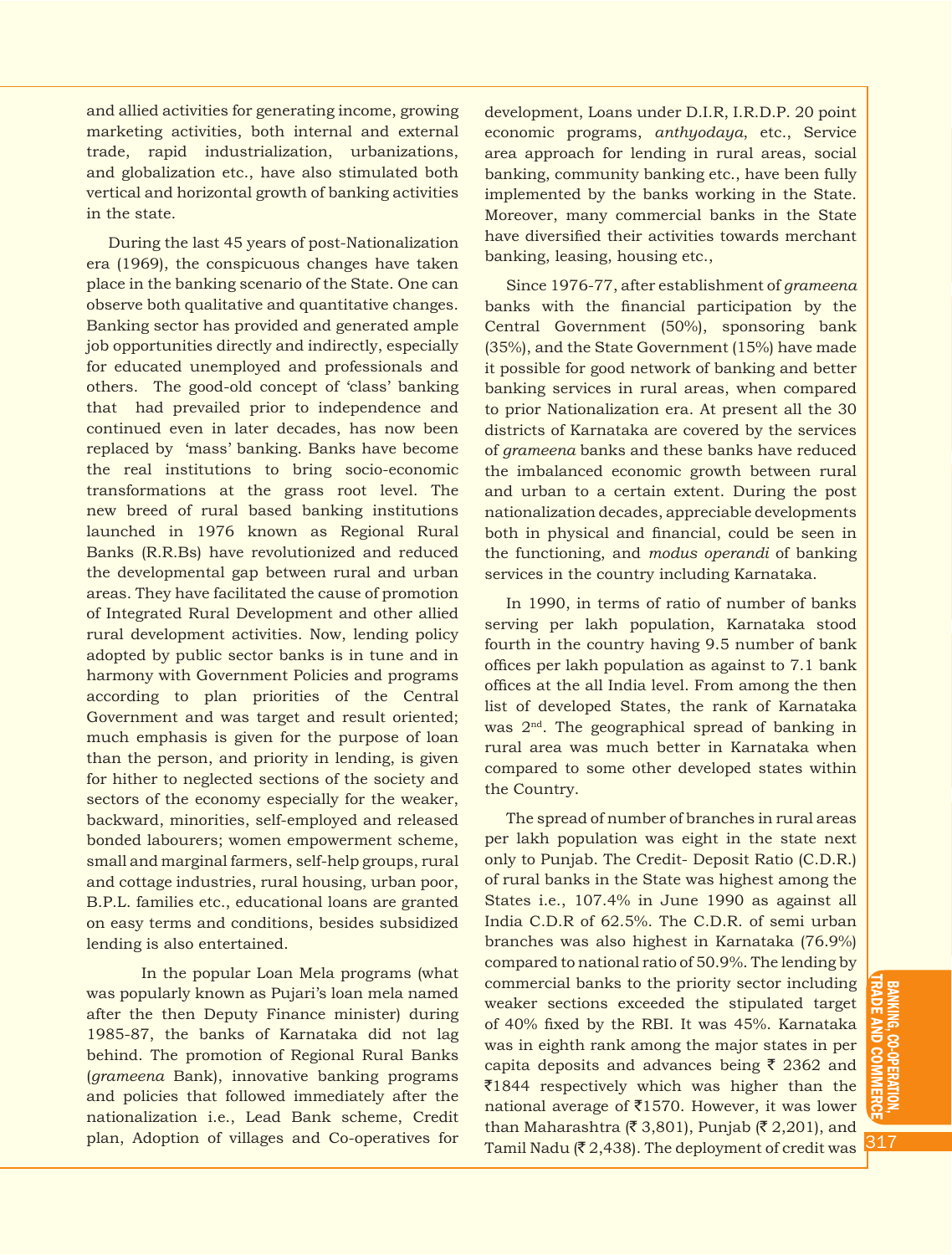better in the state compared to All India figures. The total investments made by commercial banks in the state and Central Government loans floated during 1991-92 were as follows. Central loans  $\bar{z}$ 64 crores State development loans ₹ 14.10 crores, while in other states loans were accounted to  $\overline{\xi}$  4.50 crores as per RBI report. Some key indicates of progress of commercial banks in the state as in March 1992 were as follows: C.D.R.  $77.2\%$ , loans under DIR  $\bar{\xi}$  71,673 lakhs, loans under 20 point Economic programs  $\bar{\tau}$  1,21,513 lakhs, loans under IRDP  $\bar{\xi}$  26,174 lakhs. Priority sector advances  $\bar{\tau}$  3,47,005 lakhs, percentage of priority sector advances to total advances 42% per branch deposits and advances  $\bar{\zeta}$  251.17 lakhs and  $\bar{\tau}$  194.24 lakhs respectively. Rural deposits ₹ 1,57,318 lakhs. Rural advances ₹ 1,24,724 lakhs.

#### **Changing trends in Banking Industries**

The traditional banking that existed prior to Nationalization or even earlier, has undergone revolutionary charges and has adopted several innovative technologies in the methods of approaches to business including in *modus operandi*  etc., especially, after 1990's when India adopted to the policy of liberal economy and globalization; free marketing in view of changing global economic scenario. Today's banking business has become highly competitive and complexed one. For its existence and survival it has to respond and adopt to the modern technology in view of globalization, world market economy, developments in the information technology, computerization, core banking, mobile banking, Tele-banking; services like credit card, debit cards, ATM., RTGS., ECS., NECS., SMS., quick money transfer facilities – and many more. The present day banker is compelled to equip with all these new technologies in his *modus operandi* of banking business, irrespective of the size of the business and its location. The staff is to be equipped in this direction and management has to develop professional skill.

The regulatory policy of Indian banking is such that the regulatory authorities of banking industries like Reserve Bank of India, controlled by the Central Government, is such that all possible care and strict preventive measures are adopted in controlling Inflation, Exchange Stability, Credit policy, Regulation of Foreign Exchange, Public Finance etc., so that the public confidence in Banking is never affected or diluted.

The period followed by the second Nationalization of Major Commercial Banks in 1980 (Corporation Bank and Vijay Bank) important amendments were made to Indian Banking Regulation Act 1949, as such very important facilities to the customers i.e., nomination and freedom to individual banking companies regarding determination of rate of interest on deposits and rate of lending etc., were freed. In order to extend liberal credit facilities to rural Co-operatives for agriculture through DCC banks, National Bank for Agriculture and Rural Development (NABARD) was sponsored by the Reserve Bank of India (R.B.I.), funded and shared jointly by RBI and Central Government.

## **Banking Network**

Karnataka has a well-knit network of banking as well as adequate services. In 1969, at the time of first nationalization, there were 755 bank branches in Karnataka with total deposits of  $\bar{\zeta}$  236.85 lakhs while the credit made available accounted to  $\overline{5}174.62$  lakhs. A decade later, by the end of June 1979, a year before the second nationalization (1980), the number of branches was 2,531, while deposits and advances accounted to 1,440.38 and  $\overline{5}118.48$  lakhs respectively. By 1981 the number of branches increased to 2790, the deposits mobilized and credit deployed accountant to  $\bar{\tau}$ 2029.66 lakhs and  $\overline{51569.76}$  lakhs respectively. By 1981 the population served per branch was reduced to 13,000, as against to 23,000 in 1972. During 2012, population served per branch in Karnataka was 8500, which is less than national average of 14000 (excluding PACS) and also many states. In aggregate deposits and gross credit the state holds 4th and 5th rank respectively. Thus, Karnataka state is moderate in its banking network as well as in deposit mobilization and gross credit flow.

As per the latest available data for the year 2012, March, the number of bank offices in the country accounted to 1,01,231 and the share of Karnataka was 7,885 comprising of the branches of 27 public sector banks including S.B.I. and its associates, Regional Rural Banks (6); and Commercial banks accounted to 67 including 6 foreign banks with 16 branches. The number of bank centres in the State were 2407, among these centres, 2205 places had branches less than 5, and 43 centres had branches between 5-10, while 36 centres had branches between 10-50, only 5 cities had more than 100 branches. Bangalore Metro alone had 1683 branches. The segment wise distribution of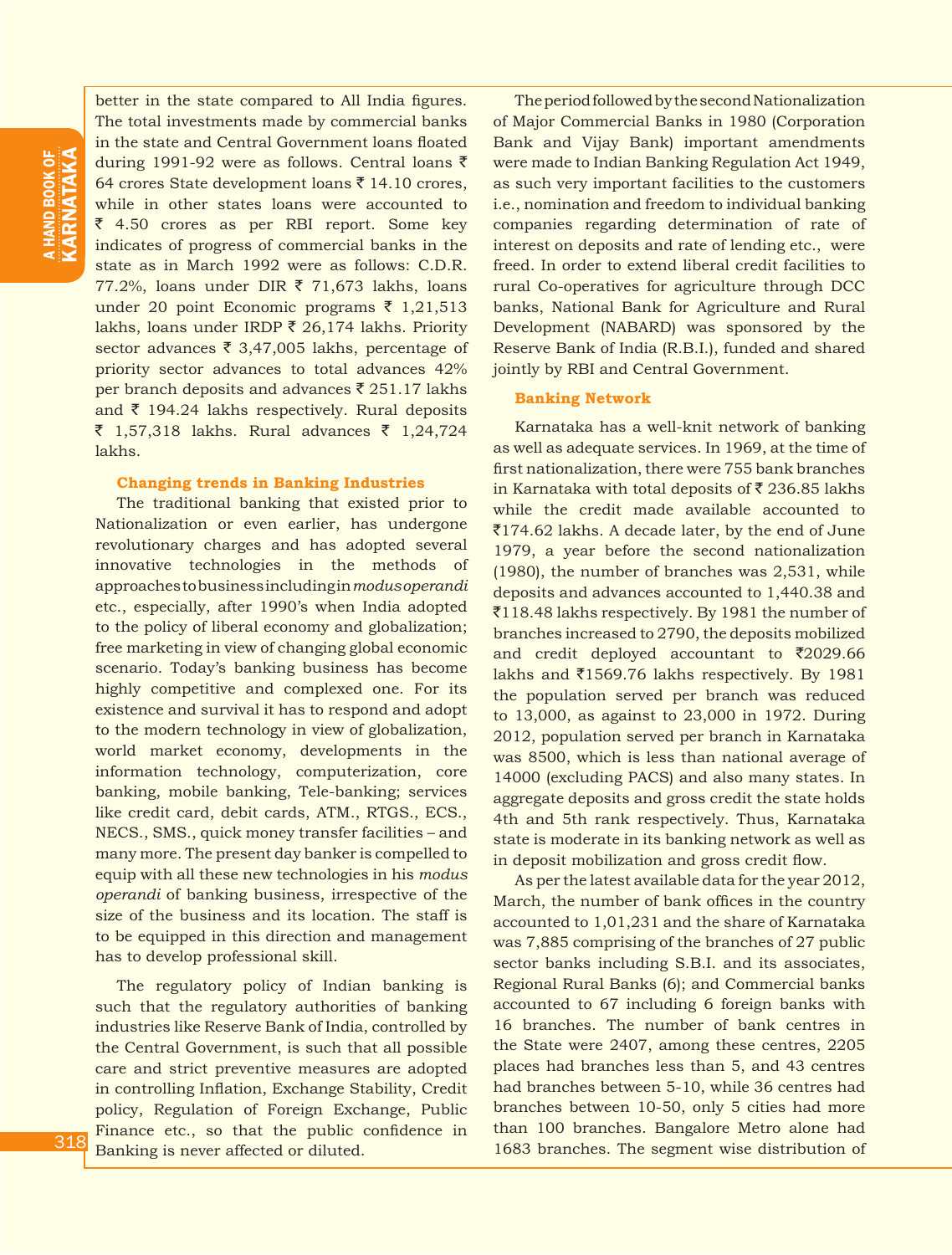branches was as follows: Rural (less than 10000 population) 2420 branches, semi-urban (between 10,000 to one lakh) 1540, Urban (more than one lakh less than 10 lakh) 1550, metros with more than 10 lakhs population.

#### **Spread of Banking**

In (2009), except, Bangalore City district, Belgaum had highest number of branches and Dakshina Kannada district had 362 branches. The least was Chamarajanagar with 61 branches, Ramanagar (78), Gadag Rural (351), Udupi Rural (131), Koppal (15, Urban), Uttara Kannada and Mysuru 179 each. In Karnataka, districts like Bangalore Rural, Chamaraja Nagar, Koppal, Gulbarga, Raichur and Yadgir are considered as districts where banking services are below the state average. In order to provide banking services to mass on large scale, the representative called Banking Correspondence are being appointed to serve as one man branch to deliver door services of banking specially in remote rural areas.

Recently in 30 districts of Karnataka 3281 villages have been identified as potential centres and efforts are being made to open branches in these places, and rules for opening of branches have been relaxed. Now, commercial banks shall open branches in villages with a population of 2000 without prior approval. During 2011, in Karnataka 306 new branches of Commercial Banks have been opened.

#### **Performance of Banking in General**

Karnataka has a fairly well developed financial infrastructure. As said earlier the State has given birth to many leading commercial banks of the country. The banking business in India, in general, is predominantly contributed by seven commercial banks constituting all most three-fourth of the banking business. Currently 26 public Sector banks, 16 private commercial banks and four R.R.Bs. (Regional Rural Banks) are operating in the State. Deployment of credit in rural area is mainly done through Co-operatives, commercial banks and R.R.Bs. while the credit for industries and service sectors is channelized through special agencies like K.S.F.C. (Karnataka State Finance Corporation) I.F.C., (Industrial Finance Co-operation of India), I.D.B.I. (Industrial Development Bank of India) in addition to leading commercial banks, through their specialized branches. Karnataka State Industrial Investment

and Development Corporation (K.S.I.D.C.) is another state sponsored financial institution acting as nodal agency to formulate the proposals for implementation of infrastructure projects like special economic Development Zones (S.E.Z.s) etc. The centrally sponsored, National Bank for Agriculture and Rural Development (NABARD) is an apex financial institution plays a lead role in the promotion of agriculture and rural development by preparing potential linked credit plans (PLPS), and annual action plans at the grass root level.

The ever growing demand for institutional finance in the state has resulted in expansion of banking network and flow of credit. On the eve of first Nationalizations of major commercial banks in 1969, July there were 755 bank branches in Karnataka, during these four and half decades, one can find a proliferate growth, of banking in the state adding 7130 branches by march 2012 thus making the total number of branches to 7885. It is evident that, the bank networks has significantly increased over the years and there by providing better access of services to the people both in urban and rural areas. Especially after 1976, the launching of new breed of banks in rural area i.e., *'grameena* Banks' has reduced the wide gap existed between the rural and urban banking service found prior to the Nationalizations. It is observed that during last couple of years, there is an increase in branch network at semi-urban and metro level compared to rural and urban areas. The population served per branch in Karnataka is 8500 which is less than National average of 14,000 in 2012, (excluding PACS) and also less than many states. In aggregate deposits and gross credit the state holds 4th and 5th ranks respectively. Thus Karnataka is moderate in banking network as well as deposits mobilization and in gross credit flow.

#### **Deposits and Advances**

The aggregate deposits of all the banks (Commercial, R.R.Bs and Co-operative) stood at  $\bar{z}4$ , 02,158 crore, at the end of March 2012, an increase of  $\overline{6}$ 65,476 Crore compared to last year (March 2011), registering a growth of 19.45 percent. Similarly, the total outstanding advances of all the banks in the state stood at  $\bar{\tau}$  2,99,888 crore as against the level of advances of  $\bar{\mathfrak{c}}$  2,55,983 crore recorded a year ago indicating a growth rate of 17.15 per cent. The credit–deposit ratio (C-D .R) of the state as on March 2012 is 74.57 per cent, which is lower when compared to last year.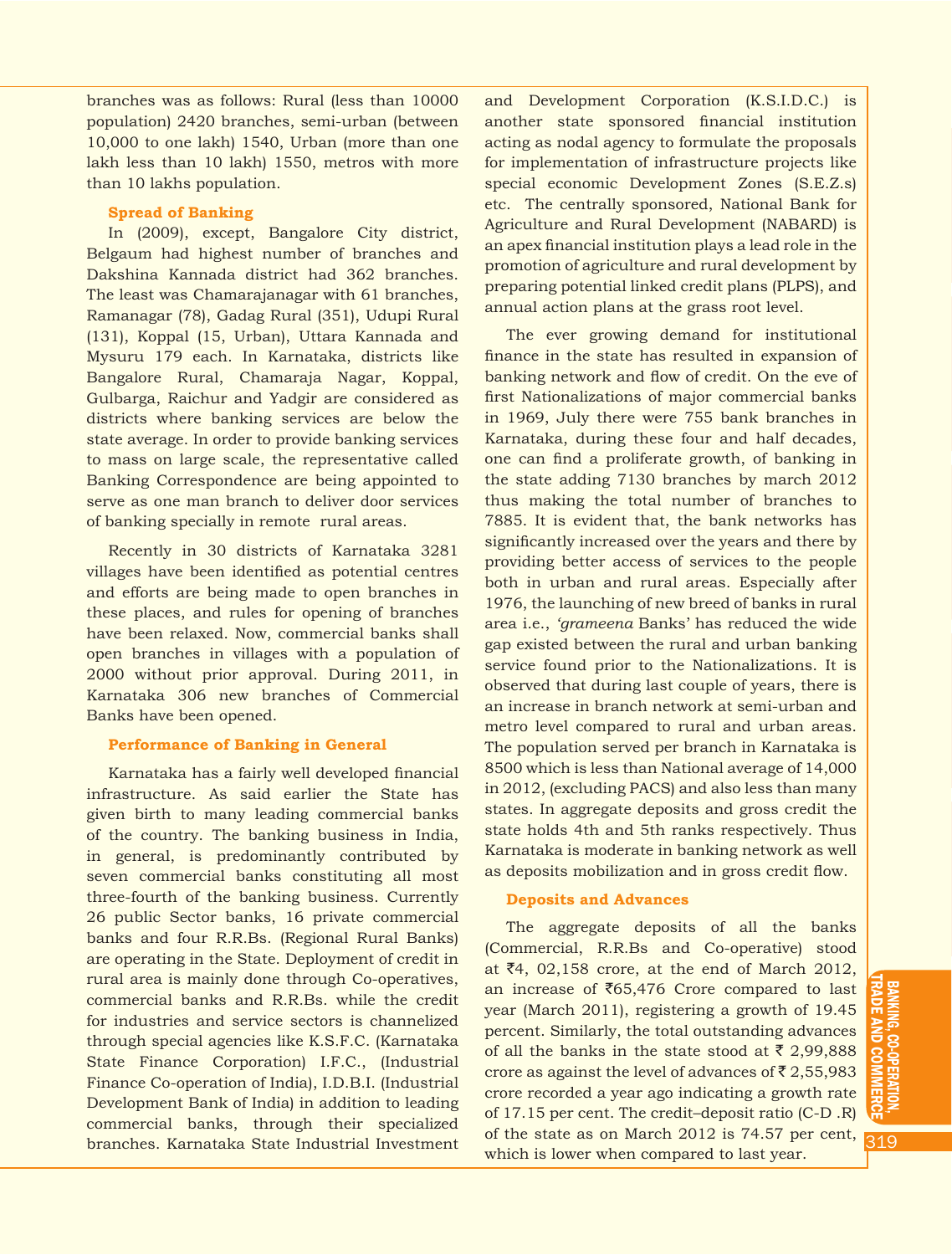| S1.            | <b>Branch</b>         | <b>March</b> | <b>March</b> | March | <b>Average Increasing</b> |
|----------------|-----------------------|--------------|--------------|-------|---------------------------|
| No.            | <b>Network</b>        | 2010         | 2011         | 2012  | 2010-12                   |
| $\mathbf{1}$   | Rural                 | 2730         | 2806         | 3057  | 10.7                      |
| $\overline{2}$ | Semi-Urban            | 1439         | 1495         | 1668  | 13.7                      |
| 3              | Urban                 | 1486         | 1549         | 1649  | 9.9                       |
| $\overline{4}$ | Metro/PT              | 1320         | 1418         | 1511  | 12.6                      |
|                | <b>Total Branches</b> | 6975         | 7268         | 7885  | 11.5                      |

**Table 6.1: Banking Network in Karnataka-year ending**

 *Source: SLBC, Karnataka*

# **Table6.2: Category wise Bank Branch Network-year ending**

| <b>S1.</b>     | <b>Banks</b>                           |      | March | <b>March</b> |
|----------------|----------------------------------------|------|-------|--------------|
| No.            |                                        | 2010 | 2011  | 2012         |
| $\mathbf{1}$   | Commercial Bank                        | 4899 | 5122  | 5610         |
| $\overline{2}$ | Regional Rural Bank                    | 1201 | 1256  | 1374         |
| 3              | Karnataka State Co-operative Bank      | 31   | 38    | 40           |
| $\overline{4}$ | <b>KASCARD</b>                         | 177  | 177   | 177          |
| 5              | DCC Bank                               | 600  | 608   | 615          |
| 6              | Karnataka Industrial Co-operative Bank | 38   | 38    | 38           |
| $\overline{7}$ | <b>KSFC</b>                            | 29   | 29    | 31           |
|                | <b>Total</b>                           | 6975 | 7268  | 7885         |

*Source: SLBC,Karnataka.*

# **Table 6.3: Aggregate Bank deposits and Gross credit in selected States (**` **in Crore)**

| <b>State</b>     |                |                           | <b>Total</b>   |                     |                |
|------------------|----------------|---------------------------|----------------|---------------------|----------------|
|                  | <b>Offices</b> | <b>Aggretage Deposits</b> | <b>Rank</b>    | <b>Gross Credit</b> | Rank           |
| Maharashtra      | 9053           | 15,993,694                |                | 1,38,7826           | 1              |
| Delhi            | 2665           | 6,86,338                  | $\overline{2}$ | 6,54,264            | $\overline{2}$ |
| Uttar Pradesh    | 11567          | 4,34,732                  | 3              | 1,91,448            | 3              |
| Karnataka        | 6810           | 4, 11, 724                | $\overline{4}$ | 2,91,235            | $\overline{4}$ |
| Tamil Nadu       | 7253           | 4,01,182                  | 5              | 4,66,031            | 5              |
| West Bengal      | 5796           | 3,78,078                  | 6              | 2,37,699            | 6              |
| Andhra Pradesh   | 7947           | 3,46,800                  | $\overline{7}$ | 3,82,699            | $\overline{7}$ |
| Gujarat          | 5279           | 3,06,113                  | 8              | 2,13,447            | 8              |
| Kerala           | 4783           | 2,00,572                  | 9              | 1,51,526            | 9              |
| Punjab           | 4132           | 1,74,433                  | 10             | 1,42,352            | 10             |
| <b>ALL-INDIA</b> | 96059          | 61,74,147                 |                | 48,21,527           |                |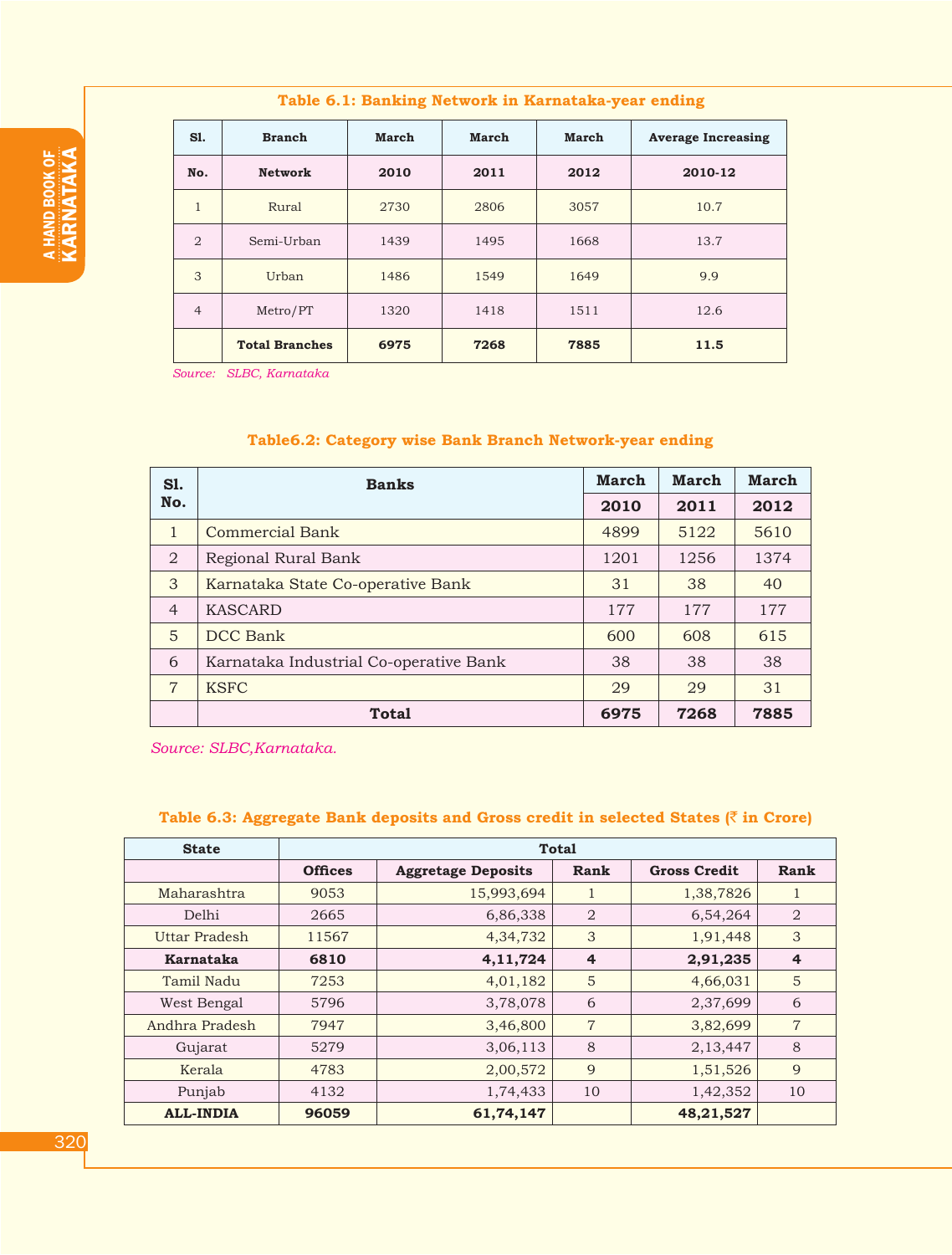| <b>S1.No.</b>  | <b>Indicator UNIT</b>         | 2009-10   | 2010-11   | 2011-12   |
|----------------|-------------------------------|-----------|-----------|-----------|
| $\mathbf{1}$   | <b>Branch Network</b>         |           |           |           |
| a)             | Commercial Banks NO.          | 4899      | 5122      | 5610      |
| $\mathbf{b}$   | Regional Rural Banks NO.      | 1201      | 1256      | 1374      |
| $\mathbf{c}$   | Co-operative Banks etc., NO.  | 875       | 890       | 901       |
|                | <b>Total Nos.</b>             | 6975      | 7268      | 7885      |
| 2              | Deposits $(\bar{z}$ in Crore) |           |           |           |
| a)             | <b>Commercial Banks</b>       | 216972.07 | 309949.84 | 371625.72 |
| $\mathbf{b}$   | <b>Regional Rural Banks</b>   | 11963.82  | 14280.68  | 15821.80  |
| $\mathbf{c})$  | Co-operative Banks etc.,      | 45816.11  | 12452.06  | 14710.47  |
|                | Total $\bar{z}$               | 274752.00 | 336682.58 | 402157.99 |
| 3              | Advances (₹. in Crore)        |           |           |           |
| a)             | <b>Commercial Banks</b>       | 161935.4  | 227507.96 | 265964.25 |
| $\mathbf{b}$   | Regional Rural Banks          | 9872.12   | 11301.31  | 13024.72  |
| $\mathbf{c}$   | Co-operative Banks etc.,      | 42175.48  | 17173.70  | 20899.09  |
|                | <b>Total</b>                  | 213983.00 | 255982.97 | 299888.06 |
| $\overline{4}$ | <b>Credit-Deposit Ratio</b>   |           |           |           |
|                | Commercial Banks %            | 74.63     | 73.40     | 71.57     |
|                | Regional Rural Banks %        | 82.52     | 79.14     | 82.32     |
|                | Co-operative Banks etc., %    | 92.05     | 137.92    | 142.07    |
|                | Total %                       | 77.88     | 76.03     | 74.57     |

#### **Table 6.4: Performance of Scheduled Commercial Banks**

*Source: State Level Bankers' Committee, Karnataka*

**Priority Sector Advances:** Domestic banks are required to provide 40 percent of their net bank credit to the Priority Sector. The Priority sector advances of all banks in the State amounted to  $\bar{\tau}$ 120981 crore in March 2012 contributing to 40.34% in total advances made by them, thus exceeding the norms fixed by the RBI. Direct advances to agricultural sector by Scheduled Commercial Banks (SCBs) in March 2012 stood at  $\bar{\tau}$  54764 crore as against  $\bar{\tau}$ 47071 crore recorded in March 2011 contributing to 18.26 per cent of total advances made by SCBs. Weaker section advances stood at  $\bar{z}$  37127 crore. The advances paid to Minority communities amounted to  $\bar{\tau}$  13737crore, marking an increase of  $\bar{\tau}$  3051 crore against the advances paid during the last year as on March 2011.

Credit disbursed by banks to MSME sectors in the state in March 2012 increased to  $\bar{\tau}$  51605 crore from  $\bar{\zeta}$  40532 crore recorded in the previous year. Advances to SCs/STs accelerated to  $\bar{\zeta}$  8328 crore in March 2012 as against  $\bar{\tau}$  7878 crore recorded in March 2011. Similarly, advances to women stood at  $\bar{\tau}$ 23872 crore in March 2012 as against  $\bar{\tau}$  20686 crore made in the corresponding period of 2011 recording a good growth during the period. Details of advances to priority sector by banks in Karnataka from 2010 to 2012 are given in the following Table.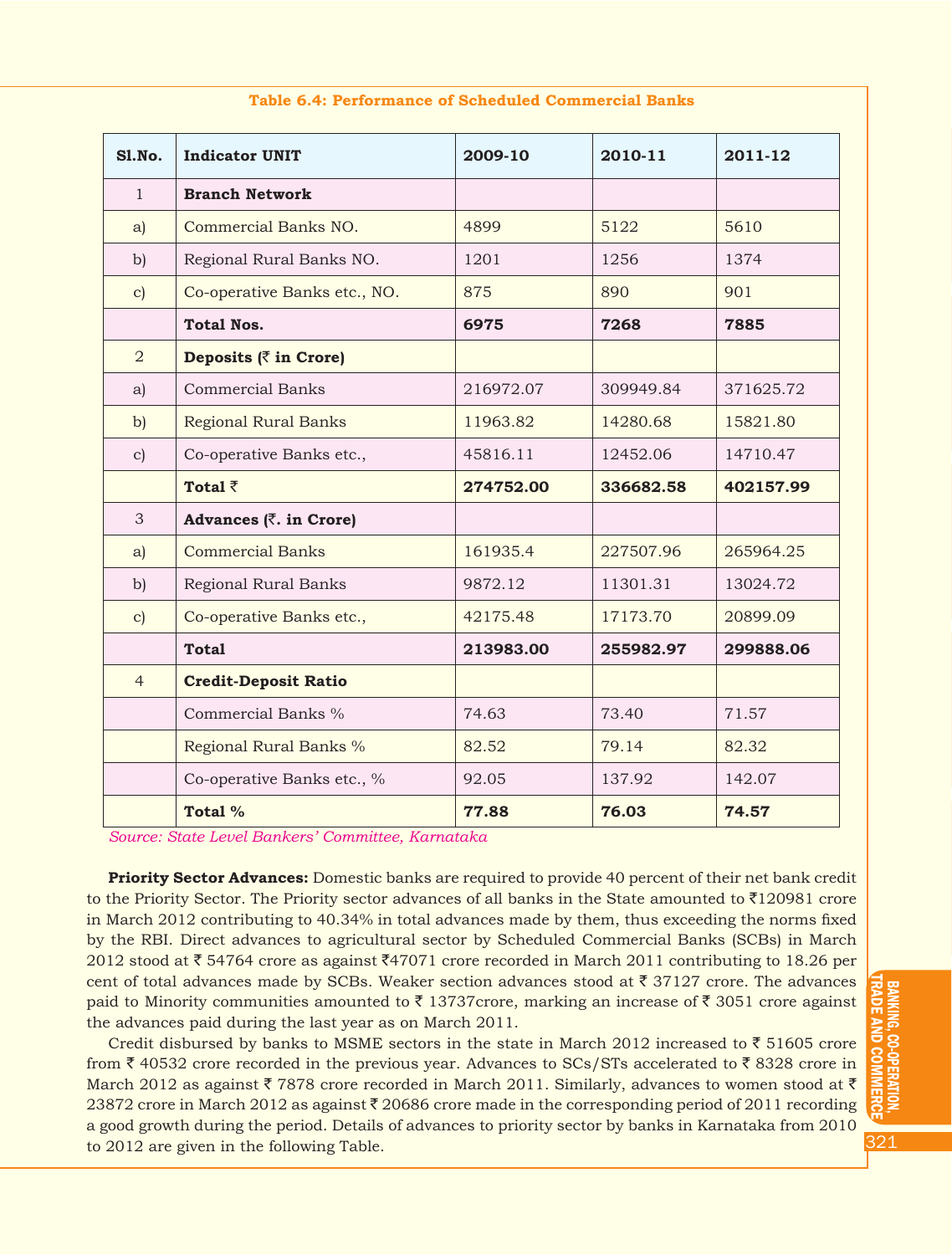|                |                                                    | <b>March 2010</b> |                               | <b>March 2011</b> |                                           | <b>March 2012</b> |                                 |  |
|----------------|----------------------------------------------------|-------------------|-------------------------------|-------------------|-------------------------------------------|-------------------|---------------------------------|--|
| S1.No          | Indicator                                          | <b>Advances</b>   | % to Total<br><b>Advances</b> | <b>Advances</b>   | $%$ to<br><b>Total</b><br><b>Advances</b> | <b>Advances</b>   | $%$ to Total<br><b>Advances</b> |  |
| $\mathbf{1}$   | <b>Total Advances</b>                              | 213983            |                               | 255983.00         |                                           | 299888.06         | ٠                               |  |
| $\mathbf{2}$   | <b>Total Priorities</b><br>Sector<br>Advances(PSA) | 90700             | 42.39                         | 105746            | 41.31                                     | 120981            | 40.34                           |  |
| 3              | Agriculture                                        | 42569             | 19.89                         | 47071             | 18.39                                     | 54764             | 18.26                           |  |
| $\overline{4}$ | <b>MSME</b>                                        | 29896             | 13.97                         | 40532             | 15.83                                     | 51605             | 17.21                           |  |
| $5\phantom{1}$ | Weaker section                                     | 20733             | 9.69                          | 27352             | 10.69                                     | 37127             | 12.38                           |  |
| 6              | SCs/STs                                            | 6374              | 2.78                          | 7878              | 3.08                                      | 8328              | 2.98                            |  |
| $\overline{7}$ | Women                                              | 16743             | 7.82                          | 20686             | 8.08                                      | 23872             | 7.96                            |  |
| 8              | Minorities                                         | 9079              | 10.01                         | 10686             | 10.11                                     | 13737             | 11.35                           |  |

#### **Table 6.6: Distribution of Priority sector advances (Amount in** ` **Crore)**

*Source: State Level Bankers Committee, Karnataka*

**Financial Inclusion:** There is significant strengthening of the policy and regulatory frameworks for the financial inclusion in recent years by Government of India and RBI. The launch and extension of *swabhiman* campaign to provide banking services to all villages with population of above 1600, use of banking correspondents to extend the reach of the services, adoption of 'onedistrict many-banks one-leader' approach, shift to inter-agency operable technology are all some of the initiatives at the policy level. The State Government is providing the required support for ensuring comprehensive Financial Inclusion. In the State EBT scheme is being implemented in respect of Social Security Pension(SSP) and MGNERGS on a pilot basis in Bellary (Syndicate Bank), Chitradurga (Canara Bank), Gulbarga (State Bank of India) & Yadgir (State Bank of India) Districts under 'One District-Many Banks' model as per Service Area Approach under Lead Bank Scheme. In another 3 Districts, viz., Chamarajanagar (State Bank of Mysuru), Mandya (Vijaya Bank), Dharwad (Axis Bank), EBT is implemented under 'One District-One Bank' model. The state government is fully geared up for implementation of EBT in respect of following government schemes viz. SSP,

MGNREGS, Scholarships and Housing in all the 30 district of the State.

# **Status of implementation of Rural Infrastructure Development Fund (RIDF)**

Govt. of India, in 1995 announced the scheme for setting up of Rural Infrastructure Development Fund (RIDF) within the apex institution, NABARD for financing rural infrastructure projects. Domestic Scheduled Commercial Banks, both in public and private sectors which are unable to meet their targets for priority sector / agricultural lending are required to deposit the shortfall amount in to the RIDF with NABARD such amounts as may be allocated to them by the Reserve Bank, depending upon the extent of their shortfall, subject to a ceiling of 1.5%. The initial corpus fund was  $\bar{\xi}$  2000 crore in 1995-96 and this fund has since been magnified with an additional corpus being announced every year in the Union Budget. Karnataka got the allocation of  $\bar{\tau}$  800 crore in 2012-13 for implementing works under RIDF-XVIII. The rate of interest charged on loans to State Government is at 7.5% since 17-4-2012.

The following table reveals and centre of the Banks that finds place among the top 200 banks in the country.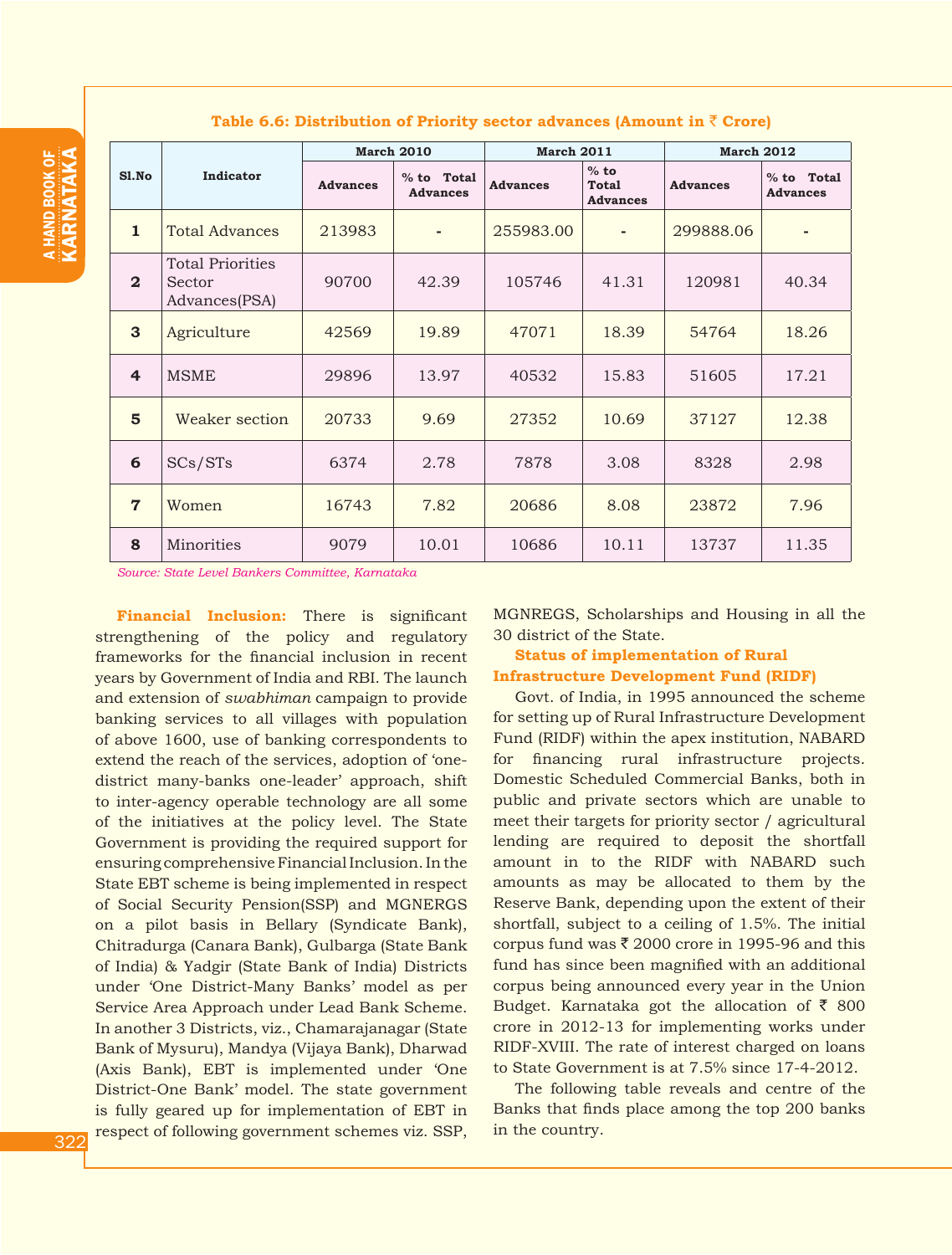**Table 6.7: Ranking of some selected Banking Centres in Karnataka among the Top Two Hundred Centres in the Country arranged according to Size of Aggregate Deposits / Gross Bank Credit as on June 2013 (Amount in Million)**

|                                          | <b>DEPOSITS</b>          |                                       |                          |                         |                | <b>CREDIT</b>                  |                                      |                     |                         |
|------------------------------------------|--------------------------|---------------------------------------|--------------------------|-------------------------|----------------|--------------------------------|--------------------------------------|---------------------|-------------------------|
| Rank                                     | Name Of<br><b>Centre</b> | No. Of<br>Reporting<br><b>Offices</b> | Amount                   | Annual<br>Growth<br>(%) | Rank           | Name Of<br>Centre              | No. Of<br>Reportig<br><b>Offices</b> | Amount              | Annual<br>Growth<br>(%) |
| 3                                        | Bangalore                | 1.671                                 | 30,89,852                | 14.5                    | 5              | Bangalore                      | 1.671                                | 20,27,811           | 9.8                     |
| 35                                       | Mangaluru                | 217                                   | 1,89,918                 | 13.6                    | 41             | Mangaluru                      | 217                                  | 90,286              | 19.1                    |
| 44                                       | Mysuru                   | 212                                   | 1,46,775                 | 16.7                    | 51             | Mysuru                         | 212                                  | 72,544              | $-2.5$                  |
| 65                                       | Hubli-<br>Dharwad        | 199                                   | 97,757                   | 11.5                    | 55             | Hubli-<br>Dharwad              | 199                                  | 71,421              | 12.7                    |
| 78                                       | Belgaum                  | 131                                   | 74,548                   | 13.286                  | 86             | Belgaum                        | 131                                  | 36,599              | $-2.3$                  |
| 160                                      | Bellary                  | 60                                    | 31,120                   | 4.8                     | 101            | Bellary                        | 60                                   | 28,864              | $-29.9$                 |
| 104                                      | Udupi                    | 68                                    | 53,003                   | 16.9                    | 128            | Udupi                          | 68                                   | 23,182              | 9.3                     |
| 130                                      | Gulbarga                 | 70                                    | 38,793                   | 22.1                    | 127            | Gulbarga                       | 70                                   | 23,369              | 24.6                    |
| $---$                                    | ---------                | $- - - - -$                           | $\overline{\phantom{a}}$ | $---$                   | 149            | Bagalkot                       | 33                                   | 18,451<br>(17,903)  | 64.7                    |
| $---$                                    |                          | $--- - -$                             | $-\,-$                   | $---$                   | 150            | Davanagere                     | 53                                   | 18,360<br>(23, 046) | 10.5                    |
| $---$                                    |                          |                                       | $\equiv$ $\equiv$        | $---$                   | 155            | Hospet                         | 41                                   | 17,532<br>(18, 254) | $-23.9$                 |
| 157                                      | Mysuru                   | 64                                    | 31,461                   | 17.2                    | 161            | Mangaluru                      | 64                                   | 16,605              | 16.2                    |
| $---$                                    | ---------                | $- - - - -$                           | $- -$                    | $---$                   | 162            | Tumakuru                       | 55                                   | 16,510              | 19.2                    |
| $---$                                    |                          | $- - - - -$                           | $-\,-$                   | $---$                   | 176            | Bijapur                        | 45                                   | 15,092<br>(22, 111) | 14.2                    |
| <b>Total</b><br>of 200<br><b>Centres</b> | ---------                | 33,733                                | 5,18,65,719              | 13.1                    | $\overline{a}$ | Total of 200<br><b>Centres</b> | 33,007                               | 4,34,87,073         | 11.7                    |
| All India                                | ---------                | 106389                                | 70601822                 | 13.5                    | $---$          | All India                      | 106389                               | 54028490            | 13.2                    |

The major Banking Companies Operating in Karnataka as on March 2012 and their respective number of branches working in the State is given herewith; Abu Dhabi Commercial Bank (1); Allahabad Bank(35); Andhra Bank(63);Axis Bank (107); Bank of America(1); Bank of Baroda(80); Bank of India(102); Bank of Maharashtra(57); Bank of Novascotia (1); Barclays Bank(1); BNP Paribas(1); Canara Bank (700); Catholic Syrian Bank (15); Cauvery Kalpatharu Grameena Bank (217); Central Bank of India (109); Chikmagalur-Kodagu Grameena Bank(53); Citibank(2);City Union Bank (20);Corporation Bank (375);Credit Agricole Bank(1); DBS Bank(1); Dena Bank(35); Deutsche Bank(1); Development Credit Bank(6); Dhanalakshmi Bank(15); Federal Bank(70); HDFC Bank(143); Hong Kong & Shangai Banking Corporation(3); ICICI Bank(142); IDBI Bank(48); Indian Bank (87); Indian Overseas Bank(146); Indus land Bank (22); ING Vysya Bank (121);Jammu & Kashmir Bank (5); Karnataka Bank(318); Karnataka Vikar Grameena Bank(512); Karur Vysya Bank (34);Kodak Mahindra Bank(18); Krishna Bhima Samruddhi LAB (10);Krishna Grameena Bank (115); Lakshmi Vilas Bank(28); Oriental Bank of Commerce(38); Pragathi Gramina Bank(374);Punjab & Sind Bank (7); Punjab National Bank(71) ;Ratnakar Bank(14); Royal Bank of Scotland(2); South Indian Bank(40); Standard Chartered Bank(4);State Bank of Bikaner & Jaipur(3); State Bank of Hyderabad(153); State Bank of India (587); State Bank of Mysuru (629); State Bank of Patiala(10); State Bank of Travancore(25); Subhadra Local Area Bank(1); Syndicate Bank(676); Tamilnad Merchantile Bank(8); UCO Bank(47); Union Bank of India(140); United Bank of India(16); Vijaya Bank(496); Visveshvaraya Grameena Bank (31); and Yes Bank(8). Of them 2420 in rural,1540 in Semi-rural, 158 in Urban and 1683 were in metropolitan areas.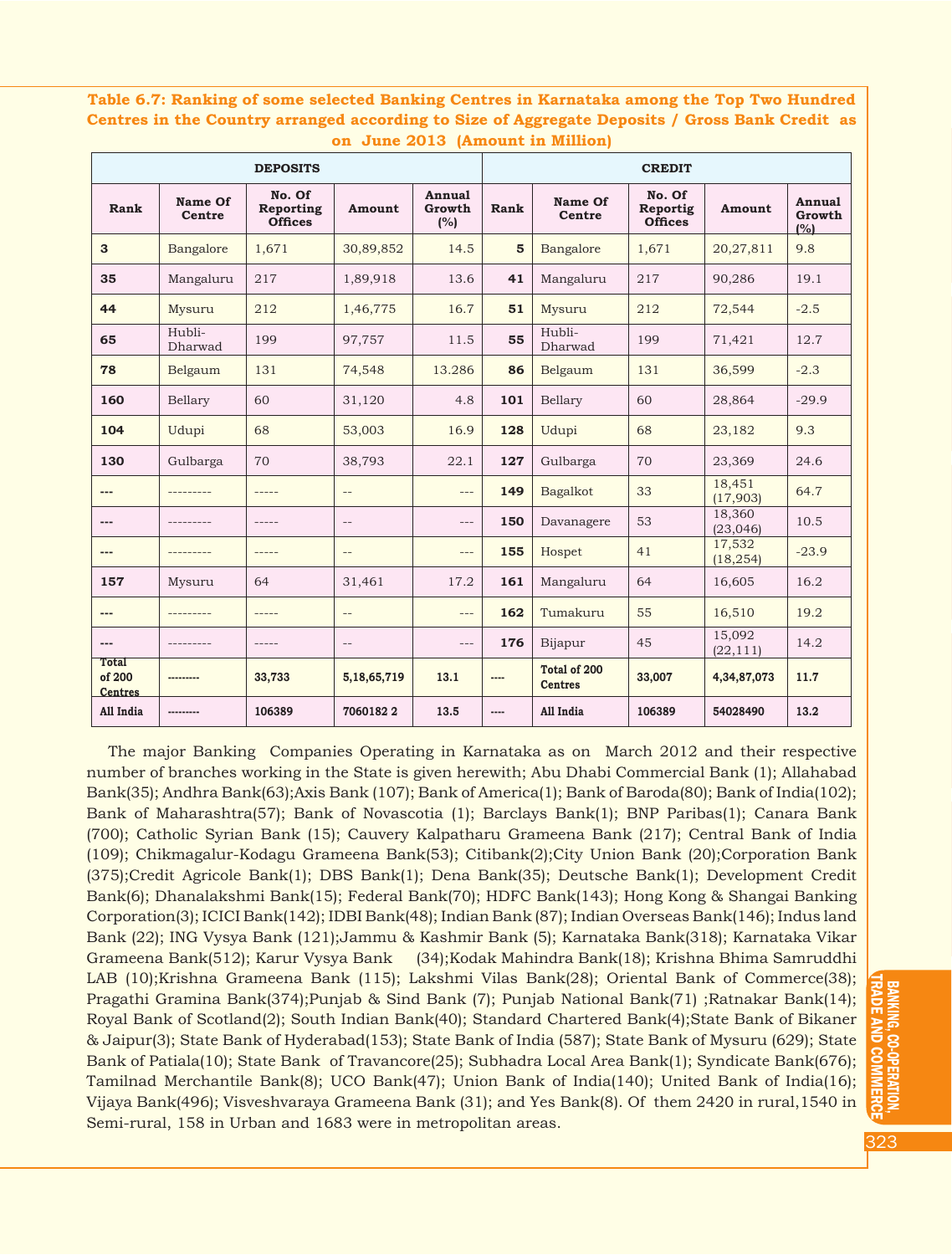# **Table 6.8: Number of Regional Rural Banks Operating in the State and their Jurisdiction as on March 2012 and the data Pertaining to their Deposits & Advances including the Branch Number (**` **in crore)**

| <b>JURISDICTION</b>     | SL.NO.         | <b>DISTRICTS</b>       | <b>NUMBER OF</b><br><b>BRANCHES</b> | <b>DEPOSITS</b> | <b>ADVANCES</b> |
|-------------------------|----------------|------------------------|-------------------------------------|-----------------|-----------------|
| 1. Karnataka            | $\mathbf{1}$   | Dharwad                | 64                                  | 14,117          | 7,303           |
| <b>Vikas Grameen</b>    | $\overline{a}$ | Haveri                 | 65                                  | 5,977           | 5,448           |
| <b>Bank</b>             | 3              | Gadag                  | 48                                  | 4,645           | 3,987           |
|                         | $\overline{4}$ | Belgaum                | 128                                 | 15,666          | 12,094          |
|                         | $\mathbf 5$    | Bijapur                | 61                                  | 6,496           | 7,427           |
|                         | 6              | Bagalkot               | 63                                  | 8,155           | 6,370           |
|                         | $\overline{7}$ | Uttara Kannda          | 35                                  | 2,885           | 1,444           |
|                         | $\,8\,$        | Udupi                  | 15                                  | 1,388           | 749             |
|                         | 9              | Dakshina Kannada       | 19                                  | 2,151           | 1,342           |
| 2. Pragathi             | 10             | Bellary                | 69                                  | 13,273          | 10,799          |
| <b>Bank</b><br>Grameena | 11             | Davangere              | 42                                  | 4,234           | 4,987           |
|                         | 12             | Koppal                 | 42                                  | 5,216           | 4,607           |
|                         | 13             | Raichur                | 53                                  | 6,500           | 9,440           |
|                         | 14             | Chitradurga            | 66                                  | 6,416           | 6,971           |
|                         | 15             | Shimova                | 29                                  | 3,315           | 3,070           |
|                         | 16             | Kolar                  | 35                                  | 4,739           | 4,056           |
|                         | 17             | Chikkaballapur         | 29                                  | 3,054           | 2,593           |
| 3. Kaveri               | 18             | Mysuru                 | 61                                  | 6,211           | 5,618           |
| <b>Grameen Bank</b>     | 19             | Chamarajanagar         | 20                                  | 1,406           | 1,182           |
|                         | 20             | Hassan                 | 44                                  | 3,309           | 3,334           |
|                         | 21             | Tumakuru               | 47                                  | 4,168           | 6,069           |
|                         | 22             | <b>Bangalore Rural</b> | 13                                  | 1,285           | 1,084           |
|                         | 23             | Bangalore Urban        | 14                                  | 5,128           | 1,857           |
|                         | 24             | Ramnagar               | 14                                  | 613             | 1,097           |
|                         | 25             | Chikmagalur            | 35                                  | 2,920           | 2,040           |
|                         | 26             | Kodagu                 | 18                                  | 1,235           | 691             |
|                         | 27             | Mandya                 | 31                                  | 2847            | 2,114           |
| 4. Krishna              | 28             | Gulbarga               | 60                                  | 8,415           | 8,806           |
| <b>Grameen Bank</b>     | 29             | Bidar                  | 33                                  | 2,865           | 2,070           |
|                         | 30             | Yadgir                 | 19                                  | 1,459           | 1,875           |
|                         |                | <b>TOTAL</b>           | 1,272                               | 150,088         | 130,524         |

a HAND BOOK eiS<br>G KARNATA A

*Source: RBI. Website Publication – Quarterly statistics On Deposits & Credit Of Scheduled Commercial Banks.*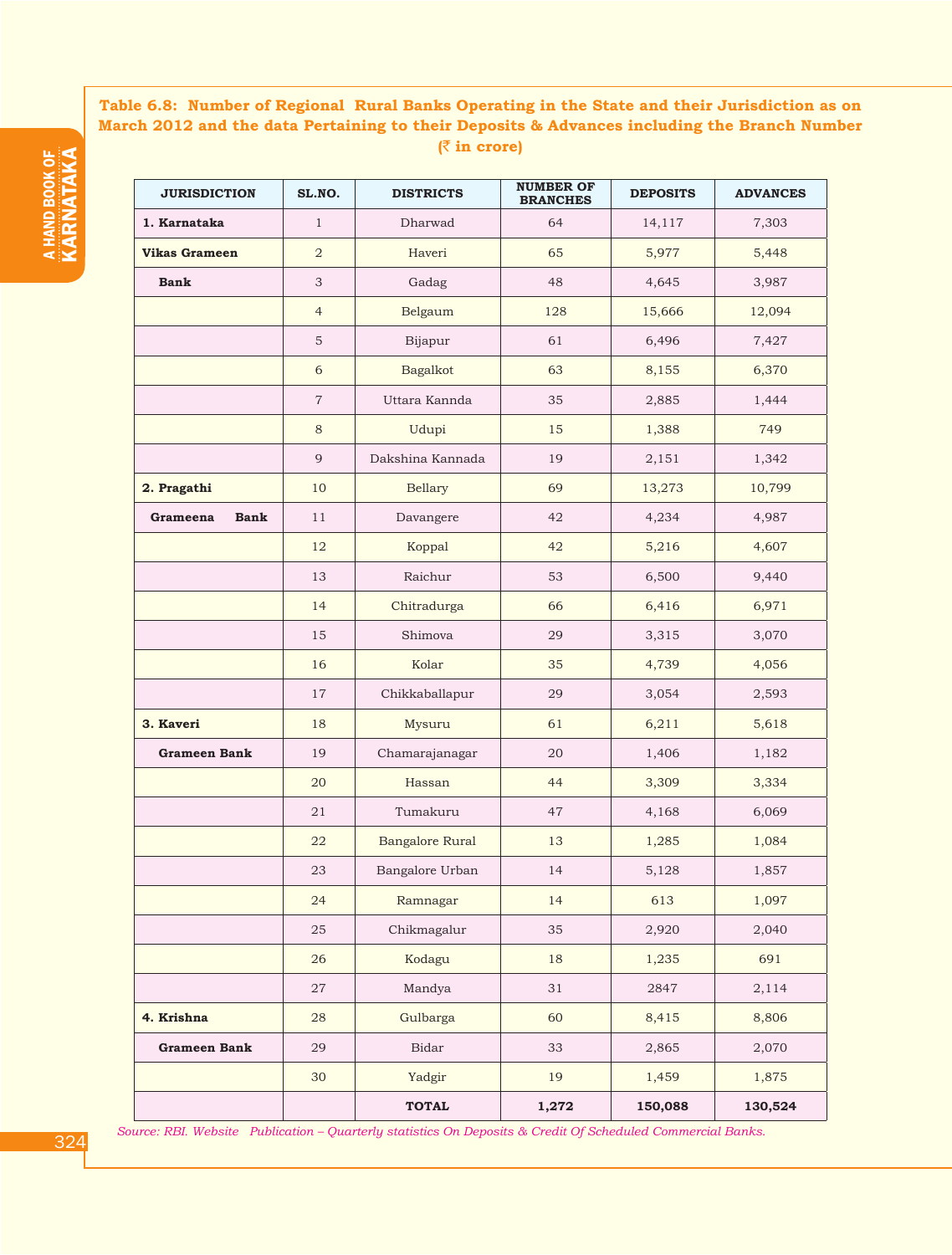**Bharat Mahila Bank (B.M.B.**): In order to empower specially the women entrepreneurs and Self Help Groups (SHG) found across the country, and other weaker sections of the Society, especially women for starting their own small business enterprises like small scale domestic cottage industries, handicrafts, self-employment including promotion of education and asset building etc., Government of India promoted a special banking Co., (B.M.B.) from 19th November, 2013 (to mark the occasion of 94th birth anniversary of Late Prime Minister Smt. Indira Gandhi). According to its plan, the Central Government has established a commercial bank exclusively meant for women with the nomenclature "Bharatiya Mahila Bank"**,** with its headquarters located at New Delhi, with an initial capital of  $\bar{\bar{\xi}}$ 1,000 Crore. In Karnataka, its branch is located at ISCI building Hudson Circle in Bengaluru. The country's first all-women commercial bank system was inaugurated on 19<sup>th</sup> November 2013, with seven branches coming at Kolkata, Mumbai, Lucknow, Guwahati, Chennai, Bangalore and Ahmedabad respectively. Bharatiya Mahila Bank has been set up so that deposits would flow from everyone, but lending will be predominantly for women. The bank aims to increase its branch counters to 25 by December 2014. It has also core banking facility, so that free services could be obtained by the customers in all the Women banks of the country. This bank extends all those facilities as the other nationalized banks are providing to its customers. At present Bangalore based bank has programmed to open nearly 33400 accounts during the year. Some incentives of higher interest on saving bank account (4.5% up to  $\bar{\zeta}$  one lakh, and 5% more than one lakh) is offered to customers

Under the centrally sponsored program of *swarna jayanthi gram swa rojgar yojana* (S.J.G.S.R.Y) for a self-help group, financial assistance maximum up to 3 lakhs is given at 7% interest as directed by the Central Government. B.M.B. services are also available to men but limited to 20% at present. It is reported that, majority of the bank employees shall be women nearly 80%. Much is being expected from these special banks in the years to come for empowerment of women folk especially in the rural and semi urban segments. It is aiming at issuing Credit cards to its commuters in collaboration with State Bank of India. It plans to open two branches at Delhi and Indore as early as possible. Moreover 16 more branches are likely to be initiated in the Capitals of both State and Union territories within four months. According to the bank's business plan, the bank envisages a business mix (deposits plus advances) of  $\bar{\tau}$  60,000 Crore with 771 branches by 2020.

But, it is interesting to note that the concept of empowering women with economic independence was initiated long back in the Princely Mysuru State. The 'Arya Bhagini Mutual Co-operative Bank', meant to empower the poor women, first of its kind to be established in the Princely State of Mysuru, was started at Mysuru as early as 1929. It is working even now amidst all hurdles.

Likewise, the 'District Women Co-operative Bank' purely meant for women, started working at Mysuru during 1995 with 2,500 members and an initial share capital of  $\overline{525}$  lakh, is now working with 7,500 women members and the share capital has gone up to 1.80 crore along with deposits worth  $\bar{\xi}$  25 Crore and lend credit worth  $\bar{\xi}$  20 Crore.

#### **Foreign Banks**

Since 1832, the shifting of royal secretariat from Mysuru to Bangalore, which marked the beginning of Commissioners' rule in princely Mysuru, had facilitated the growth of Bangalore. In course of time, Bangalore turned as hub of trade and commerce, industrial and banking activities. At present, the state capital had attained importance because of vast growing number of I.T.Cos., (2580), M.N.Cos., (800), B.T. (150 - 50% of India's total),Apparal (800) in addition to location of many industrial, commercial, and Defence organisation of Central Government and Bangalore being the main exporter of software to the tune of  $\bar{z}$ 1.5 lakh crore per year and being one of the highest per capita earning city like Mumbai, etc., have naturally attracted many foreign banks to have their branches, here to cater the needs of the foreign exchange firms, engaged foreign trade along with native banks.

According to RBI report as in 2012 there were 10 foreign banks operating their branches in Bangalore. There are in all 16 branches of foreign banks and of them 13 are in Bangalore Metro limits (one in Bangalore Rural) and of the remaining two are located one each in Mysuru, and Tumakuru. The total deposits mobilized by these banks accounted to  $\bar{\mathfrak{e}}2,50,023$  crores and that of advances reckoned at  $\bar{z}1,52,142$  crores, as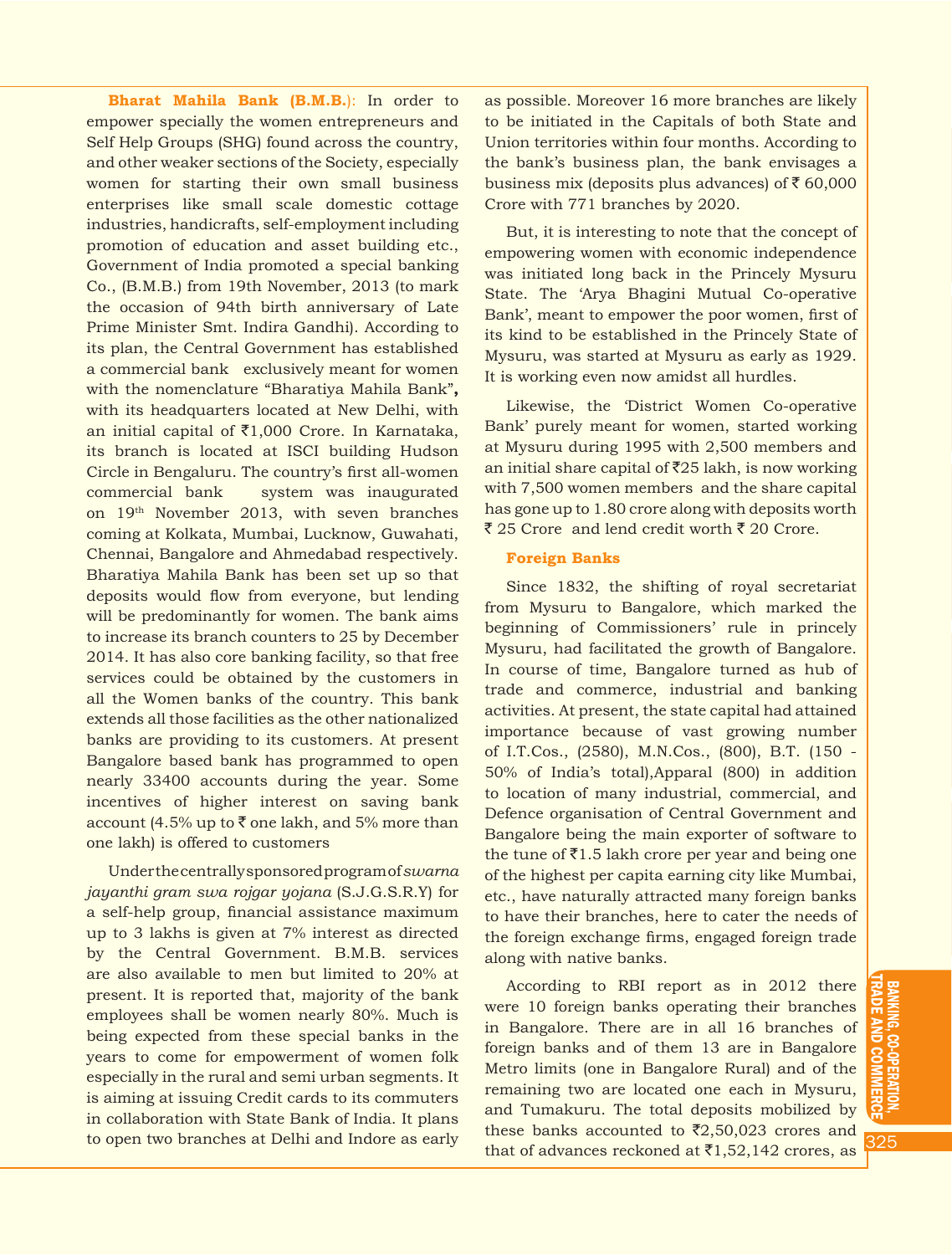on 16-3-2012; the Major contribution being from Bangalore Metro branches. Deposits  $\bar{\tau}$  2,48,603 crores and advances of  $\bar{\tau}$  1,50,469 crores. There is a great scope for opening of branches of foreign banks if second tier cities of Karnataka i.e., Mangaluru, Mysuru, Davanagere, Hubli, Dharwad and Belgaum are fully developed with location of I.T. and I.T. based allied activities expected in near future.

#### **Human Resources**

In general, the banking sector, as a service sector has been providing good number of employment opportunities especially for educated unemployed. The geographical expansion of networking of branches has enhanced the nature and scope for more and more job opportunities to general graduate as well as to the professionals and field staff. It is estimated that banking industry has provided employment to about 10.5 lakh persons in India. Regarding Karnataka, as per the RBI report the total number of persons working in banks in the state is accounted to 72,412, comprising of 32,585 officers, 27,590 clerical staff and the rest 12,237 subordinates as in 2012. According to press report in Bengaluru alone there are about more than 5000 bank employees of various commercial banks (These figures do not include the number of staff employed in the banking sector under the Co-operative management).

#### **Automatic Teller Machine (A.T.M.)**

An Automated Teller Machine (ATM) also known as Cash Machine is an electronic telecommunications device that enables the clients of a financial institution to perform financial transactions without the need for a cashier, human clerk or bank teller. ATMs' are known by various other names including *ATM machine*, *Automated Banking Machine* and various regional variants derived from trademarks on ATM systems held by particular banks.

A.T.M. Services provided by the banking companies across the country have made the job of customer as well as banker easy, convenient, and time saving in operating of account. Some of the ATMs are providing the facilities like making deposits and even printing of pass books and other services in addition to debit card and other facilities to attract customers.

According to one source it is estimated that there are about more than 1.25 lakh ATMs in the country and expected to go up to two lakh in six months. The viability of these ATMs depends upon the migration of transation from Branches to ATMs. In Karnataka, as per the report of the State Level Bankers, Committee (L.B.C.) there are about 7,927 ATMs in 2013, with 624 in rural, 1474 in semi urban, 1979 in urban and 3850 in Metros. According to the press report of the Chief General Manager of SBI, it operates around 1286 ATMs in the state and nearly 300 in Bengaluru itself. S.B.M. owns 190 ATMs in 145 centers in Bengaluru. According to Police source, there are about 38 cases reported in Bangalore where ATMs are attacked or looted or destroyed by the professional gangsters and there are cases where ATMs are lifted from the locations. There are also incidents wherein customers are attacked and money is robbed. The government is taking steps to adopt modern safety measures to ensure safety of both money and customers.

On most modern ATMs, the customer is identified by inserting a plastic ATM card with a magnetic stripe or a plastic smart card with a chip that contains a unique card number and some security information such as an expiration date or CVVC (CVV). Authentication is provided by the customer by entering a personal identification number (PIN). Using an ATM, customers can access their bank accounts in order to make cash withdrawals, debit card cash advances, check their account balances, and purchase as well as pre-paid mobile phone credit.

If the currency being withdrawn from the ATM is different from that which the bank account is denominated in (e.g.: Withdrawing Japanese Yen from a bank account containing US Dollars), the money will be converted at an official wholesale exchange rate. Thus, ATMs often provide one of the best possible official exchange rates for foreign travellers and are also widely used for this purpose. Even some Urban Co-operative Banks are providing ATM services.

## **Redressal of Customers' Grievances**

Rapidly growing and increased number transactions in the modus operandi of banking business naturally have made the way for deficiency and omissions in the customers services, there by resulted in an increase in the number of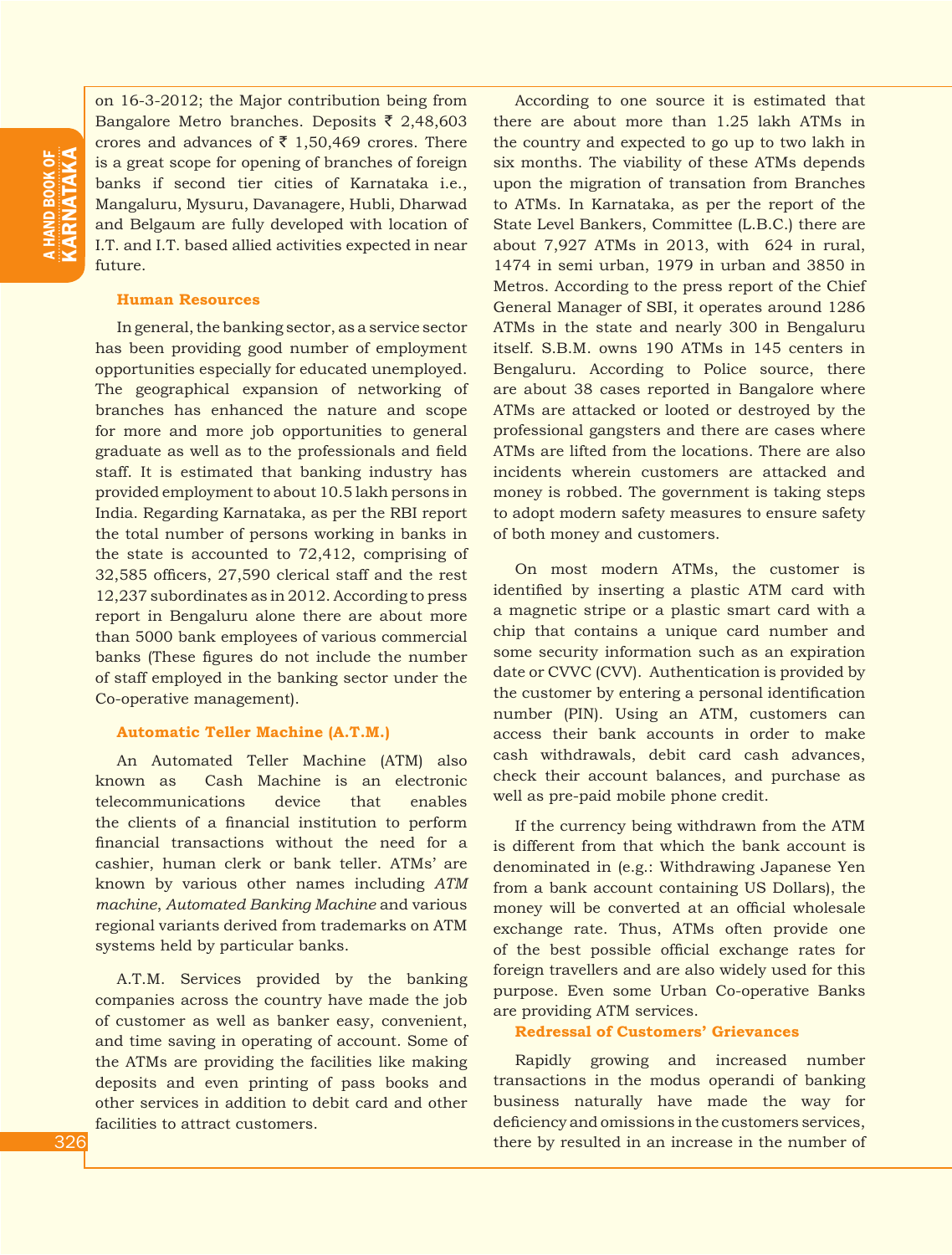complaints. In every, bank, the provision has been made to redress the grievances of the customers by opening centres for that in the Head Office. In case if relief for the complaint is not found, an appeal could be made to Banking 'Lok Pal' working in the office of RBI local office(Bengaluru), who is expected to provide relief within 30 days. In Karnataka during 2010-11 the number of cases of complaints reported to Lok Pal office was 3486 from 7201 branches working in the state. It could also be taken to consumer.s courts of the jurisdiction.

#### **Agriculture Banks**

During the Dewanship of the second Dewan of Mysuru K. Sheshadri Iyar (1883-1901), several development projects were planned and executed in order to facilitate the overall economic development of the Princely Mysuru. Among the several programs launched, the formation of new breed of banks known as Agriculture Banks was a land mark mainly to help the poor and unorganized farmers of small holdings, so as to give them material relief from the ruinous compound interest charged by private money lenders in addition to free the debtors from various kinds of exploitation, and practice of usury etc., It was considered as an innovative banking practice and was much appreciated by the politico-economic thinkers of Europe. The special features associated in the constitution of these banks was the judicious combination of the principles of joint stock company limited by guarantee and the principles of Co-operative system in its modus operandi. It was put into operation a decade earlier than the actual launching of Co-operative movement in India within the legal frame work in 1904.

Under this scheme, banks known as associations consisted of land holders enlisted on the basis of mutual confidence, funds for these banks were floated from deposits and loans from the Government at a cheaper rate of four percent, and deployment of credit was made on the mortgage of land to the needy members at such a moderate rate of 5 to 6%, allowing the banks to have small margin for expenses and reserve fund. The loans were granted only for approved purposes of agriculture. There was no dividend for members; management was expected to be the honorary service.

The first such bank was organized at Palahalli (Srirangapattana Taluk) in December 1894 with 17 associates followed by second such bank at the temple town Nanjanagudu in 1897. By 1901, all over the state, 64 such banks were functioning as reported, and two were exclusively meant for coffee cultivators (Kadur and Sakaleshpur). However, all was not well with the management of these organizations. The mis-management experienced in the actual working of these Government sponsored financial institutions was that rampant misuse of loans borrowed from big land holders and employment of borrowed money at higher lending outside and in course of time, many banks could not repay the government loans and turned defunct and liquidated. Among the reasons for the closure of these banks as reported by the Government Committee, reveals that lack of supervision and control, liberal loans extended by the government to these banks were dominated. By 1917, most of these banks become defunct. Though the system failed the intention behind opening of these banks was genuine.

#### **Agricultural Credit**

Under Co-operative sector, agricultural credit for short term operations, is channelized under three tier system, through the agencies like primary credit societies at the village level in addition to District Central Co-operative banks, and the State Co-operative Apex Bank functioning as state level. Long term credit is catered through state level Co-operative Agriculture and Rural Development Bank (A.R.D.B.) through its primary level branches at each taluk (177) under two tier systems. It is the RBI sponsored (NABARD) National Bank for Agriculture and Rural Development which provides refinance to the Apex and KAS CARD Bank.

During the years 2010-11 total agricultural loans disbursed accounted to  $\bar{z}$  488722.89 lakhs and of it  $\bar{\tau}$  446889 lakhs was short term,  $\bar{\xi}$  23,233.00 lakhs medium term, and the rest  $\bar{\xi}$ 18600.89 lakhs long term. Out of this loan, the total loans granted for the SC/ST members were reckoned at  $\bar{\tau}$  42758.84 lakh, comprising of  $\bar{\tau}$ 40567 lakh short term,  $\bar{\tau}$  1705 lakh medium term, and the rest  $\bar{\xi}$  486.84 lakhs long term credit as reported. During the year above, the percentage at recovery in short term loans was 88.53, while in Medium term and long term loans the recovery percentage was 84.48 and 52.50 respectively as reported.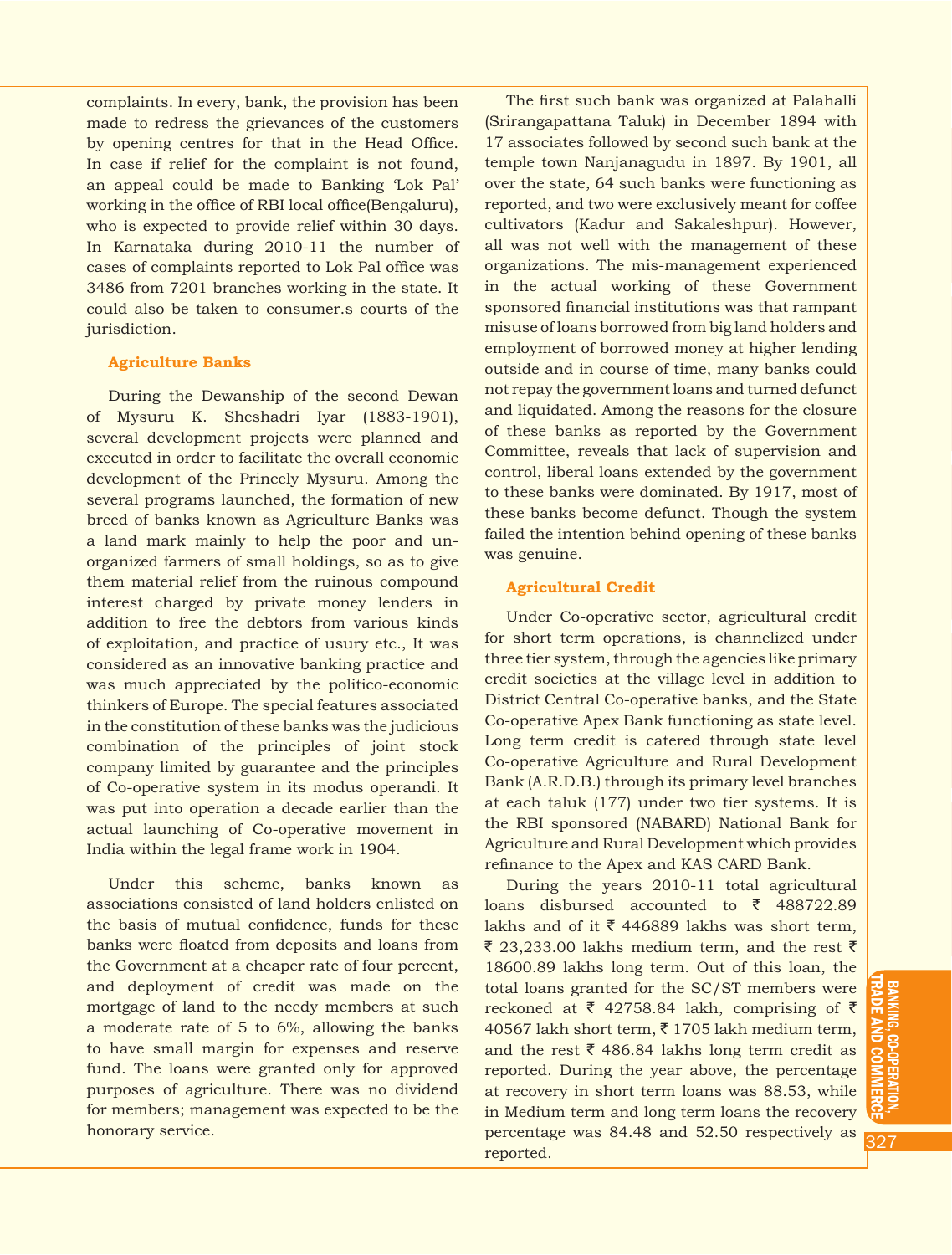**Village Savings Banks:** The Princely state, in addition to the scheme of sponsoring Agricultural banks, had also mooted. Savings Banks, also known as 'Feeder Banks' in order to mobilize small deposits from the villagers with more than 300 Population, in the absence of local Cooperative societies. These Village Savings banks were opened on experimental basis in selected five districts (Mysuru, Hassan, Chitradura, Kadur and Tumakuru) in December 1915. This novel scheme was known as Chakravarthi scheme; named after the then Finance Secretary. Under the scheme, a minimum deposit of one *anna*, was collected and the maximum was up to  $\bar{\tau}$  Five per month from individuals. There was a provision to withdraw a maximum amount up to one rupee and a minimum withdrawal of four *annas*. The agents who were managing the scheme were paid commission by the Government. There was a good and effective system of internal check in operating the scheme exercised by the Taluk Treasuries. The scheme was closed by1922-23. It made the way for District Central Co-operative banks in some districts.

#### **Co-operative Movement in Karnataka**

Co-operative movement being basically the movement of the people or society of have-nots for their economic and other welfare by the collective consolidated efforts based on the principles of "one for all and all for one". It is a Voluntary Organization working on the principles of democracy. In India, the movement has 110 years old fascinating history of many ups and downs. It is global or universal movement found all over the world in more than 150 countries. It made its beginning in 1844 in England.

In India Co-operative movement was initiated as a Government sponsored in 1904 on 25th March by enactment of Co-operative Societies Act X of 1904 during the time of Lord Curzon the Governor General. It was planned to start Co-operatives here to cater the needs of Indian Farming Class, on the model of Raiffiesen type of Village Credit Societies on the model of Germany.

The ideology of co-operation is not unknown to our society. It is very much deep rooted in our house hold management and community life in villages. Indian Co-operative Societies Act of 1904 was based on English Friendly Societies Act, 1793 and the industrial and Provident Societies Act,

1893, to enable the village Co-operatives to supply rural credit. The act was based on triple principles of self-help, thrift, and mutual aid. It was meant for simple people with small means.

The economic conditions of Indian Farming class at that time was so miserable that majority of the small farmers were groaning by the over burden of a usury practiced by the unscrupulous village Money lenders and they were subjected to various types of exploitations in the absence of strict regulatory measures to control and regulate money lending activities. In this situation, Cooperative movements turned as a boon to stimulate agrarian economy. Co-operative movement in India is one of the oldest and widely covered movements, being considered as a safest business organization between capitalism and communism. However, the success of the movement is mainly based on honesty, integrity, commitment, transparency and accountability of the management. Co-operative movement in India has covered all most all villages about 5.8 lakhs comprising of six lakh Societies, covering about 25 crore members.

Realizing the importance and utility of the movement, recently (2012) 111<sup>th</sup> Constitutional Amendment was affected. Accordingly, now, the formation of a Co-operative 'body' to suit their requirements has been declared as one of the Fundamental Rights of the Citizens. There by, it isexpected that it will also insulate from political and Government interferences and ensures a friendly functioning; democratically, professionally and economically in a sound manner.

There are as many as 40 different categories of Co-operatives functioning in the state, including multi state Co-operatives. Each category Cooperatives have formed their own Apex Federations functioning at the state level to guide and monitor respective Co-operatives. The Movement here made its beginning along with the national movement. The special features of Co-operatives of Karnataka and its contribution to the main stream is that, the state had germinated several Co-operatives which are considered as first of its kind in the country. The state has imbibed the rich and credible heritage of Co-operative movement.

**Earliest Co-operative Society:** According to available information Karnataka feels proud to have first primary Agricultural Credit Co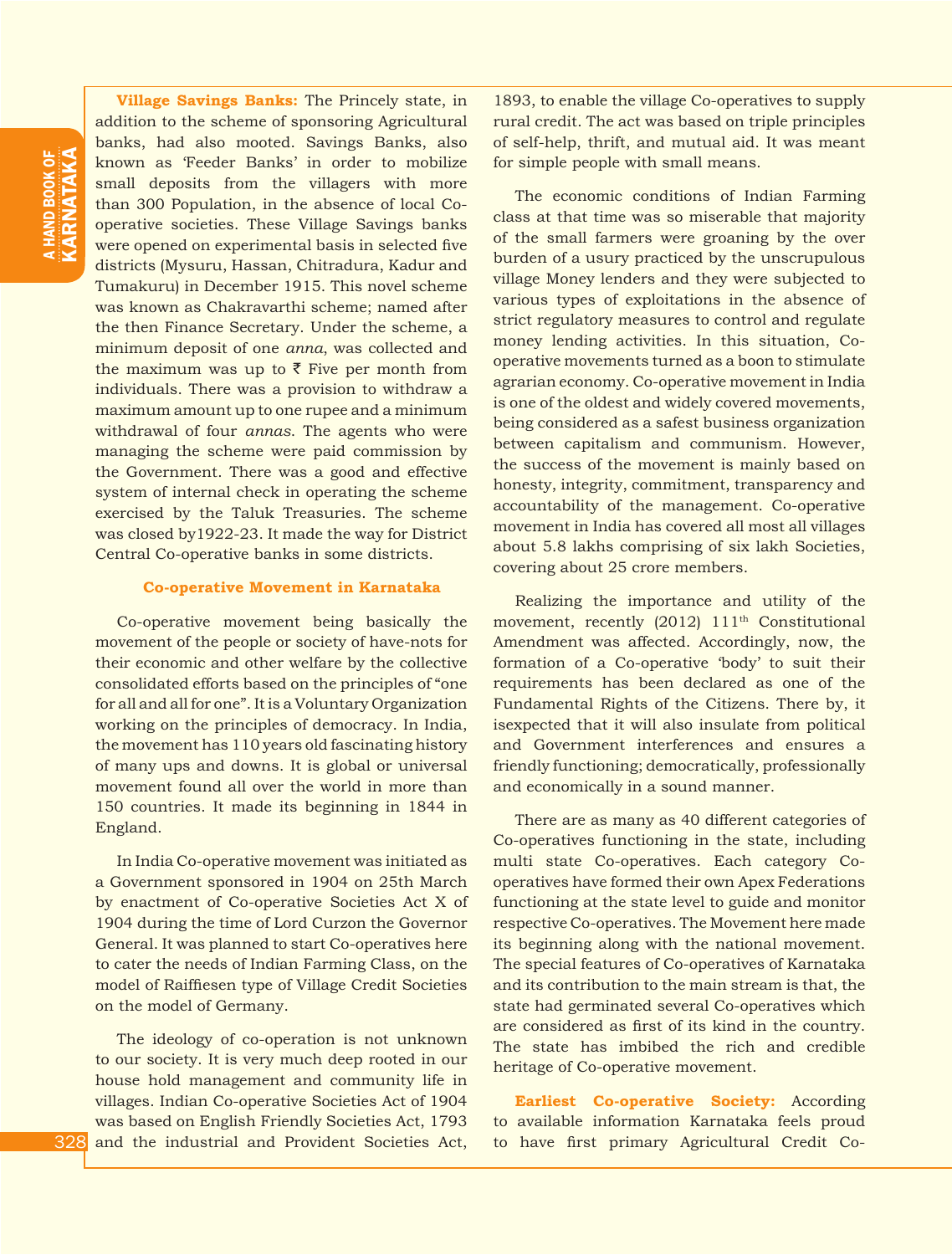operative Society germinated in a village called Kanaginahal of Gadag taluk in Gadag district, started on 8<sup>th</sup> May, 1905 (Monday) with 13 members. It was founded by one enlightened landlord Siddanagowda Sannaramanagowda Patil (1843-1933), of a Kuruba family. He is considered as the pioneer who heralded one of the popular movements in the country. On the occasion of the Centenary Celebration of the movement in Karnataka (2005), the village was declared as Model Village, and the Bust of the founder was installed and the commemorative stamp of Siddanagowda was released. Another special feature of this Centenary Society which is still serving as V.S.S. is that, it has admitted women also as members of the society.

Similarly, the first Urban Credit Society (Nonagricultural) was founded at Betageri (now part of Gadag-Betageri Municipal limit) on 18th October 1905, founded by a local German Missionary, called Rev. Fa. Rivington, mainly to facilitate credit to the local weaving community. The society was later liquidated. Apart from the earliest Agricultural Credit Co-operatives founded in Bombay Karnataka region, other than the Kanaginahal Society, were the one founded at Muddebihal (26-10-1905), Sirsi (20-12-1905), Bagewadi (Belgaum Dist.) (30- 12-1905); all these are functioning even today.

**In Princely Mysuru:** In Princely Mysuru, during the Dewanship of P.N. Krishnamurthy, (grandson of Dewan Poornaiah) the Co-operative movement was launched by the enactment of Mysuru Co-operative Societies Regulation III, in June 1905. The special features of Mysuru Regulations was that it was more comprehensive in nature and scope than the 1904 Act of Govt. of India. There was a provision for the registration of both Agricultural credit societies in the rural areas, and at the same time, it allowed to register nonagricultural credit societies in Urban and Semiurban centres on limited liability. As such, along with agricultural credit Co-operatives; the other non-agricultural and non-credit Co-operatives like Housing, Marketing, consumer, weaving etc. came in to being – The Government was keen in the development of Co-operatives in the State. In 1906, the departments of Co-operation and Agriculture were started. In 1907, an officer was deputed to England and Europe for the study of the movement there and its implementation here.

Earlier to this, in 1905 at Kudalur in Chikmagalur district Adikarnataka Co-operative Society was registered, being the first such society in the State.

In order to streamline the movement, in 1910 the services of the retired revenue officials was utilized as 'Honorary Supervisors' for guiding and registration of societies especially in rural areas and they were paid a pocket money of one rupee for each day's Co-operative work. In Princely Mysuru during 1905-06 there were five Co-operatives in the State. With 362 members and share capital of ₹ 11,087 and working capital of ₹ 14,243.

The first society to be registered in Princely Mysuru in general and Bangalore in particular was "Bangalore City Consumer's Society on 8-12-1905 located in New Taragupete (N.T.Pete), which is working even now. It was promoted by the then Chief Justice of Mysuru High Court K.S. Chandrashekhar Iyar and the first Registrar of Cooperative Societies, M. Shama Rao, who is regarded as the pioneer of the movement in Mysuru. By 1918 new Co-operative Act was adopted which made a provision for Co-operative Unions at the taluk level and Central Banks at the district level and Assistant Registrars for Co-operatives was appointed for the effective supervision and coordination.

During the regime of able Diwans like Sir M.Visvesvaraya (1913-1919) and Sir Mirza M.Ismail (1926-1940) much importance was given for the coverage of Co-operative movement, especially for the SC/ST's in the newly irrigated areas brought under cultivation, after the completion of K.R.S. Project in 1932. In 1928, for the consolidation of small agricultural holdings and to make them economically viable, Agricultural Board was constituted to organize Co-operative farming based on the experiment of Punjab, and funds were provided for organizing Co-operative agricultural colonies, especially for *adikarnataka*  population. In order to provide long term finance to Co-operatives, Land Mortgage Banks were introduced. Bangalore city is the first city in India to promote the first ever House Building Society in 1909 (Bangalore City Building Society) which is still functioning.

The Mysuru Government Patronized the movement liberally by providing several incentives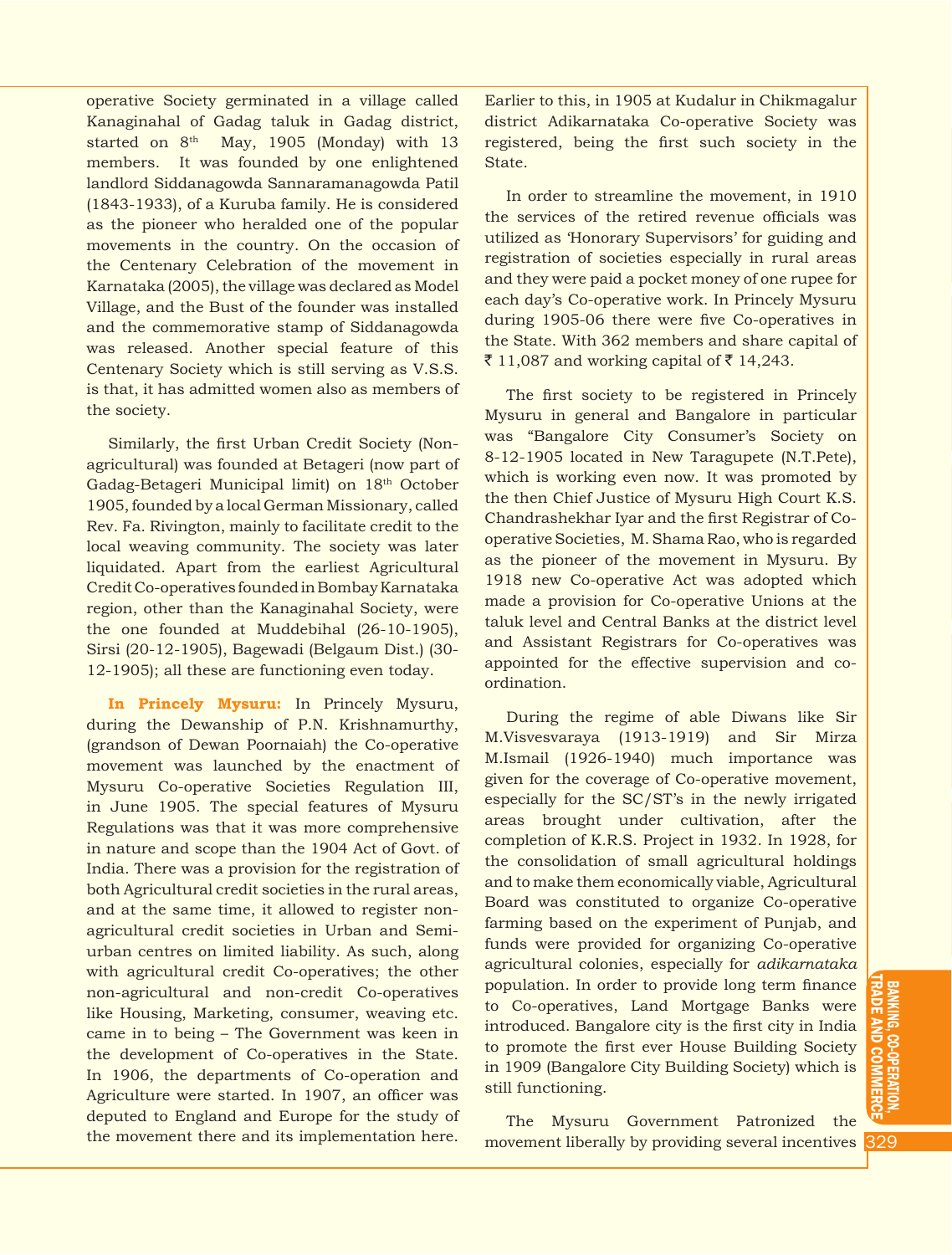like contribution of deposits, managerial grants, providing free sites and grants for state level institutions. It used to honour the good working Co-operatives every year during the *dasara darbar*.

Exclusively for empowerment of women, in 1929 the Society called "Araya Bhagini" Paraspara (mutual) Co-op Society was promoted with 17 members of maid servants and women with very small means, said to be the earliest Women Cooperative Society in the State. Now it has grown up into a big Co-operative body. In 1957 it was awarded with a gold medal, as one of the best women society in the State. The State has as many as 1347 women societies and of thee 1063 are working. The state has nearly 319 Urban Cooperative Banks and of them 28 are exclusively for women. Karnataka ranks third in Urban Bank sector in India, next only to Gujarat and Maharashtra. Karnataka is the first state in the country to have the State Urban banks federation started in 1965, much earlier that of the National Federation.

After the reorganization of the state the Cooperative business activities, both in credit and non-credit and marketing sector have gained momentum as a result these is a vertical and horizontal growth in the movement. The number of Co-operatives, membership and financial participation both by the members and the Government has increased. Many large scale industrial ventures like textile, sugar, food processing, have come up in the sector. There are specialized societies, especially to cater the needs of SC/ST and *adivasis* and tribals in selected region.

Co-operatives being peoples friendly organizations, people made use of the societies to cater their day to day requirements. There are examples that people in the forest and Malnad areas formed Co-operatives for the works like fencing, bunding and hunting of wild animals for protection of the crops. The wild animal hunters were paid one rupee for each hunted, based on the evidence of hunted animal's tail, especially of monkeys and foxes in the forest and Malnad area. There were Co-operatives for the manufacture of agricultural implements in Dharwad district Animal husbandry, Poultry, Crop insurances, Milk, Marketing, Fishers weaving of all types came

under the orbit of the movement much before the independence.

To propagate and educate the public about the importance of the movement and its wide coverage, the drama troops were organized by forming their societies. Printing and publication activities also came under the perview of Cooperative movement. In Bombay Karnataka area by 1920-30 societies known as grow more food were registered to encourage farmers to grow more by catering the required requisites for the mission. Grain Banks, Shahari (Urban Banks) were very common in the Hyderabad Karnataka in 1940 and Kodagu in 1920. Of late, during the time of National Emergency 1975-77, the special Co-operatives known as "*garibi hatavo*" were promoted for the interest of the needy, poor and un-organized sector. In march 2013, a unique Co-operative body to empower the small and unorganized petty sellers like hawkers, pedlers, pavement and foot path vendors, iterant traders etc., have formed their own Co-operatives in Mysuru on experimental basis and the government has earmarked  $\bar{\tau}$  100 crore for the establishment of such societies in the **State** 

Karnataka has promoted certain unique premier Co-operatives. As early as in 1921 educational activities were under taken in Co-operative sector in Hulakoti near Gadag for the first time in Karnataka. The first Co-operative marketing of cotton was started in 1915 in Hubli by forming Cotton Sales Society, first of its kind in India. Rural Electrification Society was organized for the first time in Karnataka in Hukkeri of Belgaum district in 1969 which works like Mini KEB in all respect. For the promotion of sports activities along with education, the Sports Promotion Society with residential school was opened in Chandargi near Ramadurga of Belgaum district in 1984. Since 1984 in every Co-operative organization, reservation of one seat for women and SC/ST has been made mandatory. Medical services under Co-operative management were first started in 1951 at Ghataprabha near Gokak of Belgaum district through Sri Gurusiddeshwar Co-operative Hospital. From among the 21 Co-operative Sugar Factories in the State, the first being Sankeshwar Sugar Factory, founded in1956 is considered as one of the best Co-operative Sugar Works in the country.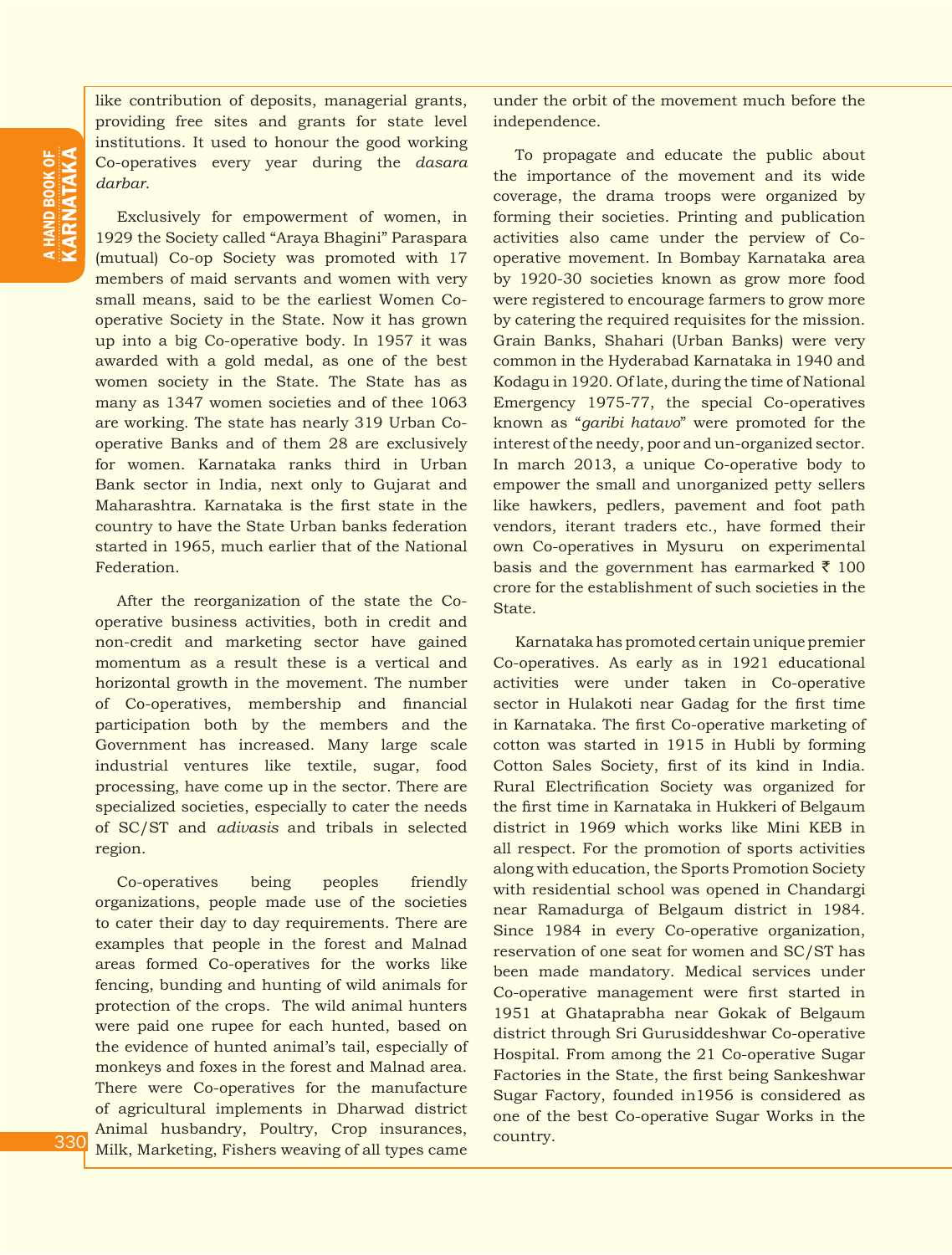The Karnataka Milk Federation, founded in 1984 under the Co-operative sector has become a land mark. It has made "Milk Revolution" *ksheera kranti*) a grand success in rural areas, benefiting nearly 22 lakh rural families, through more than 13,740 Milk Producer's Societies and 13 Milk Unions, procuring about 52 lakh litre milk per day. The annual turnover of the Federation and Unions together accounted to about  $\bar{\tau}$  5824 Crores, on an average;  $\bar{\tau}$  9.95 crores is being paid per day to milk producers. K.M.F. stands second in milk procurement at national level and ranks first in South India. In Bidar district alone, there are more than 270 Milk Producer's Societies managed by women. The following tables reveal the progress of Co-operative movement in Karnataka since 1946.

|  |  |  | Table 6.9: Decade wise progress of the Co-operative movement from 1946-47 to 1985-86 |  |  |  |
|--|--|--|--------------------------------------------------------------------------------------|--|--|--|
|--|--|--|--------------------------------------------------------------------------------------|--|--|--|

|                         |                                                            | Year           |                          |          |         |         |  |  |  |
|-------------------------|------------------------------------------------------------|----------------|--------------------------|----------|---------|---------|--|--|--|
| S1<br>No                | <b>Particulars</b>                                         | 1946-47        | 1956-57                  | 1966-67  | 1976-77 | 1985-86 |  |  |  |
| $\mathbf{1}$            | <b>No.of Societies</b>                                     | 2,545          | 12,509                   | 19,375   | 20,407  | 24,056  |  |  |  |
| $\overline{\mathbf{2}}$ | <b>No.of members</b><br>(in lakhs)                         | 2.35           | 17.57                    | 38.17    | 64.54   | 98.70   |  |  |  |
| $\mathbf{3}$            | <b>Share Capital</b>                                       | 0.80           | 5.53                     | 37.53    | 142.22  | 321.43  |  |  |  |
|                         | a.Government                                               | <b>NA</b>      | NA                       | NA       | 51.00   | 108.57  |  |  |  |
| $\overline{4}$          | <b>Reserve and other</b><br>funds                          | 0.73           | 3.82                     | 19.22    | 79.74   | 488.90  |  |  |  |
| 5                       | <b>Own Capital</b>                                         | 1.52           | 9.35                     | 56.75    | 221.96  | 810.30  |  |  |  |
| 6                       | <b>Working Capital</b>                                     | 4.04           | 39.86                    | 236.37   | 1065.27 | 2784.90 |  |  |  |
| $\overline{7}$          | <b>Deposits</b>                                            | <b>NA</b>      | 14.30                    | 44.38    | 171.53  | 568.00  |  |  |  |
| 8                       | <b>Loan Advances</b>                                       | 1.73           | 12.77                    | 154.75   | 222.60  | 416.70  |  |  |  |
| $\mathbf{9}$            | <b>No.of Villages</b><br>covered percentage                | $\bar{ }$      | $\overline{\phantom{a}}$ | 98.5     | 100%    | 100%    |  |  |  |
| 10                      | <b>No.of Agriculture</b><br>families covered<br>percentage | $\overline{a}$ |                          | $\rm NA$ | 75%     | 92%     |  |  |  |

BANKING, CO-OPERATION, TRADE AND COMMERCE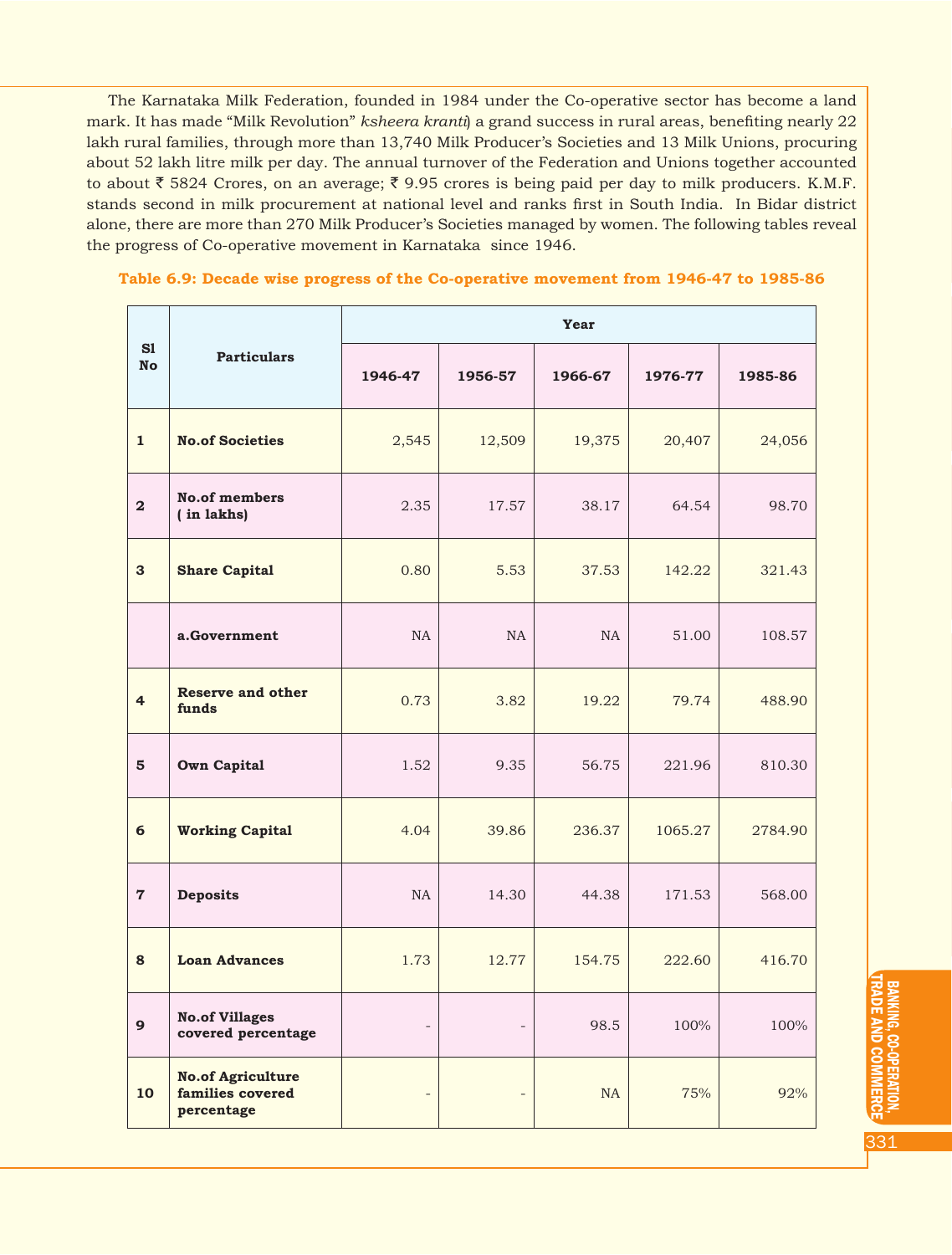# **Table 6.10: Decadal Growth of the Co-operative Societies in Karnataka (1961-2007)**

| No. | <b>Particulars</b>                                                  | 1961   | 1971   | 1981   | 1991   | 2001   | 2003   | 2007      |
|-----|---------------------------------------------------------------------|--------|--------|--------|--------|--------|--------|-----------|
| 1.  | Primary Co-operative<br>Agricultural & Rural<br>Development Banks   | 118    | 170    | 177    | 177    | 177    | 177    | 177       |
| 2.  | Primary Agricultural Credit<br>Societies                            | 9,107  | 8,675  | 4,871  | 4,350  | 4,388  | 4,739  | 4,959     |
| 3.  | Grain Banks                                                         | 1,027  | 851    | 844    | 151    | 123    | 121    | NA        |
| 4.  | <b>Urban Banks</b>                                                  | NA     | 210    | 239    | 223    | 313    | 308    | 296       |
| 5.  | Employees and other Co-<br>operative Credit Societies               | NA     | 766    | 1,594  | 1,599  | 2,913  | 3,534  | NA        |
| 6.  | <b>Marketing Co-operative</b><br>Societies (G) Purpose              | 259    | 207    | 192    | 189    | 177    | 154    | 329       |
| 7.  | <b>Specialised Commodity</b><br>Marketing Co-operative<br>Societies | NA     | 62     | 144    | 340    | 135    | 197    | NA        |
| 8.  | Processing Co-operative<br>Societies                                | 29     | 40     | 69     | 32     | 101    | 94     | NA        |
| 9.  | Farming Co-operative<br>Societies                                   | 144    | 499    | 595    | 242    | 108    | 61     | NA        |
| 10. | Milk Supply Co-operative<br>Societies                               | 70     | 617    | 2,577  | 6,291  | 8,253  | 9,331  | 10,667    |
| 11. | Live Stock Co-operative<br>Societies                                | NA     | 63     | 90     | 73     | 241    | 317    | NA        |
| 12. | <b>Irrigation Co-operative</b><br>Societies                         | 35     | 63     | 225    | 564    | 1,421  | 2,843  | <b>NA</b> |
| 13. | Fisheries Co-operative<br>Societies                                 | 70     | 123    | 193    | 272    | 375    | 473    | NA        |
| 14. | <b>Consumer Co-operative</b><br>Societies                           | 3,951  | 1,302  | 1,541, | 1,650  | 1,502  | 1,677  | <b>NA</b> |
| 15. | Housing Co-operative<br>Societies                                   | 350    | 920    | 1,309  | 1,606  | 1,274  | 1,539  | 1,457     |
| 16. | <b>Weavers Co-operative</b><br>Societies                            | 621    | 798    | 831    | 726    | 410    | 614    | NA        |
| 17. | Industrial Co-operative<br>Societies                                | 1,064  | 1,835  | 1,892  | 1,001  | 891    | 879    | NA        |
| 18. | All Other types of Co-<br>operative Societies                       | 1,388  | 855    | 1,368  | 1,439  | 3,305  | 1,513  | 563       |
| 19. | Societies under Liquidation                                         | 277    | 2,175  | 4,408  | 4,158  | 3,823  | 3,207  | 2,517     |
|     | Total                                                               | 14,954 | 19,431 | 23,159 | 25,083 | 29,930 | 31,908 | 25,945    |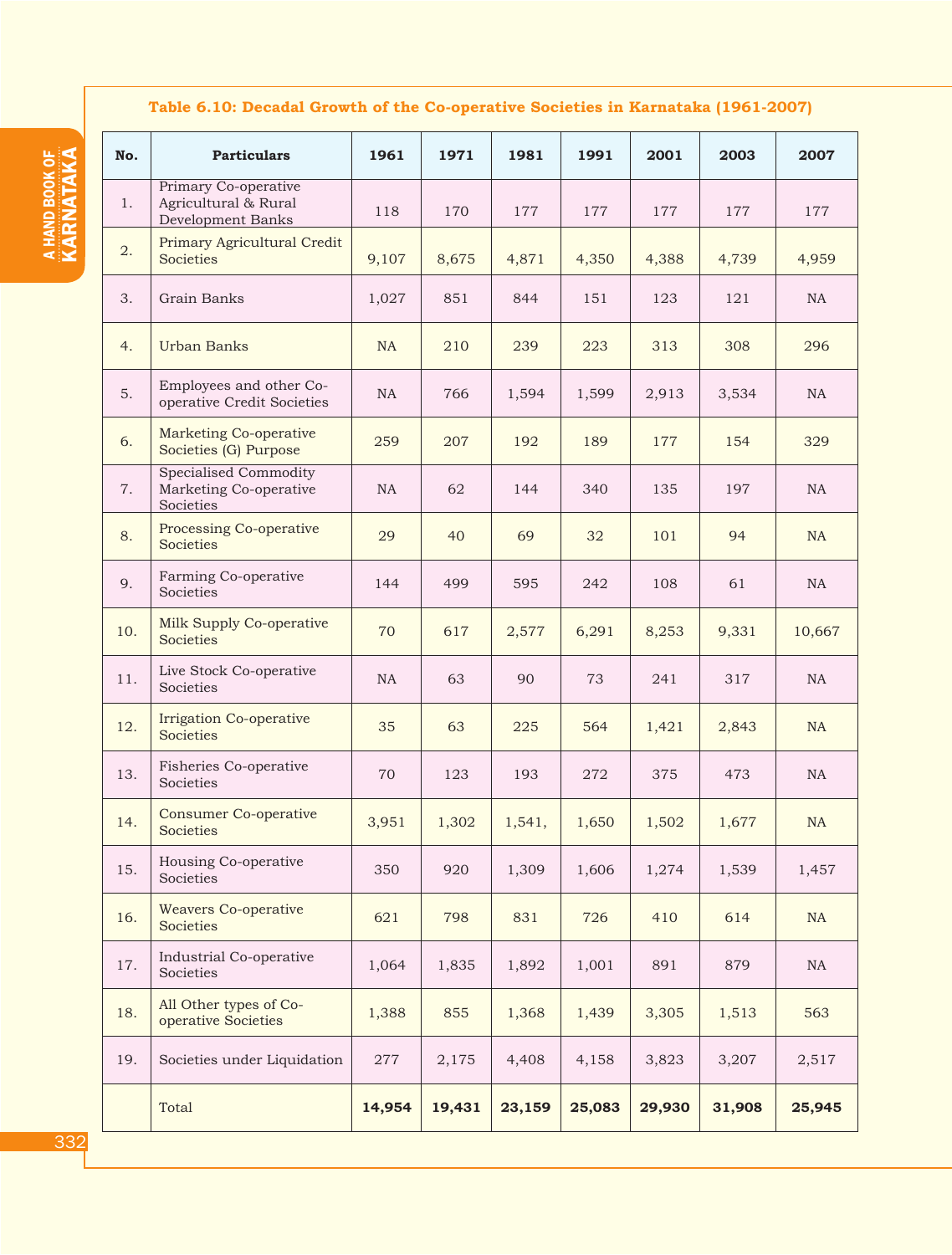| S1             |                                                           |             | Year        |             |                |  |  |
|----------------|-----------------------------------------------------------|-------------|-------------|-------------|----------------|--|--|
| <b>No</b>      | <b>Particulars</b>                                        | 2008-09     | 2009-10     | 2010-11     | 2012-13        |  |  |
| $\mathbf{1}$   | No of Co-operatives                                       | 34,025      | 34,863      | 35,502      | 37,468         |  |  |
|                | a) of which working                                       | 29,298      | 30,112      | 30,963      | 33,172         |  |  |
|                | b) of which deferred                                      | 2,589       | 2,588       | 2,183       | 2,014          |  |  |
|                | c) of which liquidated                                    | 2,138       | 2,163       | 2,356       | 2,282          |  |  |
| $\overline{a}$ | Share Capital (₹ In Crores)                               | 2,786       | 3,171       | 3,480       | 3,129          |  |  |
|                | a) of which Govt                                          | 207         | 198         | 206         | 193            |  |  |
|                | b) of which members                                       | 2,579       | 2,973       | 3,274       | 2,936          |  |  |
| 3              | Membership in actuals                                     | 1,87,88,741 | 1,99,04,730 | 2,15,33,651 | 2, 18, 11, 687 |  |  |
| $\overline{4}$ | Working Capital $(\overline{\zeta})$ in Crores)           | 32,693.50   | 38,249      | 41,355      | 58,692         |  |  |
| 5              | Deposits $(\overline{\zeta}$ in Crores)                   | 8,260       | 11,548      | 20,360      | 27,701         |  |  |
| 6              | No. of villages covered by Co-<br>operation %             | 100%        | 100%        | 100%        | 100%           |  |  |
| $\overline{7}$ | No.of Agricultural families in the<br>State (2001 census) | 59.15%      | 59.15%      | 59.15%      | 59.15          |  |  |
| 8              | Adult population covered by Co-<br>operation (%)          | 77.60       | 77.60       | 77.60       | 77.60          |  |  |
| 9              | No.of Co-operatives under profit                          | 18,866      | 19,318      | 17,732      | 19,963         |  |  |
| 10             | No.of Co-operatives under loss                            | 15,159      | 15,545      | 16,518      | 16,451         |  |  |

## **Table: 6.11: Some Basic statistics of Co-operative Movement in the state for some recent years**

# **Table 6.12: Co-operative Movement in Karnataka for some Selected years**

|         |                         |                |                      | $($ ₹ in Lakhs)    |
|---------|-------------------------|----------------|----------------------|--------------------|
| Year    | No. of<br>Co-operatives | Membeship      | <b>Share Capital</b> | Working<br>Capital |
| 1991-91 | 25,083                  | 1,18,00,000    | 43,108.00            | 3,15,833.00        |
| 1994-95 | 25,903                  | 1,33,26,000    | 70,411.02            | 6,86,091.00        |
| 1995-96 | 26,411                  | 1,35,58,480    | 76,565.76            | 10,26,550.86       |
| 2000-01 | 29,930                  | 1,62,00,000    | 1,47,316.00          | 21,19,867.00       |
| 2001-02 | 30,862                  | 1,86,00,000    | 1,49,990.00          | 21,57,543.00       |
| 2002-03 | 31,908                  | 1,95,00,000    | 1,62,740.00          | 22,65,420.00       |
| 2003-04 | 32,804                  | 1,97,00,000    | 1,70,877.00          | 23,78,690.00       |
| 2010-11 | 35,502                  | 2,15,34,000    | 3,47,900.00          | 41,35,500.00       |
| 2011-12 | 36,457                  | 2,63,99,000    | 3,02,220.00          | 51,86,353.00       |
| 2012-13 | 37,468                  | 2, 18, 11, 000 | 31,29,00.00          | 58,69,200.00       |

*Source: Registrar of Co-operative Societies in Karnataka, Bangalore.*

BANKING, CO-OPERATION, TRADE AND COMMERCE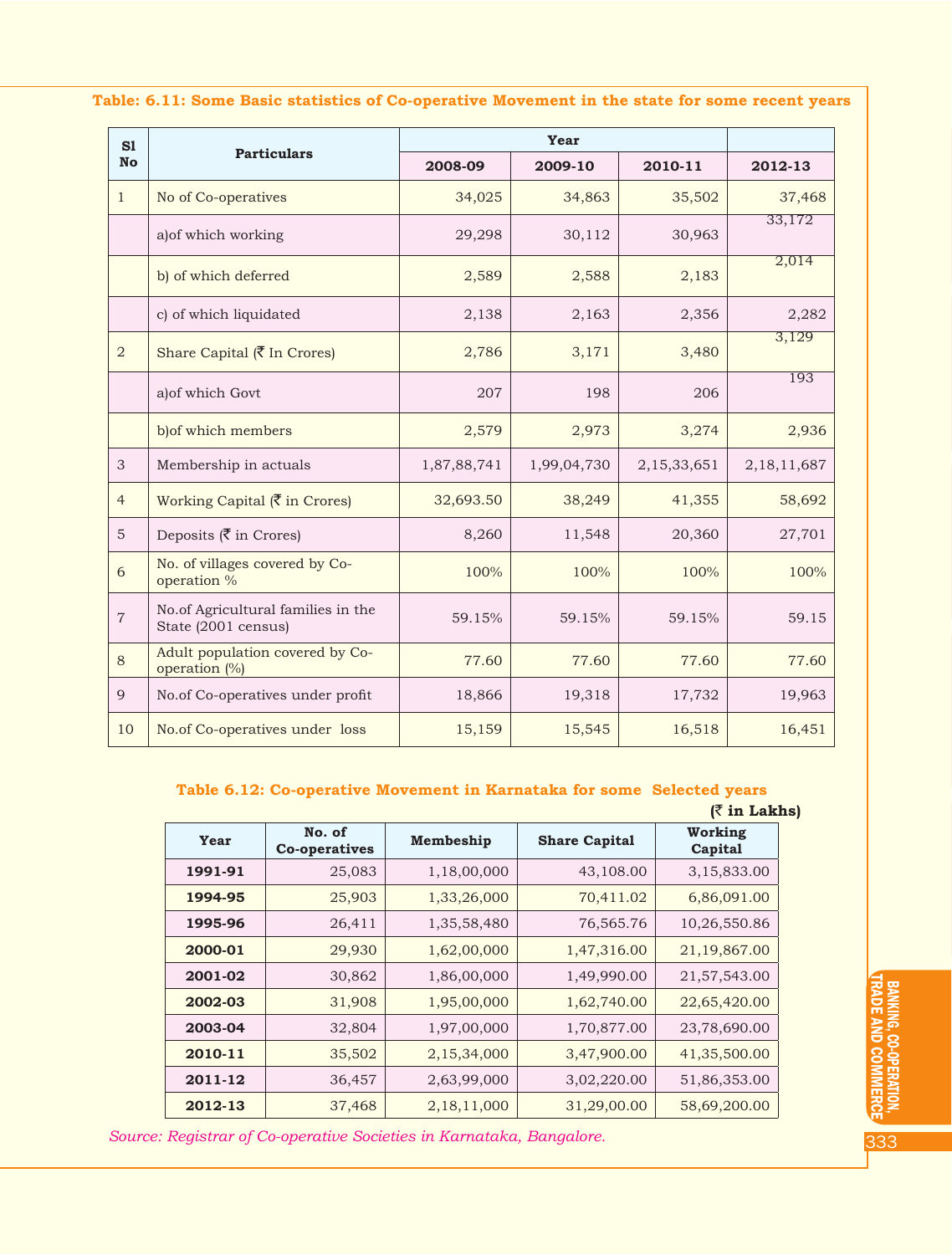#### **K.C.S.Act 1959**

Before the re-organization of the State (1956), different Co-operative Acts and rulers were prevailing in different parts of Karnataka. In 1959, more comprehensive and uniform law, applicable to the entire State, a Co-operative Act, known as K.C.S. Act 1959 was ushered in and rules there under were adopted in 1960. The present Act has been amended 22 times till 2009. The important amendments were incorporated in 1970, 1976, 1984 and 1998. The department of Co-operation is empowered to enforce 10 different Acts and Rules including Karnataka Souharda Co-operative Act & Rules, 2004 and Prohibition of Charging Exorbitant Interest Act, 2004.

## **Karnataka Souharda Co-operative Act, 2001**

The above Act, said to be the parallel Act to KCS 1959, was passed in 1997 and was brought into effect from first January, 2001 and rules there under in 2004. The need for the above alternative legislation was keenly felt in general, mainly because of the report of the committee appointed by the Planning Commission, and had remarked that "Co-operative movement has failed in India. But it must succeed". It has failed because of the too much interference of the Government, so the people have to be given freedom for running the Co-operatives themselves. Hence the Model Act prepared by the Planning Commission incorporating common liberal Co-operative principles was adopted by several States including Karnataka.

It is a mile stone in the history of Co-operative movement in Karnataka. It has taken rapid changes in the *modus operandi* or working pattern and the qualities of Co-operatives being improved. The Karnataka State Souharda Federal Cooperative Ltd., is an organization formed under the provisions of Karnataka State Souharda Act and is working since 2002. The progress of the Souharda

| Co-operative is as given under for | 2012-13     |
|------------------------------------|-------------|
| No. of Souharda Co-operatives      | 2,429       |
| Members                            | 1,45,000    |
| <b>Share Capital</b>               | 315 Crores  |
| Deposits                           | 6000 Crores |
| Loans                              | 4600 Crores |
| <b>Reserve Fund</b>                | 535 Crores  |
| <b>Working Capital</b>             | 7000 Crores |
| Profit                             | 106 Crores  |

People in direct appointment 17,500 People employed indirectly 13,500

The movement has covered all the 30 districts of the State. The highest number of Souharda Cooperatives are found in Belgaum (686) followed by Bangalore (213), Bijapur (193), and the least is in Chamarajnagar (5) and Mandya (4). **(***Source: Karnataka State Souharda Federal Co-operative Ltd. Bangalore.)*

**Yeshasvini Co-operative Farmers Health Care Scheme** 

*yeshasvini* is a unique Health Care Scheme under the Co-operative fold covering the members of the rural Co-operatives up to the age of 75. It is mainly aimed to ensure good health to the farmers of Karnataka. It is a unique health care scheme extended to poor farmers and their family members, being appreciated all over the world and adopted by many States. The scheme was launched from 1st June, 2003. It has revolutionized rural health care and healing. Under the scheme with a meagre sum of  $\bar{z}$  150 per year, per member, a farmer Co-operator can now confidently face any complex health related challenges and can get a quality treatment and can have easy access to expensive medical or surgical treatments, in selected hospitals all over the State.

Under the scheme, a member can avail free surgery up to  $\bar{\zeta}$  one lakh per surgery, and  $\bar{\zeta}$  two lakh for multiple surgeries during a year. As many as 1600 types of surgeries have been included under health care. The scheme also covers medical emergency like drowning, dog bite, snake bite, bull gore injury, burns, electric shock, and accidents from agricultural implements, normal delivery Neo natal care, free outpatient consultation including diagnostic tests at concession rates.

Recently, the scheme has been extended to weavers and fishermen, but all members of the Co-operative societies in rural area. For the period 2010-11, 1,98,705 Co-operative members have availed the benefits under the scheme, which include 57,214 members surgeries and 1,41491 treated as out patients. The Govt. has sanctioned and released  $\bar{\xi}$  30 crores for 2010-11 under this scheme.

## **Regulated Market**

Establishment of regulated markets, especially for agricultural produces went a long way in providing fair and remunerative prices to the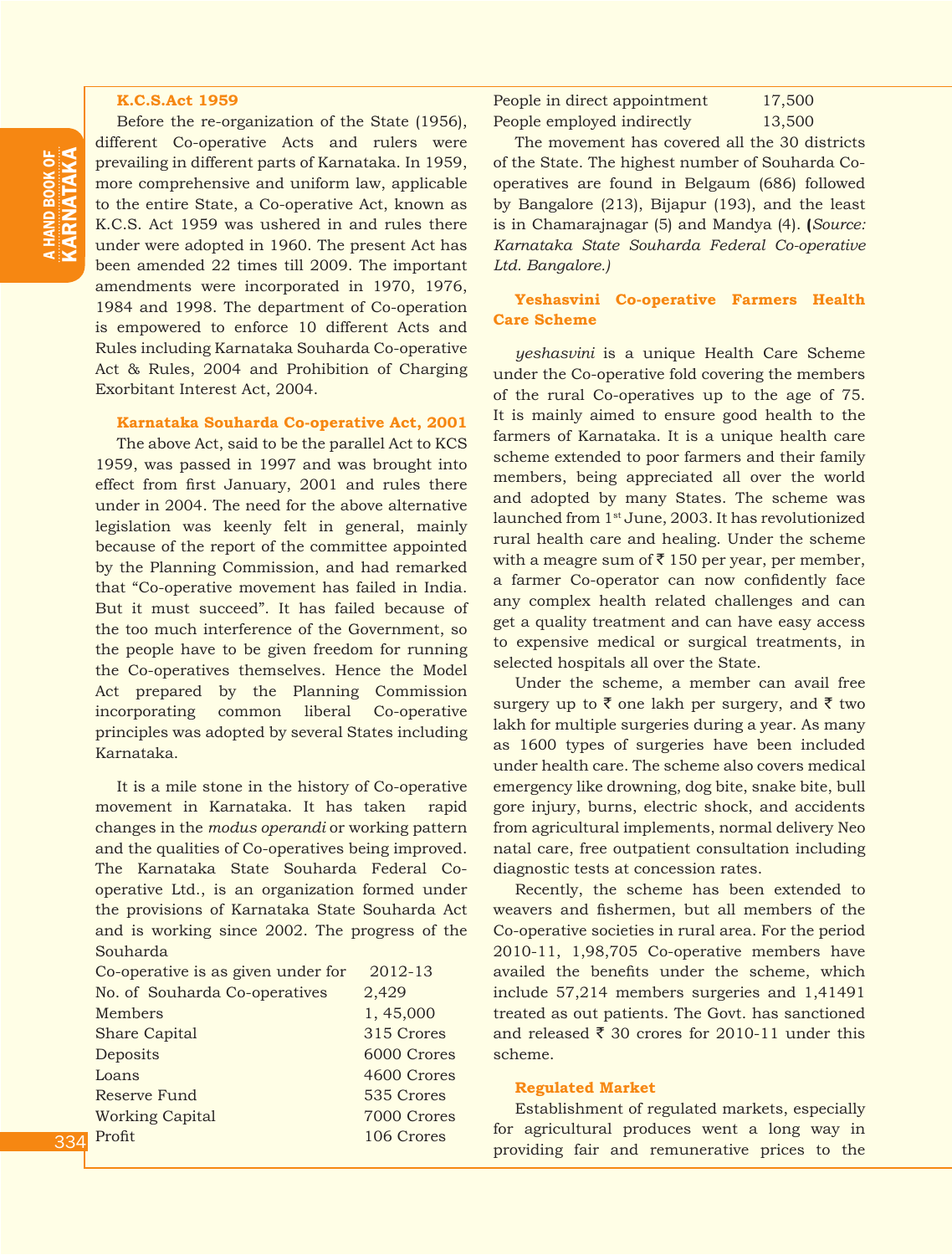growers. The need for the establishment of Regulated Markets, especially in respect of agricultural produces was keenly felt as early as in 1928 by the Royal Commission on Agriculture. In different parts of integrated Karnataka efforts were made to establish regulated markets in a phased manner depending upon the potentialities. In the former Bombay Karnataka area, as early as in 1927, major cash crop cotton was the first commodity to be brought under regulation under the Bombay Cotton Market Act, 1927. The markets of Hubli and Gadag were brought under the operations of this Act in 1938. Bailahongala market in Belgaum district was first Market to be established in 1936 in the Bombay region. In the former Hyderabad Karnataka area regulated markets came into being in 1930. In the Madras-Karnataka area, Madras Commercial Crop Act of 1933 was ushered in to regulate the marketing of commercial crops. In a tiny Kodagu State, coffee being the main commercial crop, marketing of it was covered by Coffee Marketing Expansion Act 1942, and Coffee Act of 1942 of the Central Government

In the former Mysuru State, Mysuru Agricultural Produce Markets Act, 1939 was enacted for the purpose. The First Market Committee to be established in old Mysuru was at Tiptur in 1948 under which the trade of copra and coconut was regulated. The Reorganization of the State in 1956 brought in its control 54 regulated markets governed under different Marketing Legislations that were in force including marketing personnel and market committee officials. In 1966, an Act, more comprehensive, uniform and applicable to the entire State known as Karnataka Agricultural Produce Marketing (Regulation) Act was enacted and brought into force from May, 1968.

There is a State Agricultural Marketing Board (1978) to guide, regulate, co-ordinate and finance developmental activities of regulated markets in the State. The activities of the Board are mainly promotional. Karnataka is the first State in the country to manage a college at Hubli (1964) and Mysuru for training of officials and other members engaged in agricultural marketing and allied activities. Again Karnataka is the first State to cover *hamals,* cartmen and weighmen of the A.P.M.C. under group insurance. A.P.M.C.s are extending short term loans to farmers up to ₹ 50,000 on pledge of produces.

Since the implementation of the Regulated Markets Act in 1968, efforts are being made to bring more and more new areas and notified commodities under the regulation. By 1978-79, the number of markets increased to 115, and that of sub-markets to 201. With this, Karnataka ranked  $6^{\text{th}}$  in the country in respect of regulated markets and sub-markets. By 1991-92, the State had 116 main markets and 303 sub-markets. The Divisionwise distribution of market and sub-markets were: Belgaum 39 (118), Bangalore 33 (72), Gulbarga 26 (63), Mysuru 18 (50) (The number in the brackets indicates the number of sub-markets). In 2002- 03 the State had 144 main markets and 343 submarkets. The Division-wise distribution of main markets and sub-markets were: Belgaum 43 (129). Bangalore 38 (89), Mysuru 37 (56) and Gulbarga 26 (69) (brackets indicate sub-markets). During 2006-2007 there were 145 main markets and 350 sub markets in the state. As on 31st March 2012, there were 154 Main markets and 354 Sub markets with an annual turnover of  $\bar{\tau}$  2331643.17 Crores, were operating in the State.

If Belgaum district with 10 Main markets and 37 Sub-markets topped the list, Tumakuru district with 9 Main and 25 Sub markets ranked second. While, Uttara Kannada district with 8 Main and 20 Sub markets ranked third, Bangalore Rural district, with two Main and Three Sub Markets ranked the least. The numbers of Regulated Markets are more in the former Bombay-Karnataka area because of the earlier implementation of the Regulated Markets Act and the coverage of the wider areas under the market regulations.

The main vision of the department is to develop marketing system in the state, according to the needs of globalization and to create a vibrant self-rational and competitive agriculture marketing system in the State. The mission of the department is to ensure adequate infrastructure in the market yard and submarket yards, through A.P.M.C. to ensure better price realization through value addition to agriculture commodities. The department is empowered to implement. (1) The Karnataka Agricultural produce Marketing (Regulation and Development) Act of 1966 and Rules 1968. (2) Agricultural produce (Grading and Marking) Act, 1937 (Central Act) (3) Karnataka State Ware Houses Act 1961 and Rules 1969 (Licensing Aspect only)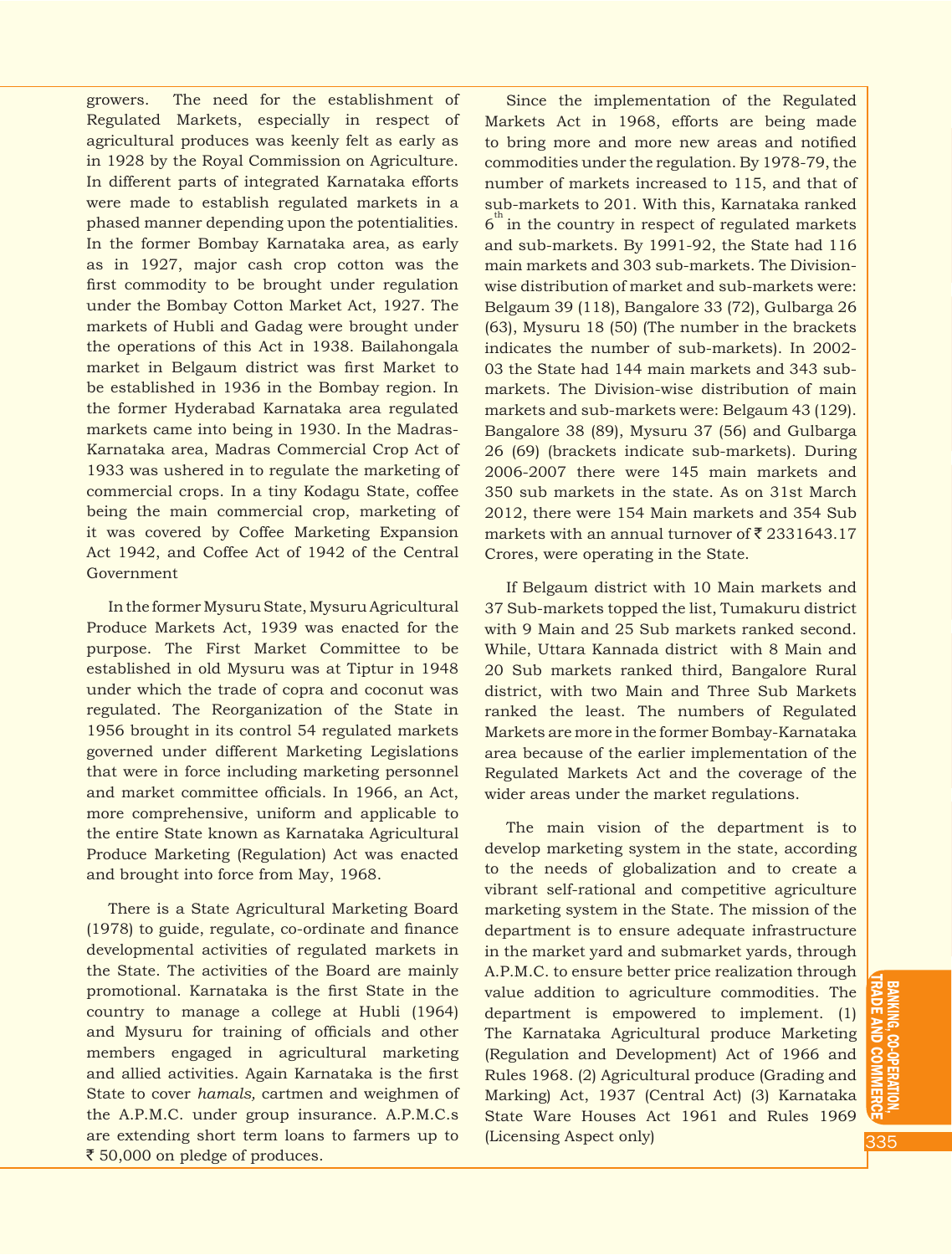a HAND BOOK  $\frac{2}{3}$ KARNATA

The value of notified commodities traded in all the APMCS of the State for the last 3 years is given below:

| 2008-09     | $=$ | $\bar{z}$ 15463.74 crores |
|-------------|-----|---------------------------|
| 2009-10     | $=$ | $\bar{z}$ 17796.41 crores |
| $2010 - 11$ | $=$ | $\bar{z}$ 20045.00 crores |

## **Table 6.13: Market and License Fee collected**

| Year    | <b>Market</b> | License | Total $(3 \in \mathbb{R})$<br>crores) |
|---------|---------------|---------|---------------------------------------|
| 2008-09 | 202.39        | 10.97   | 213.36                                |
| 2009-10 | 243.50        | 3.32    | 246.82                                |
| 2010-11 | 300.67        | 2.74    | 303.41                                |

#### **Projects undertaken**

In 2012 Government has accorded administrative approval for establishing. Rice technology Park for processing, grading packing branding marketing and export etc. of Rice at Karatagi of Gangavati taluk at an estimated cost of  $\bar{\tau}$  3719 lakhs, and during 2011-12,  $\bar{\tau}$  500 lakhs have been allocated.

**Development of Markets in Backward Areas**: As per Dr. Nanjundappa Committee Report, 39 markets were identified in most backward area during 2008-09. Totally  $\bar{\zeta}$  9351.80 lakhs was estimated for the development project and has been submitted to high level committee:-

As per the recent amendments to the existing law, since 2011 wood has been deleted from the list of notified commodity and as per the New Industrial Policy of 2009-14 Market fee for industries has been waved off with a view to encourage the investors in the state for new food processing industries and for renewal of existing food processing industries.

#### **Raitha Sanjeevini Scheme**

Under the scheme, compensation varying from  $\overline{515,000}$ /- to 50,000/- is given to members of the farmers family if they meet with an accidental death and permanent disability while doing agricultural or market operations. Farmers need not pay any premium for this purpose. During 2010-11,  $\overline{\xi}$  3083 crores relief was given to 885 farmers.

## **Janashri Bima Yojana**

This is Government of India Scheme under which the *Hamals*, *Weghmen* and Cartmen working in APMCS under license are insured against death and permanent disability. On behalf of the *Shramik*,  $\bar{\tau}$  100 per annum is paid by the APMC and the remaining  $\overline{5100}$  paid by Government of India, the scheme is implemented through LIC. Under the scheme  $\overline{30,000}$  in case of natural death and  $\bar{\tau}$  75,000 in case of accidental death or permanent disability is compensated to the affected. Under the scheme during the year 2010-11, ₹ 30.59 lakhs was given to 99 *shramikas* as insurance amount.



*A.P.M.C Yard, Karnataka*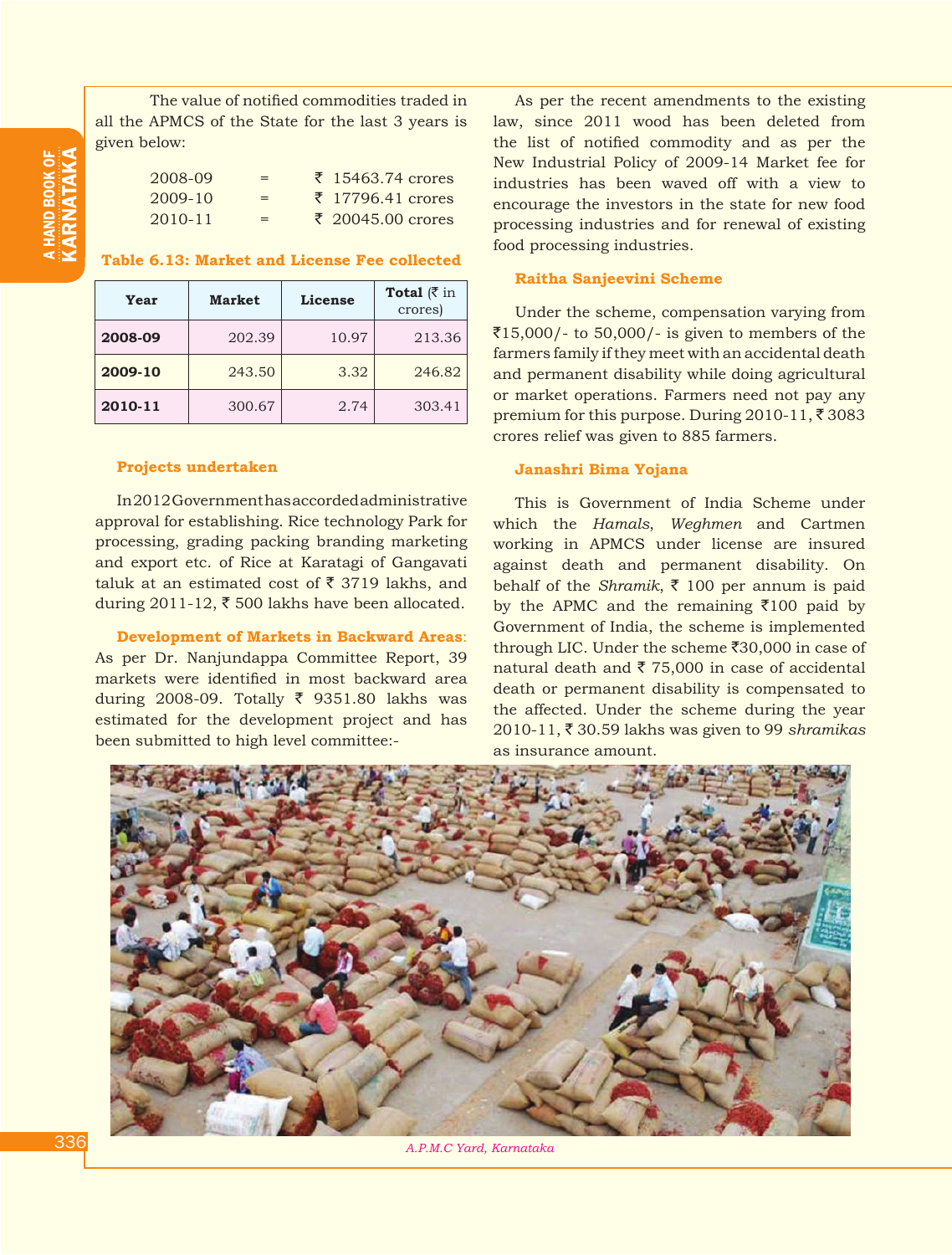|  |  |  |  |  | Table 6.14 : Number of Regulated Markets sub markets and turnover as in 2006-07 |  |
|--|--|--|--|--|---------------------------------------------------------------------------------|--|
|--|--|--|--|--|---------------------------------------------------------------------------------|--|

| S1.<br>No. | <b>District</b>  | Main<br><b>Markets</b> | <b>Sub</b><br><b>Markets</b> | <b>Total</b>   | <b>Turnover</b><br>$(\bar{z}$ In lakhs) |
|------------|------------------|------------------------|------------------------------|----------------|-----------------------------------------|
| 1.         | Bangalore        | $\overline{2}$         | $\overline{7}$               | 9              | 200778.13                               |
| 2.         | Bangalore (R)    | $\overline{4}$         | 10                           | 14             | 8829.72                                 |
| 3.         | Chitradurga      | $\overline{4}$         | 10                           | 14             | 20116.69                                |
| 4.         | Davanagere       | 6                      | 8                            | 14             | 48495.31                                |
| 5.         | Kolar            | 8                      | 16                           | 24             | 37895.62                                |
| 6.         | Mysuru           | $\overline{4}$         | 18                           | 22             | 58407.37                                |
| 7.         | Tumakuru         | 9                      | 25                           | 34             | 24300.07                                |
| 8.         | Belgaum          | 10                     | 36                           | 46             | 31208.08                                |
| 9.         | Bijapur          | 3                      | 14                           | 17             | 14169.82                                |
| 10.        | <b>Bagalkot</b>  | 5                      | 15                           | 20             | 14337.63                                |
| 11         | Dharwad          | 5                      | 11                           | 16             | 44090.13                                |
| 12.        | Gadag            | 5                      | 17                           | 22             | 24534.63                                |
| 13.        | Haveri           | $\overline{7}$         | 12                           | 19             | 56454.28                                |
| 14.        | Uttar Kannda     | 8                      | 20                           | 28             | 24684.99                                |
| 15.        | Bellary          | 6                      | 14                           | 20             | 40738.19                                |
| 16.        | <b>Bidar</b>     | 5                      | 9                            | 14             | 14111.93                                |
| 17.        | Gulbarga         | $\overline{7}$         | 22                           | 29             | 53908.95                                |
| 18.        | Raichur          | $\overline{4}$         | 11                           | 15             | 70056.62                                |
| 19.        | Koppal           | $\overline{4}$         | 13                           | $17\,$         | 56433.07                                |
| 20.        | Chikmagalur      | 6                      | 9                            | 15             | 12554.86                                |
| 21.        | Dakshina Kannada | 5                      | $\overline{4}$               | 9              | 33364.24                                |
| 22.        | Udupi            | 3                      | 3                            | 6              | 6439.53                                 |
| 23.        | Hassan           | 6                      | 17                           | 23             | 20368.42                                |
| 24.        | Kodagu           | 3                      | $\overline{4}$               | $\overline{7}$ | 6839.53                                 |
| 25.        | Mandya           | 6                      | 10                           | 16             | 19372.17                                |
| 26.        | Mysuru           | $\overline{7}$         | 8                            | 15             | 46183.08                                |
| 27.        | Chamarajnagar    | 3                      | $\overline{4}$               | $\overline{7}$ | 5454.31                                 |
|            | <b>State</b>     | 145                    | 350                          | 495            | 994156.83                               |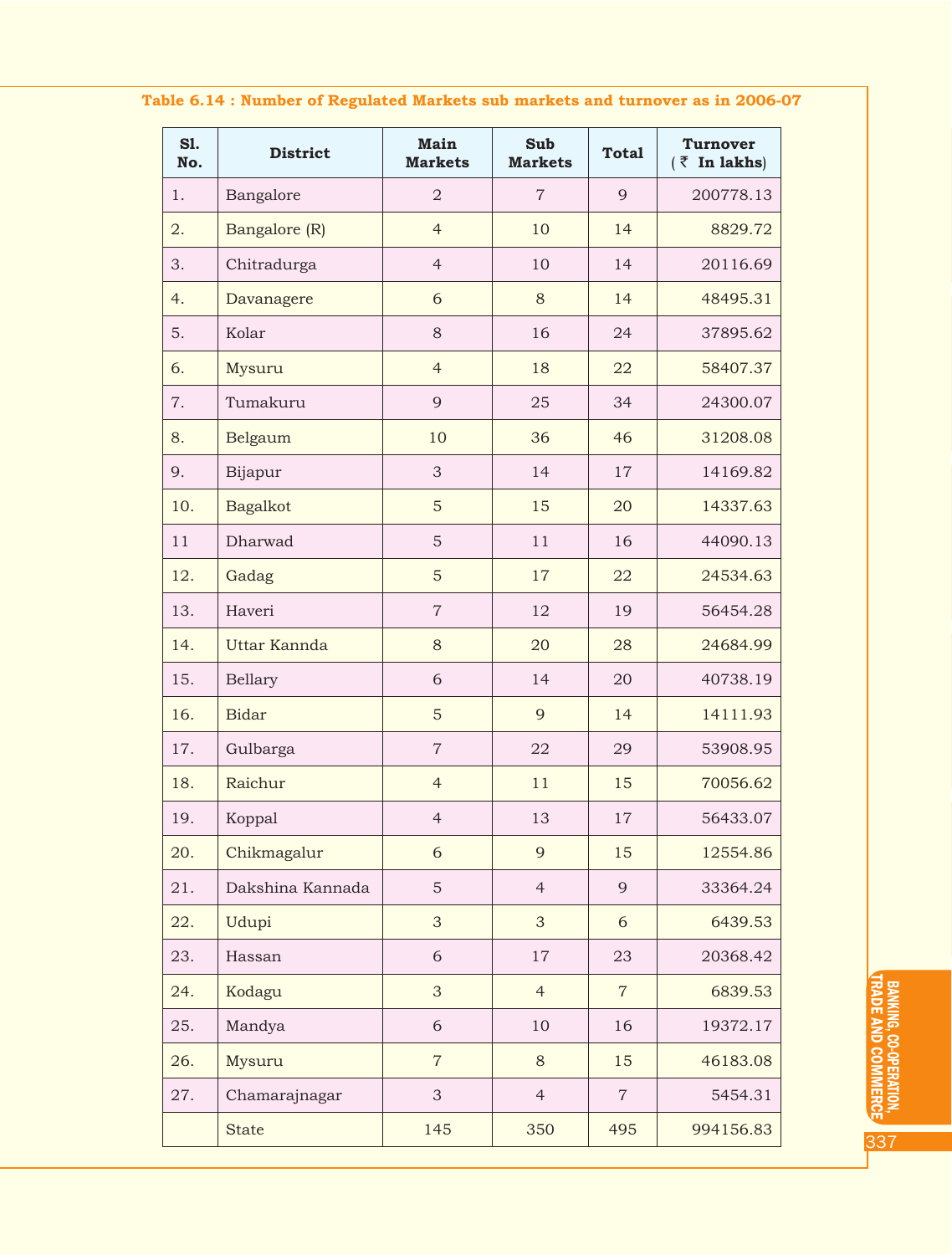# **Table 6.15 : Districtwise No. of Main and Sub-markets with total turnover of Regulated Commodities in these markets covering 2011-12**

| S1.<br>No. | <b>District</b>     | No. of<br>Main<br><b>Markets</b> | No. of<br><b>Sub</b><br><b>Markets</b> | Principal<br>(Main) Commodities<br><b>Marketed</b><br>In the District | <b>Total</b><br><b>Turnover</b><br>of all 92<br>commodities<br>(in lakhs) |
|------------|---------------------|----------------------------------|----------------------------------------|-----------------------------------------------------------------------|---------------------------------------------------------------------------|
| 1.         | Bagalkote           | 6                                | 14                                     | Jowar, Maize, Bajra, Bengal<br>gram, Greengram                        | 38230.77                                                                  |
| 2.         | Bangalore           | $\overline{a}$                   | $\overline{7}$                         | Onion, Potato, Fruits, Rice,<br>Wheat, Garlic                         | 366239.96                                                                 |
| 3.         | Bangalore (R.)      | $\overline{a}$                   | 3                                      | Vegetables, Maize, Paddy                                              | 17676.74                                                                  |
| 4.         | Belgaum             | 10                               | 37                                     | Onion, Paddy, Tur, Green gram,<br>Jowar, Bengal gram                  | 67608.17                                                                  |
| 5.         | Bellary             | 6                                | 15                                     | Paddy, Bajra, Dry chillies, Tur,<br>Bengal gram                       | 110308.06                                                                 |
| 6.         | <b>Bidar</b>        | 5                                | 9                                      | Paddyy, Maize, Tur, Bengal<br>gram Urid                               | 34904.96                                                                  |
| 7.         | Bijapur             | 3                                | 14                                     | Tur, Bengal gram, Cotton                                              | 46230.03                                                                  |
| 8.         | Chamarajanagar      | 3                                | $\overline{4}$                         | Paddy, Cotton, Turmeric, Maize                                        | 20123.77                                                                  |
| 9.         | Chikkaballapur      | $\overline{4}$                   | 8                                      | Onion, Potato, Maize                                                  | 22749.33                                                                  |
| 10.        | Chikkmagaluru       | 5                                | 10                                     | Vegetables, Arecanuts, Ragi                                           | 29870.35                                                                  |
| 11.        | Chitradurga         | $\overline{4}$                   | 10                                     | Onion, Cotton, Paddy, Maize,<br>Arecanut, Groundnut                   | 64942.66                                                                  |
| 12.        | Dakshina<br>Kannada | 5                                | 10                                     | Arecanut, Copra, Pepper,<br>Coriander                                 | 70275.57                                                                  |
| 13.        | Davanagere          | 6                                | $8\,$                                  | Cotton, Paddy, Groundnuts,<br>Maize, Onion                            | 96967.51                                                                  |
| 14.        | Dharwad             | $\mathbf 5$                      | 12                                     | Maize, Onion, Potato, Wheat,<br>Cotton                                | 75209.42                                                                  |

a HAND BOOK eiS<br>G KARNATA A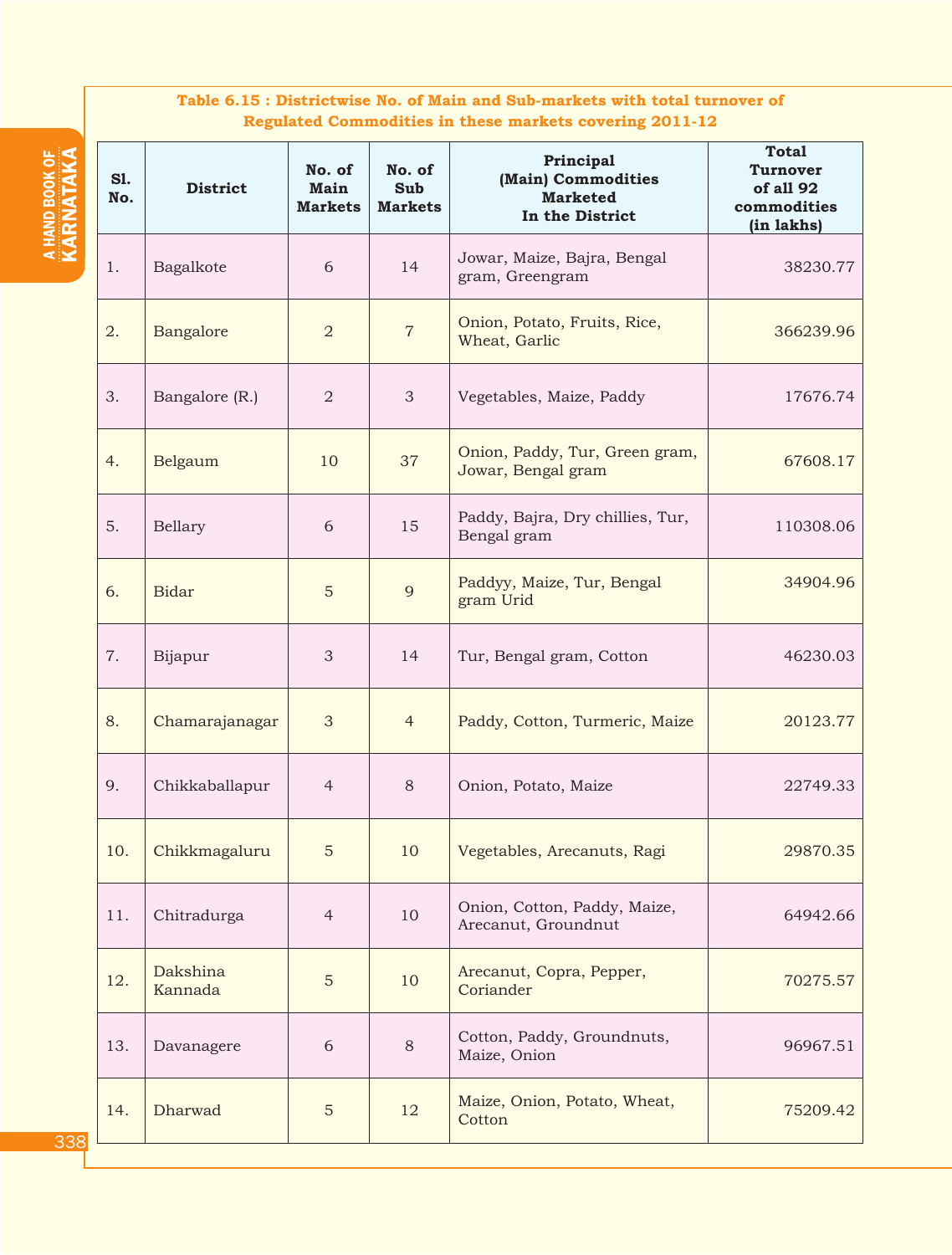| 15. | Gadag          | $\sqrt{5}$     | 17             | Jowar, Maize, Wheat, Bengal<br>gram, Greengram, Cotton | 73690.62   |
|-----|----------------|----------------|----------------|--------------------------------------------------------|------------|
| 16. | Gulbarga       | 6              | 14             | Tur, Jowar, Bengal gram, Green<br>gram, Urid           | 100141.22  |
| 17. | Hassan         | 6              | 17             | Potato, Coconut, Paddy                                 | 74039.30   |
| 18. | Haveri         | $\overline{7}$ | 12             | Paddy, Bajra, Dry Chilly                               | 144279.77  |
| 19. | Kodagu         | 3              | $\overline{4}$ | Paddy, Pepper, Ginger                                  | 17432.61   |
| 20. | Kolar          | $\sqrt{5}$     | $\overline{7}$ | Groundnut, Potato, Tomato,<br>Onion                    | 49129.53   |
| 21. | Koppal         | 5              | 12             | Paddy, Rice, Maize, Bajra, Tur                         | 130454,72  |
| 22. | Mandya         | 6              | 11             | Jaggery, Paddy, Tender<br>coconuts                     | 54641.61   |
| 23. | Mysuru         | $\overline{7}$ | $8\,$          | Paddy, Ragi, Sunflower, Cotton                         | 81829.52   |
| 24. | Ramanagar      | $\mathfrak{Z}$ | $\mathbf 5$    | Vegetables, Coconuts, Maize                            | 7247.71    |
| 25. | Raichur        | $\overline{4}$ | 12             | Paddy, Cotton Groundnut,<br>Sunflower, Bajra           | 131214.30  |
| 26. | Mysuru         | $\sqrt{7}$     | 15             | Arecanut, Paddy, Maize                                 | 163604.74  |
| 27. | Tumakuru       | 9              | 28             | Copra, Coconut, Ragi, Arecanut                         | 98802.72   |
| 28. | Udupi          | 3              | $\mathfrak{S}$ | Paddy, Maize, Coconut                                  | 19201.03   |
| 29. | Uttara Kannada | $8\,$          | 20             | Paddy, Mango, Vegetables,<br>Arecanut                  | 52982.79   |
| 30. | Yadgiri        | $\mathfrak{S}$ | $8\,$          | Groundnut, Paddy, Tur,<br>Bengalgram                   | 71613.68   |
|     | <b>Total</b>   | 153            | 354            |                                                        | 2331643.17 |

BANKING, CO-OPERATION, CO. BANKING, CO-OPERATION,<br>Trade and Commerce, CC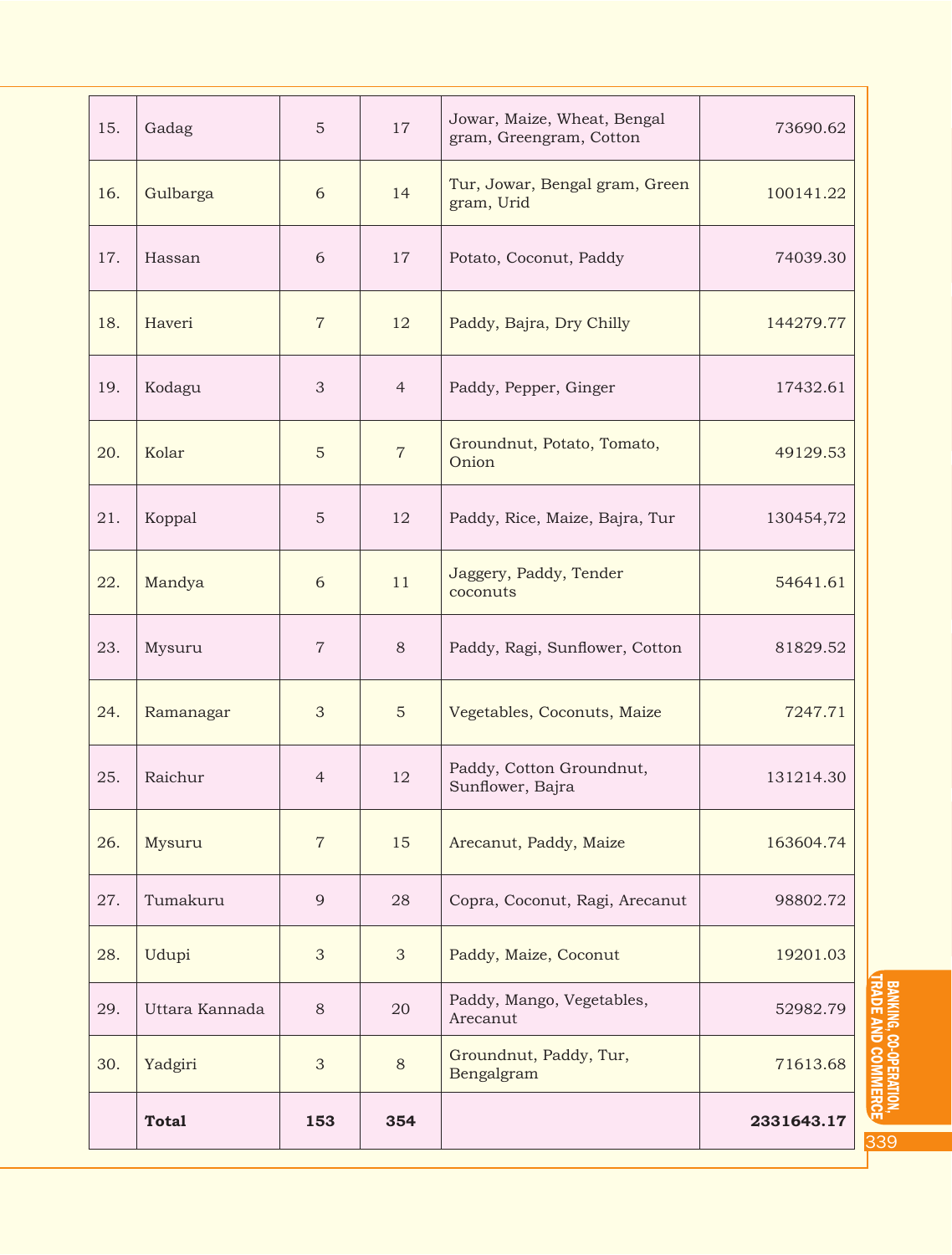## **Important Markets and Notified Commodities are as follows;**

| Cotton              | Bijapur, Ranebennur, Bailhongal,<br>Raichur, Santhesarguru, Haveri,<br>Soundatti, Hubli, Dharwad,<br>Bellary, Nargund, Gadag |
|---------------------|------------------------------------------------------------------------------------------------------------------------------|
| Groundnut           | Chalkere, Gadag, Chitradurga,<br>Raichur, Davangere, Hubli.                                                                  |
| Dry Chillies        | Byadagi, Hubli, Renebennur and<br>Haveri.                                                                                    |
| Jaggery             | Mandya, Mahalingapur,<br>Bhadravathi, Chamarajanagar,<br>Belgaum, Bagalkot, Jamkhandi,<br>Bangarpet.                         |
| Areca               | Mysuru, Sagar, Sirsi, Mangaluru,<br>Chitradurga.                                                                             |
| Coconut             | Kadur, Tarikere, K.R.Pete, Tiptur<br>(copra). Arsikere, Mandya,<br>Channarayapatna.                                          |
| Fruits, Flowers     | Bangalore, Mysuru, Belgaum and<br>Hubli.                                                                                     |
| & Vegetable         |                                                                                                                              |
| Paddy               | Gangavathi, Sindhnoor, Raichur,<br>Siraguppa, Manvi, Davangere,<br>T.Narasipur, Bellary.                                     |
| Jowar               | Gadag, Haveri, Belgaum, Bijapur.                                                                                             |
| Wheat               | Gadag, Bijapur, Belgaum,<br>Dharwad.                                                                                         |
| Ragi                | Arasikere, Hassan, Tamkur,<br>Harapanahalli.                                                                                 |
| Tur & Dal           | Gulbarga, Bidar, Yadgir, Sedam,<br>Chitapur and Raichur.                                                                     |
| <b>Betel leaves</b> | Honnavar, Dharwad, Ranebennur,<br>Savanur, Tumakuru and<br>Channapatna.                                                      |
| Onion               | Bangalore, Hubli, Belgaum,<br>Davangere, Challakere and<br>Mysuru.                                                           |
| Potato              | Mysuru, Malur, Chikballapur,<br>Bangalore, Hassan, Belguam and<br>Hubli.                                                     |
| Spices              | Madikeri, Gonikoppal, Mudigere<br>and Sakaleshpur.                                                                           |
| Silk                | Ramanagar, Channapatna,<br>Kanakapura, Sidlaghatta,<br>Vijayapura & Kollegal.                                                |
| Tender Coconut      | Maddur, Mandya                                                                                                               |

# **The Karnataka Agricultural Produce Marketing (Regulation and Development) (Second Amendment) Bill, 2013**

It envisages the introduction of warehousebased sales and single unified license to traders. It proposes to introduce market reforms in the agricultural marketing sector by introducing warehouse-based sales, single unified license to traders and improved marketing access. It is said that no market fee would be levied on flowers, fruits and vegetables and the marketing committee would collect user charge from buyers of the produce at such rates specified in the bylaws approved by the Director of Agriculture Marketing. The Director of Agriculture Marketing would issue licenses to traders to operate as trader in any of the APMC yards and private market yards in the State. The existing licensee should obtain a fresh trade license within a period of six months from the date of commencement of the Karnataka Agricultural Produce Marketing (Regulation and Development) (Second Amendment) Act, 2013. The Bill envisages establishing a direct purchase centre to buy notified agricultural produce directly from an agriculturist. It also proposed to set up a Registering Authority for addressing disputes arising out of contract farming. It would resolve the dispute within 30 days from the date of reference of dispute by giving the parties a reasonable opportunity of being heard. It would eliminate the role of middlemen in APMCs and allowed traders to sell produce in any market in the State.

## **Karnataka State Warehousing Corporation**

According to the prevailing local conditions, different methods of conserving food grains are in vogue in different parts of Karnataka especially by the agriculturists. The concept of Public Warehousing is of recent development, though temples did have common warehouses for storage of food grains in villages, when land revenue was collected in kind, the State had warehouses at various points to store them. The Royal Commission on Agriculture in 1928, the Reserve Bank of India in 1944 and the Rural Banking Enquiry Commission in 1950 had emphasized the need for the establishment of a warehousing system for agricultural product and creation of a negotiable papers. It was not until the All India Rural Credit Survey Committee which again reiterated and recommended in 1954 that the concept of warehousing had taken a concrete shape. These recommendations paved the way for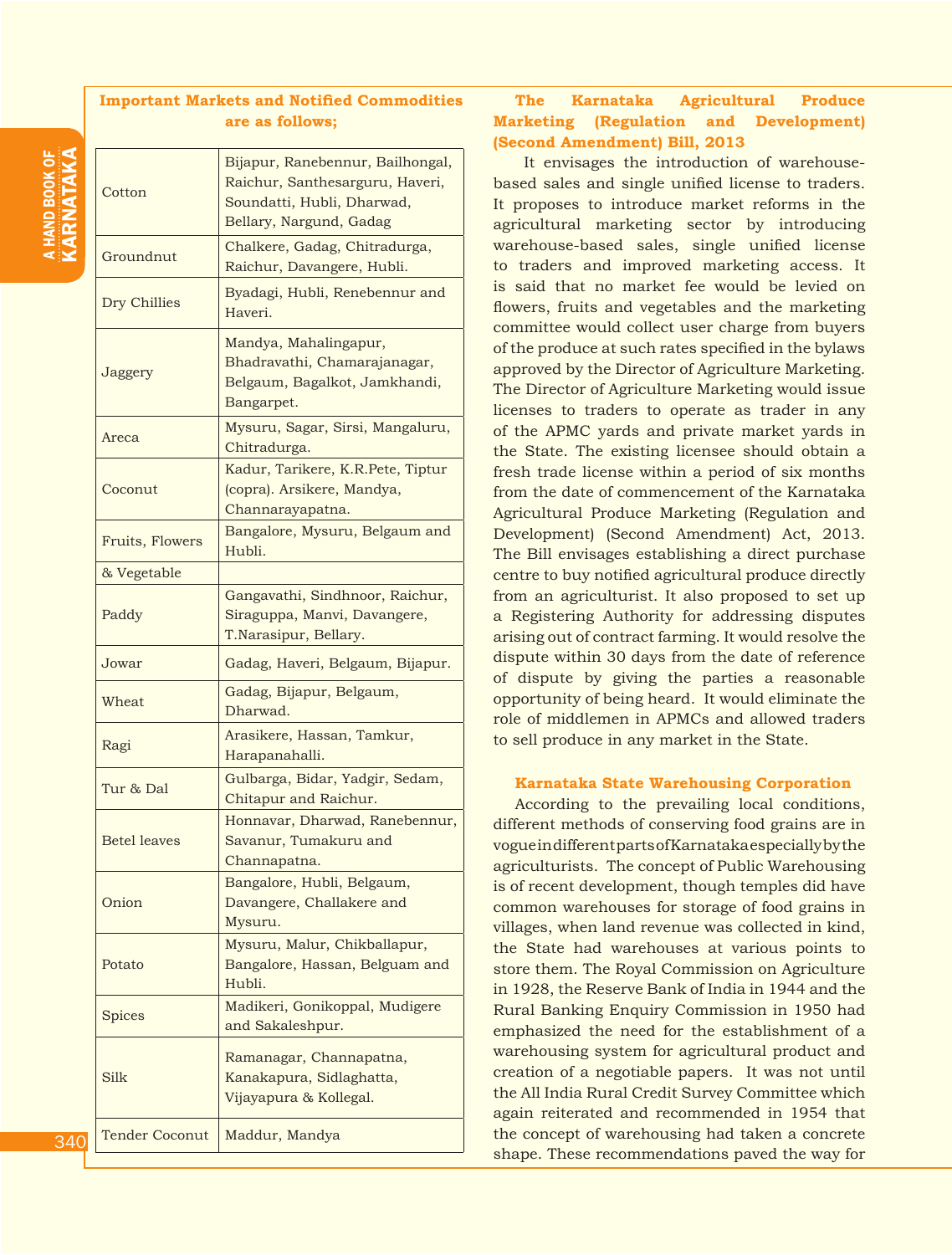enactment of Agricultural Produce (Development and Warehousing) corporations Act, 1956 (since replaced by the Warehousing Corporation Act, 1962) and establishment of the Central and State Ware-housing Corporations.

The Karnataka State Warehousing Corporation was established in November 1957, with an authorized share capital of  $\bar{z}$  two crores and a paidup share capital of  $\bar{z}$  1.99 crores. It started effective functioning in October 1958 with the establishment of three warehousing centres at Mysuru, Hubli and Raichur. As in 1978, there were46 warehouse Centres functioning in the State at several places. The total capacity was of the order of 1,56,3 17 tonnes. During 1980-81, the Corporation was running 49 warehouses with a storage capacity of 1,50,937 tonnes. The head office of the Corporation is located at Bangalore. There are two regional offices, one at Mysuru and the other at Hubli. Warehousing, in the public sector, operates under the Central Warehousing Corporation at the Centre, the State Warehousing Corporations at the State, taluk and village levels. The warehousing corporations provide, scientific storage facilities and save the producers from making distress salt by providing them cheap credit against pledging of their stocks which are covered by warehouse receipts. For the goods deposited in a warehouse, the corporation gives a warehouse receipt which is a negotiable document. Both the Central and State Warehousing Corporations have been contributing to the National economy by avoiding wastage in handling and storage of agricultural produces, inputs and other commodities. The commodities accepted for storage in warehouses are nearly 200 in number. The chief among them include food grains, pulses, cotton, jute, vegetable oil, oilseeds, fertilizers, agricultural implements and notified commodities and also those as and when announced by the Central Government. Stocks stored for storage in the warehouses are examined and graded according to the National Grades of specifications and are recognized by the traders banks and others.

As of February 2012, the Karnataka State Warehousing Corporation (KSWC) was operating 121 warehouses across the state with a capacity of 10.04 lakh MT. The capacity utilization of these warehouses and storage spaces stood at 74 percent. Central Warehousing Corporation (CWC) has a current storage capacity of approximately 4.39 lakh MT in the state and operates 33 centres.

Food Corporation of India is operating 52 storage centres with a capacity of 13.13 lakh MT. The state has around 180 cold storages with a capacity of 4.87 lakh MT.

#### **Coins and Currency**

The currencies which were prevalent in different parts of Karnatak during the last 100 years provide an interesting field of study for numismatists. The coins of the Satavahanas, Kadambas, Gangas, Badami Chalukyas, Rashtrakutas, Kalyana Chalukyas, Kalachuris, Seunas, Hoysalas, Vijayanagara, Mysuru, and the coins minted by the smaller kingdoms and independent *palegars*  provide a fertile arena for the study of the gold, silver and copper coins. The gold *varahas* or *gadyanas* of Kadambas, Chalukyas and the Vijayanagara; the silver coins of the Rashtrakutas which came into general use with the ascendancy of Muhammadan dynasties in the North; the rupee coins issued by the East India Company have their own tales to recount about the general economic conditions of their times. Two Princely States and the British India were minting the coins during the turn of the present century. After Independence, the different currencies which were in circulation were replaced by the Government of India currency throughout the Country. Kanthjraya *honnu* (pagoda) of Mysuru was in circulation in the State during the latter part of the last century. In 1870, the Indian Coinage Act of 1870 was extended to Mysuru State. It resulted in making the coins of the Government of India, a legal tender in the State. Later in 1879 the currency notes of Madras circle were made legal tender in Bangalore City. After nearly 30 years during the First World War, under the Emergency Regulation XI of 1918, the currency notes of Government of India issued within the Madras circle were made legal tender in the old Mysuru State also. The One rupee note first issued in December 1917 was discontinued in January 1926. The coins issued by the Government of India were of copper, nickel and silver. Copper coins in circulation were in the denomination of *kasu*  (pie) *murukasu* (quarter *anna*) and *ardhane* (*half anna*). Nickel coins were also in the denomination of *ane* (one *anna*), *eradane* (two *annas*) and *pavali (four annas*). The silver coins in circulation were *dodda ane* (two *annas*), pavali *(four annas), ardha rupayi (half rupee) and rupayi* (one rupee). Paper currency was introduced in British India after the